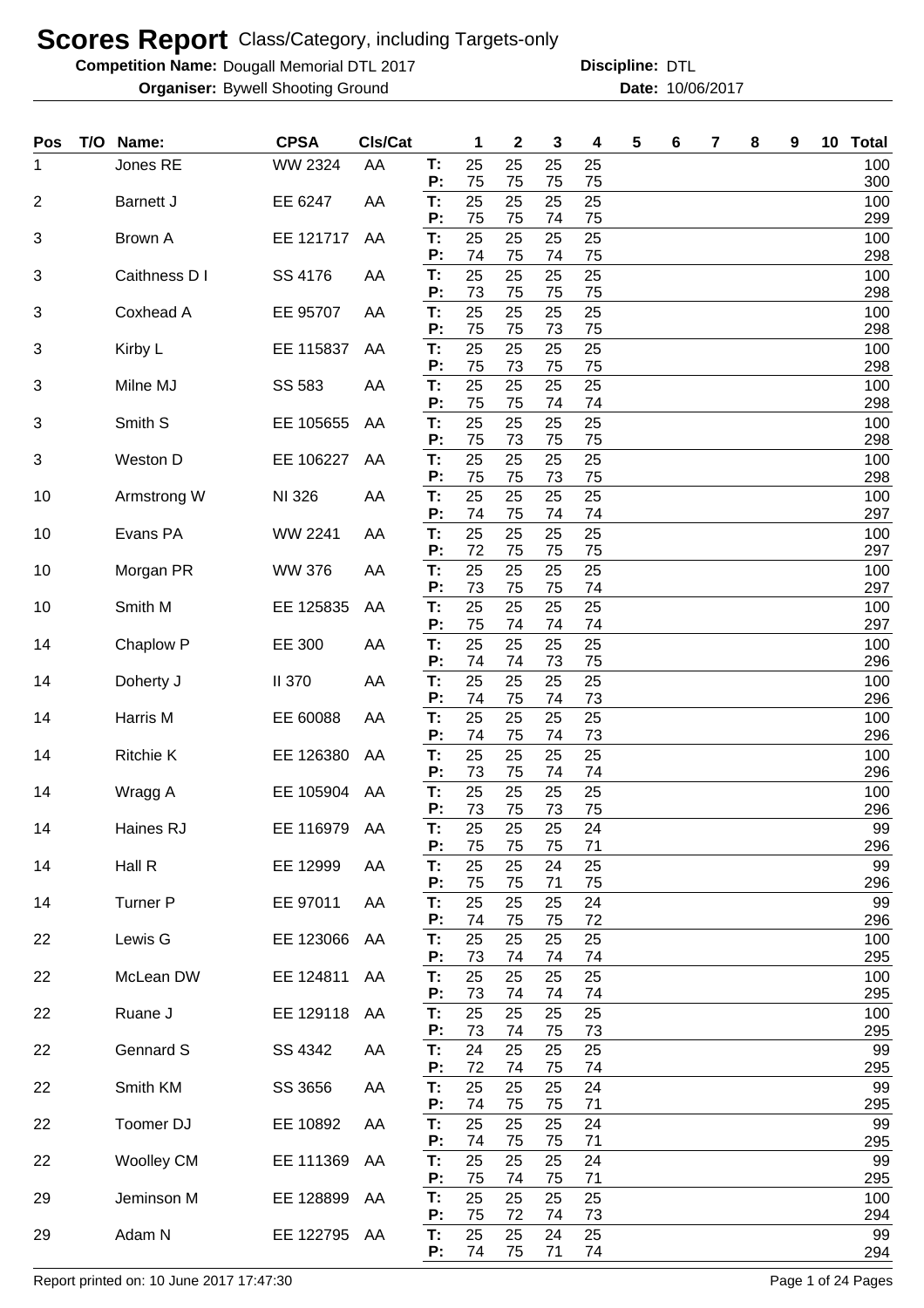**Competition Name: Dougall Memorial DTL 2017 https://www.powerflamerical DTL** 

**Organiser:** Bywell Shooting Ground **10/06/2017 Date:** 10/06/2017 **Discipline:**

| Pos | T/O | Name:              | <b>CPSA</b>     | CIs/Cat |          | 1        | 2        | 3        | 4        | 5 | 6 | 7 | 8 | 9 | 10 Total  |
|-----|-----|--------------------|-----------------|---------|----------|----------|----------|----------|----------|---|---|---|---|---|-----------|
| 29  |     | Adams JM           | EE 12635        | AA      | T:<br>P: | 25<br>74 | 24<br>72 | 25<br>74 | 25<br>74 |   |   |   |   |   | 99<br>294 |
| 29  |     | Lewis RC           | WW 2233         | AA      | T:       | 25       | 25       | 25       | 24       |   |   |   |   |   | 99        |
| 29  |     | Patterson I        | EE 115291       | AA      | P:<br>T: | 74<br>25 | 74<br>25 | 74<br>24 | 72<br>25 |   |   |   |   |   | 294<br>99 |
| 29  |     | Vining OB          | EE 124318       | AA      | P:<br>T: | 73<br>25 | 74<br>25 | 72<br>24 | 75<br>25 |   |   |   |   |   | 294<br>99 |
|     |     |                    |                 |         | P:       | 74       | 74       | 72       | 74       |   |   |   |   |   | 294       |
| 29  |     | Mullarkey ID       | EE 71316        | AA      | T:<br>P: | 23<br>69 | 25<br>75 | 25<br>75 | 25<br>75 |   |   |   |   |   | 98<br>294 |
| 29  |     | Price D            | EE 133087       | AA      | Т:<br>P: | 24<br>72 | 25<br>75 | 24<br>72 | 25<br>75 |   |   |   |   |   | 98<br>294 |
| 37  |     | Dietz <sub>R</sub> | EE 125714       | AA      | T:       | 25       | 25       | 24       | 25       |   |   |   |   |   | 99        |
| 37  |     | Greenstock A       | EE 97568        | AA      | P:<br>T: | 72<br>25 | 74<br>25 | 72<br>25 | 75<br>24 |   |   |   |   |   | 293<br>99 |
| 37  |     | Knibbs AM          | EE 1257         | AA      | P:<br>T: | 74<br>25 | 73<br>25 | 75<br>25 | 71<br>24 |   |   |   |   |   | 293<br>99 |
|     |     |                    |                 |         | P:       | 72       | 75       | 75       | 71       |   |   |   |   |   | 293       |
| 37  |     | Moule CW           | EE 43566        | AA      | T:<br>P: | 24<br>71 | 25<br>75 | 25<br>74 | 25<br>73 |   |   |   |   |   | 99<br>293 |
| 37  |     | Sheldrake M        | EE 129704       | AA      | Т:<br>P: | 25<br>73 | 25<br>75 | 25<br>74 | 24<br>71 |   |   |   |   |   | 99<br>293 |
| 37  |     | Chapman NP         | EE 64228        | AA      | T:       | 25       | 25       | 23       | 25       |   |   |   |   |   | 98        |
| 37  |     | Greenlaw R         | SS 4436         | AA      | P:<br>T: | 75<br>23 | 75<br>25 | 68<br>25 | 75<br>25 |   |   |   |   |   | 293<br>98 |
| 37  |     | Hetherington AJ    | SS 695          | AA      | P:<br>T: | 68<br>25 | 75<br>25 | 75<br>23 | 75<br>25 |   |   |   |   |   | 293<br>98 |
|     |     |                    |                 |         | P:       | 75       | 74       | 69       | 75       |   |   |   |   |   | 293       |
| 37  |     | McBay I            | SS 4205         | AA      | T:<br>P: | 24<br>72 | 25<br>75 | 25<br>74 | 24<br>72 |   |   |   |   |   | 98<br>293 |
| 37  |     | <b>MCCAULEY T</b>  | <b>NI 14500</b> | AA      | T:<br>P: | 23<br>68 | 25<br>75 | 25<br>75 | 25<br>75 |   |   |   |   |   | 98<br>293 |
| 47  |     | Philipson T        | EE 11811        | AA      | T:       | 25       | 25       | 25       | 25       |   |   |   |   |   | 100       |
| 47  |     | <b>Bright K</b>    | EE 124358       | AA      | P:<br>T: | 73<br>24 | 74<br>25 | 71<br>25 | 74<br>25 |   |   |   |   |   | 292<br>99 |
| 47  |     | Masson S           | SS 4125         | AA      | P:<br>Т. | 71<br>25 | 74<br>25 | 73<br>25 | 74<br>24 |   |   |   |   |   | 292<br>99 |
|     |     |                    |                 |         | P:       | 74       | 74       | 73       | 71       |   |   |   |   |   | 292       |
| 47  |     | Clark M            | EE 116852       | AA      | T:<br>P: | 25<br>74 | 24<br>72 | 24<br>72 | 25<br>74 |   |   |   |   |   | 98<br>292 |
| 47  |     | Mccauley           | <b>NI 337</b>   | AA      | T:<br>P: | 24<br>71 | 24<br>72 | 25<br>75 | 25<br>74 |   |   |   |   |   | 98<br>292 |
| 47  |     | Shaw MA            | EE 96250        | AA      | T:       | 25       | 25       | 24       | 24       |   |   |   |   |   | 98        |
| 53  |     | Faulkner RM        | WW 1759         | AA      | P:<br>T: | 75<br>25 | 73<br>25 | 72<br>25 | 72<br>24 |   |   |   |   |   | 292<br>99 |
| 53  |     | Furber ES          | EE 26175        | AA      | P:<br>T: | 74<br>25 | 74<br>25 | 72<br>25 | 71<br>24 |   |   |   |   |   | 291<br>99 |
|     |     |                    |                 |         | P:       | 75       | 73       | 74       | 69       |   |   |   |   |   | 291       |
| 53  |     | Linnell J          | EE 128135       | AA      | T:<br>P: | 25<br>74 | 24<br>72 | 24<br>72 | 25<br>73 |   |   |   |   |   | 98<br>291 |
| 53  |     | Peel T             | EE 51508        | AA      | T:<br>P: | 25<br>75 | 23<br>68 | 25<br>74 | 25<br>74 |   |   |   |   |   | 98<br>291 |
| 53  |     | Sloan R            | NI 105          | AA*     | T:       | 25       | 25       | 25       | 23       |   |   |   |   |   | 98        |
| 53  |     | Snell A            | EE 117867       | AA      | P:<br>T: | 75<br>25 | 74<br>25 | 74<br>23 | 68<br>25 |   |   |   |   |   | 291<br>98 |
| 59  |     | Mccoy G            | II 3628         | AA      | P:<br>T: | 73<br>25 | 75<br>25 | 69<br>24 | 74<br>25 |   |   |   |   |   | 291<br>99 |
|     |     |                    |                 |         | P:       | 72       | 74       | 72       | 72       |   |   |   |   |   | 290       |
| 59  |     | <b>HAUGHTON R</b>  | SS 6352         | AA      | T:<br>P: | 24<br>71 | 24<br>70 | 25<br>75 | 25<br>74 |   |   |   |   |   | 98<br>290 |

Report printed on: 10 June 2017 17:47:30 Page 2 of 24 Pages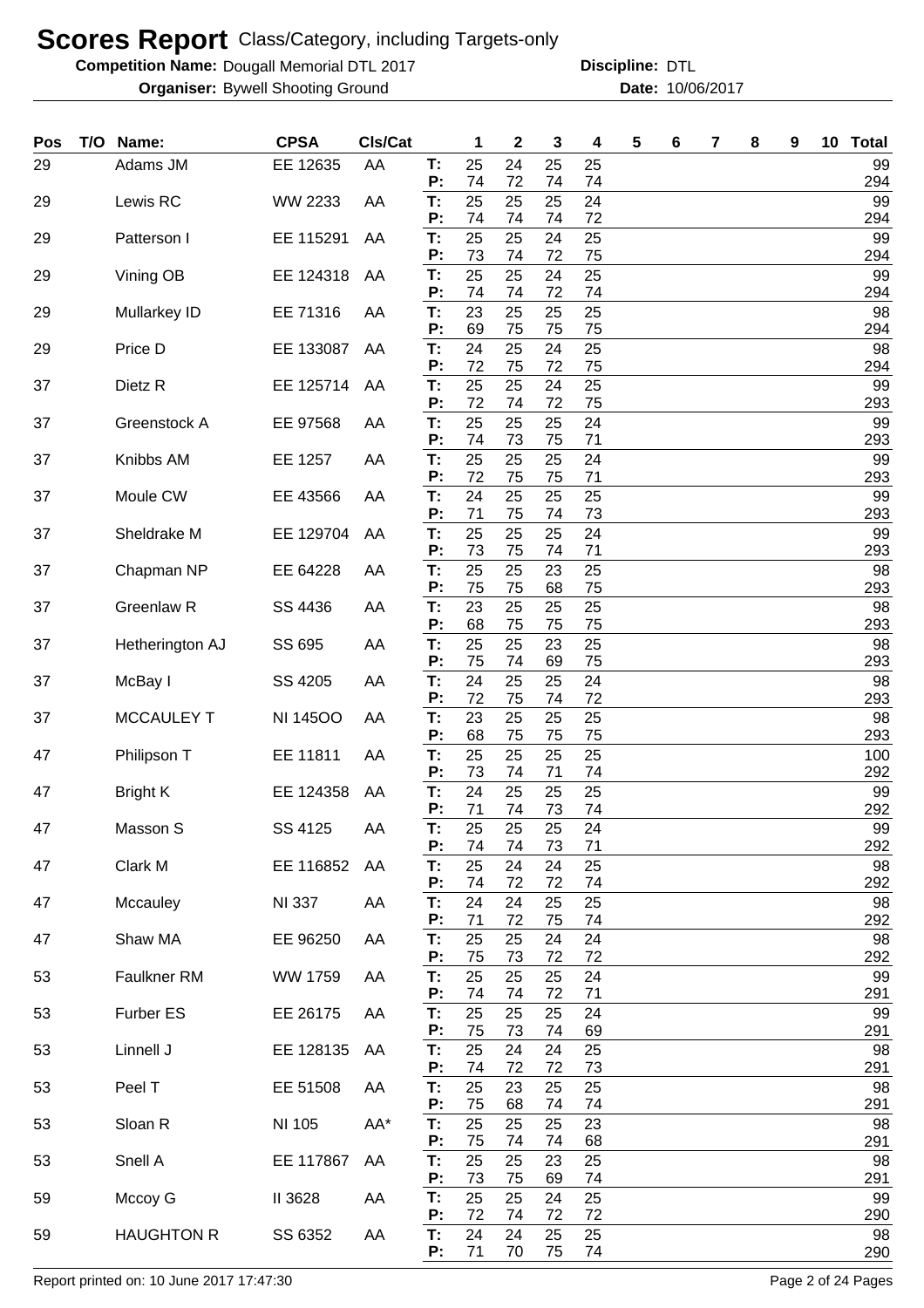**Competition Name: Dougall Memorial DTL 2017 https://www.powerflamerical DTL** 

| Pos | T/O | Name:               | <b>CPSA</b>    | Cls/Cat |          | 1        | $\mathbf 2$ | 3        | 4        | 5 | 6 | 7 | 8 | 9 | 10 | <b>Total</b>       |
|-----|-----|---------------------|----------------|---------|----------|----------|-------------|----------|----------|---|---|---|---|---|----|--------------------|
| 61  |     | <b>Bond K</b>       | EE 6792        | AA      | T:       | 25       | 24          | 24       | 25       |   |   |   |   |   |    | 98                 |
|     |     |                     |                |         | P:       | 74       | 71          | 70       | 74       |   |   |   |   |   |    | 289                |
| 61  |     | Sweet GP            | EE 44635       | AA      | T:       | 24       | 25          | 24       | 25       |   |   |   |   |   |    | 98                 |
|     |     |                     |                |         | P:       | 70       | 75          | 69       | 75       |   |   |   |   |   |    | 289                |
| 61  |     | Eaton N             | EE 1213        | AA      | T:<br>P: | 24<br>72 | 25<br>75    | 24<br>72 | 24<br>70 |   |   |   |   |   |    | 97<br>289          |
| 61  |     | Rimington K         | EE 67301       | AA      | T:       | 25       | 24          | 23       | 25       |   |   |   |   |   |    | 97                 |
|     |     |                     |                |         | P:       | 75       | 71          | 69       | 74       |   |   |   |   |   |    | 289                |
| 61  |     | Singleton JR        | EE 95522       | AA      | T:       | 23       | 24          | 25       | 25       |   |   |   |   |   |    | 97                 |
|     |     |                     |                |         | P:       | 67       | 72          | 75       | 75       |   |   |   |   |   |    | 289                |
| 66  |     | Beedan DM           | EE 90263       | AA      | T:       | 24       | 25          | 25       | 24       |   |   |   |   |   |    | 98                 |
|     |     |                     |                |         | P:       | 71       | 75          | 72       | 70       |   |   |   |   |   |    | 288                |
| 66  |     | Booth J             | EE 117408      | AA      | T:<br>P: | 25<br>73 | 25<br>75    | 23<br>69 | 24<br>71 |   |   |   |   |   |    | 97<br>288          |
| 66  |     | Henry A             | EE 4336        | ΑA      | T:       | 25       | 24          | 24       | 24       |   |   |   |   |   |    | 97                 |
|     |     |                     |                |         | P:       | 74       | 71          | 72       | 71       |   |   |   |   |   |    | 288                |
| 69  |     | Gilchrist J         | SS 3234        | AA      | T:       | 24       | 25          | 25       | 25       |   |   |   |   |   |    | 99                 |
|     |     |                     |                |         | P:       | 69       | 74          | 71       | 73       |   |   |   |   |   |    | 287                |
| 69  |     | Holden E            | EE 7226        | AA      | T:       | 25       | 25          | 24       | 25       |   |   |   |   |   |    | 99                 |
|     |     |                     |                |         | P:       | 69       | 73          | 70       | 75       |   |   |   |   |   |    | 287                |
| 69  |     | Hinchliffe DJ       | EE 121065      | AA      | T:<br>P: | 25<br>75 | 22<br>66    | 24<br>71 | 25<br>75 |   |   |   |   |   |    | 96<br>287          |
| 69  |     | Shaw IT             | EE 31770       | AA      | T:       | 23       | 23          | 25       | 25       |   |   |   |   |   |    | 96                 |
|     |     |                     |                |         | P:       | 68       | 69          | 75       | 75       |   |   |   |   |   |    | 287                |
| 69  |     | <b>Turner M</b>     | EE 109672      | AA      | T:       | 24       | 24          | 24       | 24       |   |   |   |   |   |    | 96                 |
|     |     |                     |                |         | P:       | 72       | 72          | 71       | 72       |   |   |   |   |   |    | 287                |
| 74  |     | <b>Frankland PC</b> | EE 88221       | AA      | T:       | 23       | 25          | 25       | 24       |   |   |   |   |   |    | 97                 |
|     |     |                     |                |         | P:       | 66       | 74          | 75       | 71       |   |   |   |   |   |    | 286                |
| 74  |     | Holden RJ           | <b>EE 7228</b> | AA      | T:<br>P: | 25<br>74 | 25<br>73    | 23<br>68 | 24<br>71 |   |   |   |   |   |    | 97<br>286          |
| 76  |     | Powell L            | EE 111815      | AA      | T:       | 25       | 25          | 25       | 24       |   |   |   |   |   |    | 99                 |
|     |     |                     |                |         | P:       | 71       | 72          | 72       | 70       |   |   |   |   |   |    | 285                |
| 77  |     | Dore AG             | EE 31935       | AA      | T:       | 24       | 24          | 23       | 23       |   |   |   |   |   |    | 94                 |
|     |     |                     |                |         | P:       | 71       | 72          | 69       | 69       |   |   |   |   |   |    | 281                |
| 78  |     | Relph P             | EE 105605      | AA      | T:       | 24       | 24          | 23       | 25       |   |   |   |   |   |    | 96                 |
|     |     |                     |                |         | P:       | 67       | 71          | 68       | 74       |   |   |   |   |   |    | 280                |
| 79  |     | Venn MS             | EE 81903       | AA      | T:       | 23       | 22          | 25<br>72 | 25       |   |   |   |   |   |    | 95                 |
|     |     | Carroll J           | EE 112996      |         | P:<br>T: | 66       | 64          |          | 74       |   |   |   |   |   |    | 276<br>$\mathbf 0$ |
| 80  |     |                     |                | AA      | P:       |          |             |          |          |   |   |   |   |   |    | 0                  |
| 80  |     | Robinson TR         | EE 90911       | AA      | T:       |          |             |          |          |   |   |   |   |   |    | $\boldsymbol{0}$   |
|     |     |                     |                |         | P:       |          |             |          |          |   |   |   |   |   |    | 0                  |
|     |     |                     |                |         |          |          |             |          |          |   |   |   |   |   |    |                    |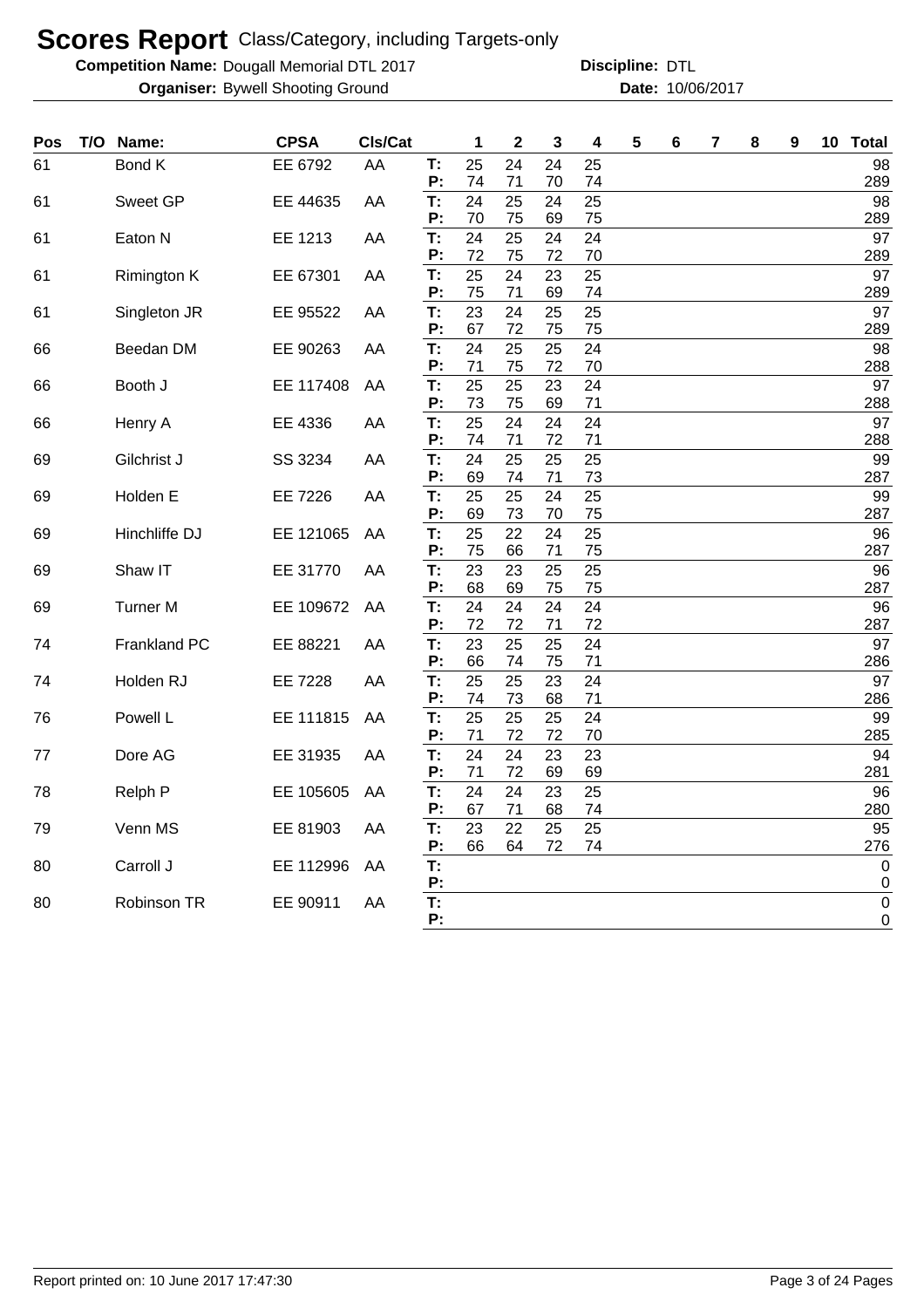**Competition Name: Dougall Memorial DTL 2017 https://www.powerflamerical DTL** 

**Organiser:** Bywell Shooting Ground **10/06/2017 Date:** 10/06/2017 **Discipline:**

| <b>Pos</b> | T/O | Name:              | <b>CPSA</b>   | CIs/Cat      |          | 1        | 2        | 3        | 4        | 5 | 6 | 7 | 8 | 9 | 10 <sup>°</sup> | <b>Total</b> |
|------------|-----|--------------------|---------------|--------------|----------|----------|----------|----------|----------|---|---|---|---|---|-----------------|--------------|
| 1          |     | Johnstone S        | SS 3604       | A            | Т.<br>P: | 25<br>74 | 25<br>74 | 25<br>75 | 25<br>75 |   |   |   |   |   |                 | 100<br>298   |
| 1          |     | Roper I            | EE 123542     | $\mathsf{A}$ | T:       | 25       | 25       | 25       | 25       |   |   |   |   |   |                 | 100          |
| 3          |     | Coley H            | EE 126034     | A            | P:<br>T: | 74<br>25 | 75<br>25 | 75<br>25 | 74<br>25 |   |   |   |   |   |                 | 298<br>100   |
|            |     | Delf M             |               |              | P:<br>T: | 75<br>25 | 73<br>25 | 75       | 74       |   |   |   |   |   |                 | 297          |
| $\sqrt{3}$ |     |                    | EE 132851     | $\mathsf{A}$ | P:       | 75       | 75       | 25<br>74 | 25<br>73 |   |   |   |   |   |                 | 100<br>297   |
| 3          |     | Joyce M            | EE 106226     | $\mathsf{A}$ | T:<br>P: | 25<br>75 | 25<br>74 | 25<br>75 | 25<br>73 |   |   |   |   |   |                 | 100<br>297   |
| 3          |     | <b>Turnes GR</b>   | EE 90649      | A            | T:       | 25       | 25       | 25       | 25       |   |   |   |   |   |                 | 100          |
| 3          |     | Welham FW          | EE 51265      | A            | P:<br>T: | 74<br>25 | 75<br>25 | 74<br>25 | 74<br>25 |   |   |   |   |   |                 | 297<br>100   |
| 3          |     | Beedan M           | EE 90262      | A            | P:<br>T: | 75<br>25 | 74<br>25 | 74<br>25 | 74<br>24 |   |   |   |   |   |                 | 297<br>99    |
| 3          |     | <b>Whitelock S</b> | EE 116773     | A            | P:<br>T: | 75<br>25 | 75<br>25 | 75<br>24 | 72<br>25 |   |   |   |   |   |                 | 297<br>99    |
|            |     |                    |               |              | P:       | 75       | 75       | 72       | 75       |   |   |   |   |   |                 | 297          |
| 10         |     | <b>MCGEEKIN S</b>  | <b>NI 34Q</b> | Α            | T:<br>P: | 25<br>75 | 25<br>75 | 24<br>71 | 25<br>75 |   |   |   |   |   |                 | 99<br>296    |
| 11         |     | McDonell A         | SS 3621       | A            | T:<br>P: | 25<br>75 | 25<br>74 | 25<br>73 | 25<br>73 |   |   |   |   |   |                 | 100<br>295   |
| 11         |     | Douglas I          | EE 33433      | A            | Т:       | 25       | 25       | 24       | 25       |   |   |   |   |   |                 | 99           |
| 11         |     | <b>Hartley M</b>   | EE 118693     | A            | P:<br>Т: | 75<br>25 | 75<br>25 | 70<br>24 | 75<br>25 |   |   |   |   |   |                 | 295<br>99    |
| 11         |     | <b>Howlett GK</b>  | EE 45553      |              | P:<br>Т: | 74<br>25 | 75<br>25 | 71<br>25 | 75<br>24 |   |   |   |   |   |                 | 295<br>99    |
|            |     |                    |               | A            | P:       | 74       | 75       | 75       | 71       |   |   |   |   |   |                 | 295          |
| 15         |     | McAllister E       | SS 1505       | A            | Т:<br>P: | 25<br>72 | 25<br>75 | 25<br>74 | 25<br>73 |   |   |   |   |   |                 | 100<br>294   |
| 15         |     | Evans RA           | WW 2340       | A            | T:<br>P: | 25<br>74 | 25<br>74 | 24<br>71 | 25<br>75 |   |   |   |   |   |                 | 99<br>294    |
| 15         |     | Priestman D        | EE 122880     | A            | Т:       | 24<br>69 | 25<br>75 | 25<br>75 | 25<br>75 |   |   |   |   |   |                 | 99           |
| 15         |     | Weston C           | EE 67724      | A            | P:<br>T: | 25       | 24       | 25       | 25       |   |   |   |   |   |                 | 294<br>99    |
| 19         |     | Yes Fowkes A       | EE 105846     | A            | P:<br>Т. | 74<br>25 | 70<br>24 | 75<br>25 | 75<br>25 |   |   |   |   |   |                 | 294<br>99    |
| 19         |     | Coley IJ           | EE 551        | A            | P:<br>T: | 73<br>24 | 71<br>25 | 74<br>25 | 75<br>24 |   |   |   |   |   |                 | 293<br>98    |
| 19         |     | Thurnell I         | EE 2003       | A            | P:<br>T: | 71<br>24 | 75<br>25 | 75<br>24 | 72<br>25 |   |   |   |   |   |                 | 293<br>98    |
|            |     |                    |               |              | P:       | 72       | 75       | 71       | 75       |   |   |   |   |   |                 | 293          |
| 22         |     | <b>Brazier J</b>   | EE 132057     | A            | T:<br>P: | 25<br>72 | 25<br>74 | 24<br>71 | 25<br>75 |   |   |   |   |   |                 | 99<br>292    |
| 22         |     | DI Murro T         | SS 3431       | A            | T:<br>P: | 24<br>70 | 25<br>75 | 25<br>73 | 25<br>74 |   |   |   |   |   |                 | 99<br>292    |
| 22         |     | <b>Elwell RL</b>   | EE 115787 A   |              | T:       | 25       | 25       | 24       | 25       |   |   |   |   |   |                 | 99           |
| 22         |     | Ayshford J         | EE 128715 A   |              | P:<br>T: | 74<br>24 | 74<br>25 | 71<br>24 | 73<br>25 |   |   |   |   |   |                 | 292<br>98    |
| 22         |     | Garrett D          | EE 124724 A   |              | P:<br>T: | 71<br>25 | 75<br>25 | 72<br>25 | 74<br>23 |   |   |   |   |   |                 | 292<br>98    |
|            |     |                    |               |              | P:       | 75       | 73       | 75       | 69       |   |   |   |   |   |                 | 292          |
| 22         |     | Tinson R           | EE 131756     | A            | Τ.<br>P: | 25<br>74 | 24<br>72 | 24<br>71 | 25<br>75 |   |   |   |   |   |                 | 98<br>292    |
| 28         |     | Lovatt NJ          | EE 6151       | A            | T:<br>P: | 25<br>72 | 25<br>74 | 25<br>73 | 25<br>72 |   |   |   |   |   |                 | 100<br>291   |
| 28         |     | <b>Stuart GA</b>   | SS 1492       | A            | T:       | 24       | 25       | 25       | 25       |   |   |   |   |   |                 | 99           |
| 28         |     | Taylor G           | EE 109155 A   |              | P:<br>T: | 72<br>24 | 74<br>25 | 73<br>25 | 72<br>25 |   |   |   |   |   |                 | 291<br>99    |
|            |     |                    |               |              | P:       | 72       | 75       | 71       | 73       |   |   |   |   |   |                 | 291          |

Report printed on: 10 June 2017 17:47:30 Page 4 of 24 Pages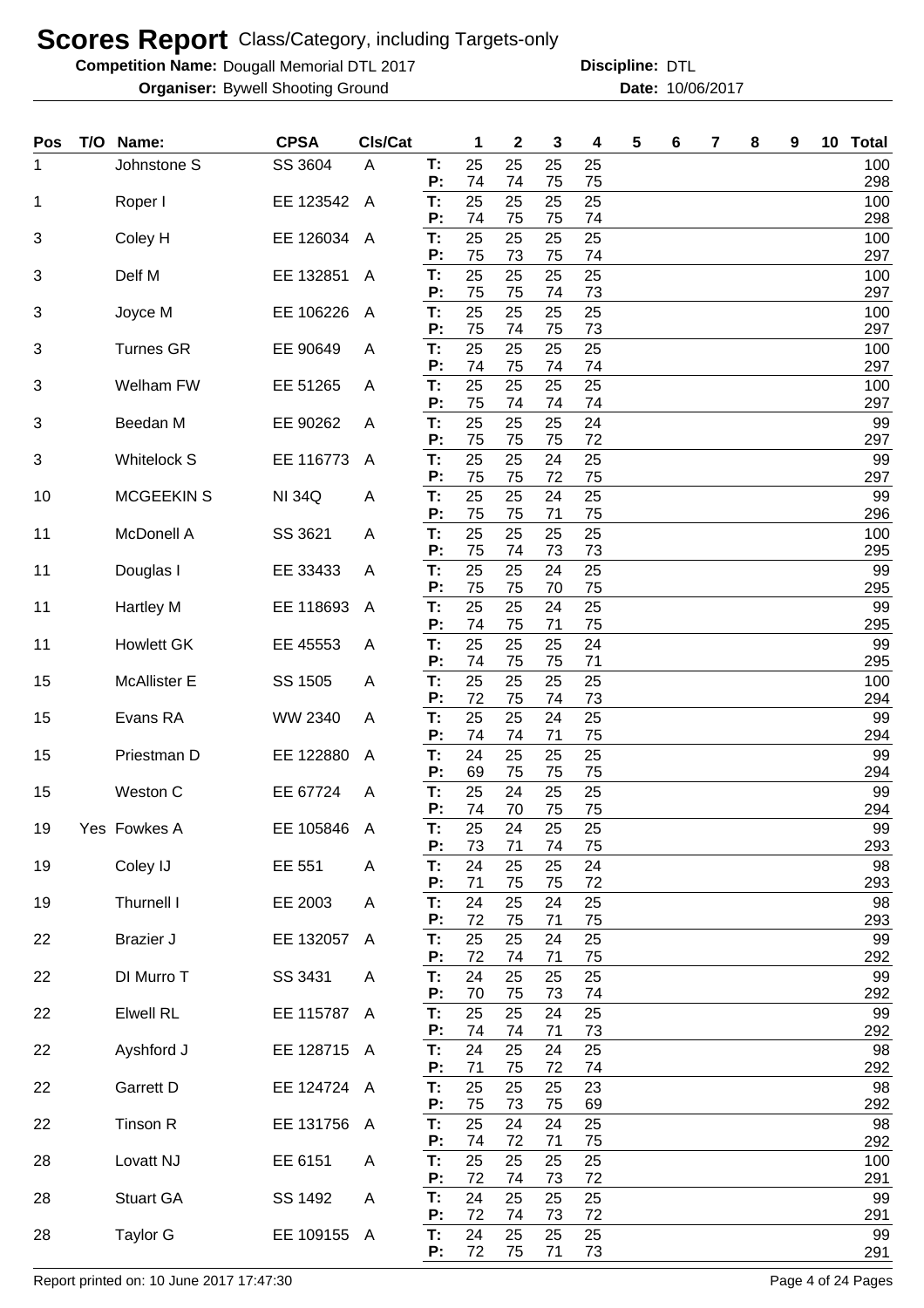**Competition Name: Dougall Memorial DTL 2017 https://www.powerflamerical DTL** 

**Organiser:** Bywell Shooting Ground **10/06/2017 Date:** 10/06/2017 **Discipline:**

| Pos | T/O Name:             | <b>CPSA</b>   | CIs/Cat                 |          | 1        | 2        | 3        | 4        | 5 | 6 | 7 | 8 | 9 | 10 | <b>Total</b> |
|-----|-----------------------|---------------|-------------------------|----------|----------|----------|----------|----------|---|---|---|---|---|----|--------------|
| 28  | Kitchen CL            | EE 118936     | $\overline{A}$          | Τ.<br>P: | 25<br>73 | 25<br>75 | 24<br>71 | 24<br>72 |   |   |   |   |   |    | 98<br>291    |
| 28  | MacDonough S          | SS 750        | A                       | Τ.       | 24       | 25       | 25       | 24       |   |   |   |   |   |    | 98           |
| 28  | Smith <sub>C</sub>    | SS 4375       | A                       | P:<br>Т: | 71<br>25 | 75<br>24 | 74<br>24 | 71<br>25 |   |   |   |   |   |    | 291<br>98    |
| 28  | Wragg AD              | EE 121503     | A                       | P:<br>T: | 73<br>24 | 72<br>25 | 72<br>24 | 74<br>25 |   |   |   |   |   |    | 291<br>98    |
|     |                       |               |                         | P:       | 72       | 74       | 72       | 73       |   |   |   |   |   |    | 291          |
| 35  | Magill DW             | EE 43830      | A                       | T:<br>Ρ: | 25<br>73 | 25<br>72 | 25<br>74 | 25<br>71 |   |   |   |   |   |    | 100<br>290   |
| 35  | Atkinson E            | EE 101102     | A                       | T:<br>Ρ: | 24<br>72 | 25<br>75 | 24<br>71 | 25<br>72 |   |   |   |   |   |    | 98<br>290    |
| 35  | <b>Brookes MJ</b>     | EE 31099      | A                       | T:       | 24       | 25       | 24       | 25       |   |   |   |   |   |    | 98           |
| 35  | Jones GS              | EE 16367      | A                       | Ρ:<br>Т: | 71<br>24 | 73<br>25 | 71<br>25 | 75<br>24 |   |   |   |   |   |    | 290<br>98    |
| 35  | Lazenby AG            | EE 49972      | A                       | Ρ:<br>T: | 71<br>25 | 74<br>25 | 73<br>25 | 72<br>23 |   |   |   |   |   |    | 290<br>98    |
|     |                       |               |                         | P:       | 74       | 74       | 74       | 68       |   |   |   |   |   |    | 290          |
| 35  | Logan WM              | EE 8111       | Α                       | T:<br>P: | 24<br>71 | 25<br>74 | 24<br>71 | 25<br>74 |   |   |   |   |   |    | 98<br>290    |
| 35  | <b>Turkington M</b>   | EE 109958     | A                       | T:<br>Ρ: | 25<br>74 | 25<br>75 | 25<br>72 | 23<br>69 |   |   |   |   |   |    | 98<br>290    |
| 35  | Wright WJ             | SS 5152       | A                       | T:       | 24       | 25       | 25       | 24       |   |   |   |   |   |    | 98           |
| 43  | Lewis R               | WW 2691       | A                       | P:<br>T: | 72<br>23 | 73<br>25 | 75<br>25 | 70<br>25 |   |   |   |   |   |    | 290<br>98    |
| 43  | Williams P            | EE 22000      | A                       | P:<br>T: | 68<br>25 | 72<br>25 | 74<br>24 | 75<br>24 |   |   |   |   |   |    | 289<br>98    |
|     |                       |               |                         | P:       | 75       | 74       | 72       | 68       |   |   |   |   |   |    | 289          |
| 43  | Rogers GT             | EE 4526       | A                       | T:<br>P: | 24<br>70 | 25<br>75 | 24<br>72 | 24<br>72 |   |   |   |   |   |    | 97<br>289    |
| 46  | <b>Hodges PA</b>      | EE 74062      | Α                       | T:<br>P: | 25<br>75 | 24<br>68 | 24<br>70 | 25<br>75 |   |   |   |   |   |    | 98<br>288    |
| 46  | Kitchen S             | EE 82169      | A                       | T:       | 25       | 25       | 24       | 24       |   |   |   |   |   |    | 98           |
| 46  | Wilcoxson L           | EE 129381     | A                       | P:<br>T: | 73<br>24 | 73<br>23 | 71<br>24 | 71<br>25 |   |   |   |   |   |    | 288<br>96    |
| 49  | Fisher R D            | EE 39107      | A                       | P:<br>Т: | 72<br>24 | 69<br>24 | 72<br>25 | 75<br>25 |   |   |   |   |   |    | 288<br>98    |
|     |                       |               |                         | P:       | 71       | 70       | 73       | 73       |   |   |   |   |   |    | 287          |
| 49  | Havard N              | EE 13813      | A                       | T:<br>P: | 25<br>73 | 25<br>72 | 25<br>74 | 23<br>68 |   |   |   |   |   |    | 98<br>287    |
| 49  | Laverick JM           | EE 118908     | $\mathsf{A}$            | T:<br>P: | 24<br>67 | 24<br>72 | 25<br>75 | 25<br>73 |   |   |   |   |   |    | 98<br>287    |
| 49  | Lloyd GW              | <b>WW 277</b> | A                       | T:       | 25       | 25       | 24       | 24       |   |   |   |   |   |    | 98           |
| 49  | Holden L              | EE 129664     | $\overline{\mathsf{A}}$ | P:<br>T: | 71<br>24 | 75<br>23 | 71<br>25 | 70<br>25 |   |   |   |   |   |    | 287<br>97    |
|     | Slassor AH            | EE 11665      |                         | Ρ:<br>T: | 71<br>24 | 67<br>25 | 74<br>23 | 75<br>24 |   |   |   |   |   |    | 287<br>96    |
| 49  |                       |               | Α                       | Ρ:       | 71       | 75       | 69       | 72       |   |   |   |   |   |    | 287          |
| 55  | Curatolo <sub>N</sub> | <b>SS 98</b>  | Α                       | T:<br>Ρ: | 23<br>68 | 24<br>71 | 25<br>74 | 25<br>73 |   |   |   |   |   |    | 97<br>286    |
| 55  | Neal PJ               | EE 32440      | A                       | T:<br>Ρ: | 24<br>72 | 25<br>74 | 25<br>72 | 23<br>68 |   |   |   |   |   |    | 97<br>286    |
| 55  | Sayles G              | EE 119513 A   |                         | Т:       | 25       | 23       | 25       | 24       |   |   |   |   |   |    | 97           |
| 55  | Crehan P              | EE 131948     | A                       | P:<br>T: | 73<br>24 | 67<br>23 | 74<br>25 | 72<br>24 |   |   |   |   |   |    | 286<br>96    |
|     |                       |               |                         | P:       | 72       | 69       | 74       | 71       |   |   |   |   |   |    | 286          |
| 59  | Thomas RC             | WW 1427       | A                       | T:<br>P: | 25<br>72 | 25<br>72 | 25<br>72 | 24<br>69 |   |   |   |   |   |    | 99<br>285    |
| 59  | Cannon P              | EE 9386       | Α                       | T:<br>P: | 25<br>71 | 25<br>73 | 24<br>71 | 24<br>70 |   |   |   |   |   |    | 98<br>285    |

Report printed on: 10 June 2017 17:47:30 Page 5 of 24 Pages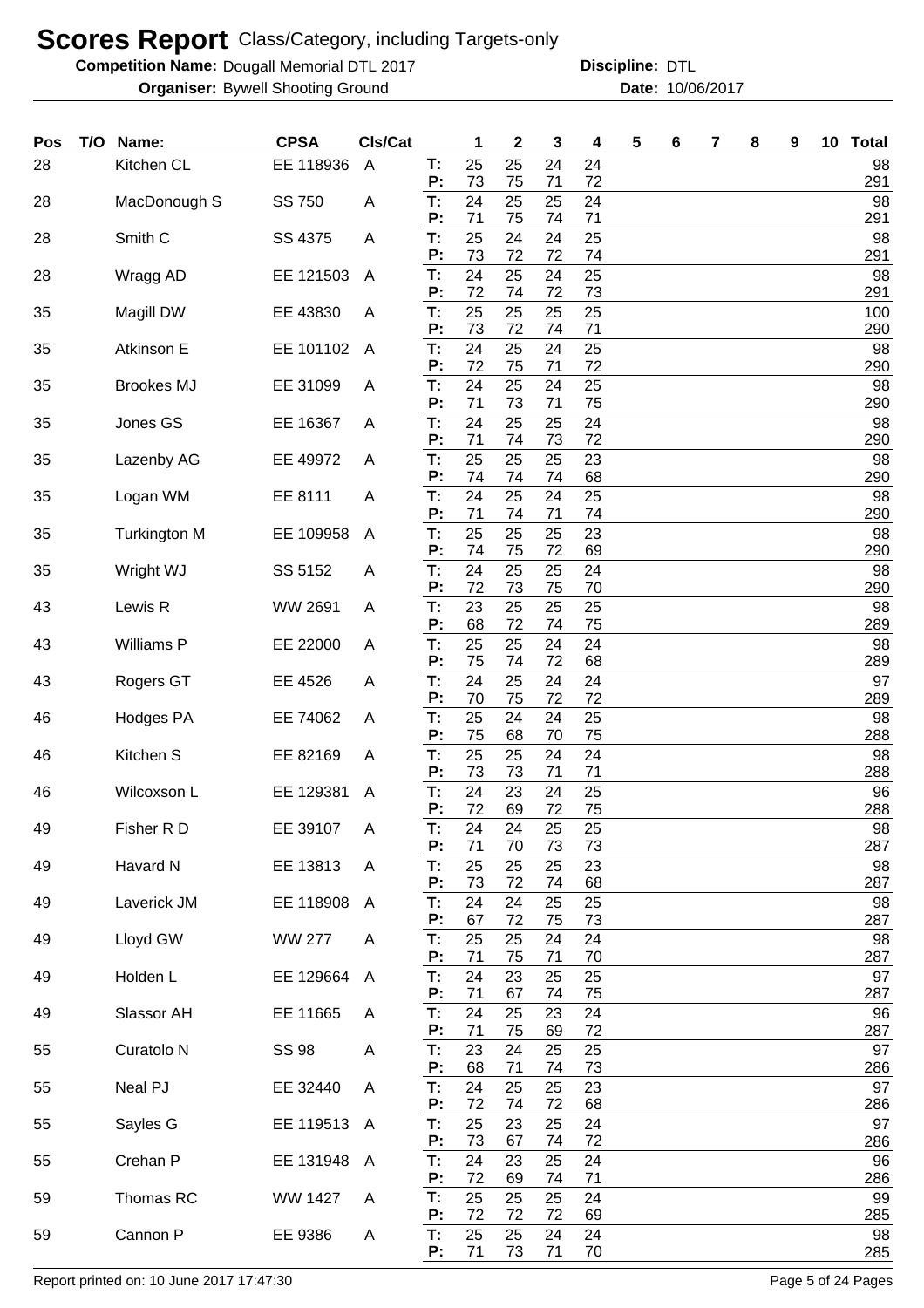**Competition Name: Dougall Memorial DTL 2017 https://www.powerflamerical DTL** 

**Organiser:** Bywell Shooting Ground **10/06/2017 Date:** 10/06/2017 **Discipline:**

| Pos | T/O Name:        | <b>CPSA</b>   | CIs/Cat        |          | 1        | $\mathbf 2$ | 3        | 4        | 5 | 6 | 7 | 8 | 9 | 10 Total  |
|-----|------------------|---------------|----------------|----------|----------|-------------|----------|----------|---|---|---|---|---|-----------|
| 59  | Bell D S         | EE 115868     | $\overline{A}$ | Т:<br>P: | 24<br>70 | 25<br>74    | 23<br>67 | 25<br>74 |   |   |   |   |   | 97<br>285 |
| 59  | Lewzey DG        | EE 11701      | A              | T:       | 25       | 23          | 25       | 24       |   |   |   |   |   | 97        |
| 59  | Peters G         | EE 107384     | $\mathsf{A}$   | P:<br>T: | 72<br>24 | 68<br>25    | 74<br>23 | 71<br>25 |   |   |   |   |   | 285<br>97 |
| 59  |                  | EE 668        | A              | P:<br>T: | 70<br>24 | 73<br>23    | 69<br>24 | 73<br>25 |   |   |   |   |   | 285<br>96 |
|     | Chapple RJ       |               |                | P:       | 72       | 68          | 70       | 75       |   |   |   |   |   | 285       |
| 59  | Gibson J         | EE 128558     | A              | T:<br>P: | 24<br>72 | 24<br>71    | 24<br>72 | 24<br>70 |   |   |   |   |   | 96<br>285 |
| 66  | Lazenby D        | EE 49197      | A              | T:       | 25       | 25          | 25       | 23       |   |   |   |   |   | 98        |
| 66  | Duffy GP         | EE 3644       | A              | P:<br>T: | 73<br>24 | 71<br>24    | 73<br>25 | 67<br>24 |   |   |   |   |   | 284<br>97 |
| 68  | Harris C         | EE 127753     | A              | P:<br>T: | 69<br>25 | 71<br>24    | 74<br>24 | 70<br>25 |   |   |   |   |   | 284<br>98 |
|     |                  |               |                | P:       | 69       | 70          | 71       | 73       |   |   |   |   |   | 283       |
| 68  | MacKay DM        | SS 1111       | A              | T:<br>P: | 24<br>69 | 24<br>71    | 25<br>73 | 25<br>70 |   |   |   |   |   | 98<br>283 |
| 68  | <b>Stewart G</b> | SS 3600       | A              | T:<br>P: | 25<br>74 | 24<br>72    | 23<br>67 | 24<br>70 |   |   |   |   |   | 96<br>283 |
| 68  | Titterington J   | EE 127613     | $\mathsf{A}$   | T:       | 25       | 23          | 24       | 24       |   |   |   |   |   | 96        |
| 68  | Cole JT          | EE 108419     | $\mathsf{A}$   | P:<br>T: | 74<br>24 | 69<br>23    | 71<br>24 | 69<br>24 |   |   |   |   |   | 283<br>95 |
|     |                  |               |                | P:       | 72       | 69          | 72       | 70       |   |   |   |   |   | 283       |
| 68  | Roberts E        | <b>WW 280</b> | A              | T:<br>P: | 23<br>69 | 23<br>68    | 25<br>74 | 24<br>72 |   |   |   |   |   | 95<br>283 |
| 74  | Ward P           | EE 47976      | A              | T:<br>P: | 25<br>74 | 24<br>70    | 24<br>66 | 25<br>72 |   |   |   |   |   | 98<br>282 |
| 74  | Jones RM         | WW 2325       | A              | Т:       | 24       | 25          | 24       | 23       |   |   |   |   |   | 96        |
| 74  | Shaw M           | EE 109986     | A              | P:<br>T: | 72<br>23 | 74<br>24    | 69<br>24 | 67<br>25 |   |   |   |   |   | 282<br>96 |
|     |                  |               |                | P:       | 69       | 69          | 71       | 73       |   |   |   |   |   | 282       |
| 74  | Booth SR         | EE 92866      | A              | Т:<br>P: | 21<br>63 | 24<br>72    | 24<br>72 | 25<br>75 |   |   |   |   |   | 94<br>282 |
| 78  | Paige A          | EE 12950      | A              | T:<br>P: | 25<br>75 | 24<br>68    | 23<br>67 | 24<br>71 |   |   |   |   |   | 96<br>281 |
| 78  | Miller JG        | SS 3059       | A              | Т:       | 23       | 23          | 24       | 25       |   |   |   |   |   | 95        |
| 80  | Yes Leak A       | EE 68222      | A              | P:<br>T: | 67<br>24 | 68<br>23    | 71<br>24 | 75<br>25 |   |   |   |   |   | 281<br>96 |
| 80  | Bebbington C     | EE 115567     | A              | P:<br>T: | 69<br>23 | 68<br>23    | 70<br>24 | 73<br>24 |   |   |   |   |   | 280<br>94 |
|     |                  |               |                | P:       | 69       | 69          | 70       | 72       |   |   |   |   |   | 280       |
| 82  | Fraser C         | SS 3075       | A              | T:<br>P: | 24<br>68 | 24<br>70    | 25<br>72 | 23<br>68 |   |   |   |   |   | 96<br>278 |
| 82  | Phillips         | SS 6206       | A              | T:<br>P: | 24<br>70 | 23<br>67    | 25       | 23       |   |   |   |   |   | 95        |
| 82  | Fisher AJ        | EE 72959      | A              | T:       | 22       | 24          | 74<br>23 | 67<br>25 |   |   |   |   |   | 278<br>94 |
| 85  | Whitehall A      | EE 80993      | A              | P:<br>T: | 66<br>23 | 70<br>23    | 68<br>23 | 74<br>24 |   |   |   |   |   | 278<br>93 |
|     |                  |               |                | P:       | 68       | 69          | 68       | 72       |   |   |   |   |   | 277       |
| 86  | Sheffield JH     | EE 447        | A              | T:<br>P: | 24<br>70 | 23<br>64    | 25<br>73 | 24<br>69 |   |   |   |   |   | 96<br>276 |
| 86  | Liddell C        | EE 118066     | $\mathsf{A}$   | T:<br>P: | 25<br>74 | 22<br>65    | 24<br>69 | 23<br>68 |   |   |   |   |   | 94<br>276 |
| 86  | Newton P         | EE 16875      | A              | T:       | 23       | 25          | 22       | 23       |   |   |   |   |   | 93        |
| 89  | Moir TG          | EE 67036      | A              | P:<br>T: | 68<br>22 | 73<br>25    | 66<br>24 | 69<br>23 |   |   |   |   |   | 276<br>94 |
|     |                  |               |                | P:       | 63       | 72          | 70       | 68       |   |   |   |   |   | 273       |
| 90  | Sharpstone HS    | EE 82924      | A              | T:<br>P: | 23<br>67 | 22<br>61    | 25<br>73 | 24<br>71 |   |   |   |   |   | 94<br>272 |

Report printed on: 10 June 2017 17:47:30 Page 6 of 24 Pages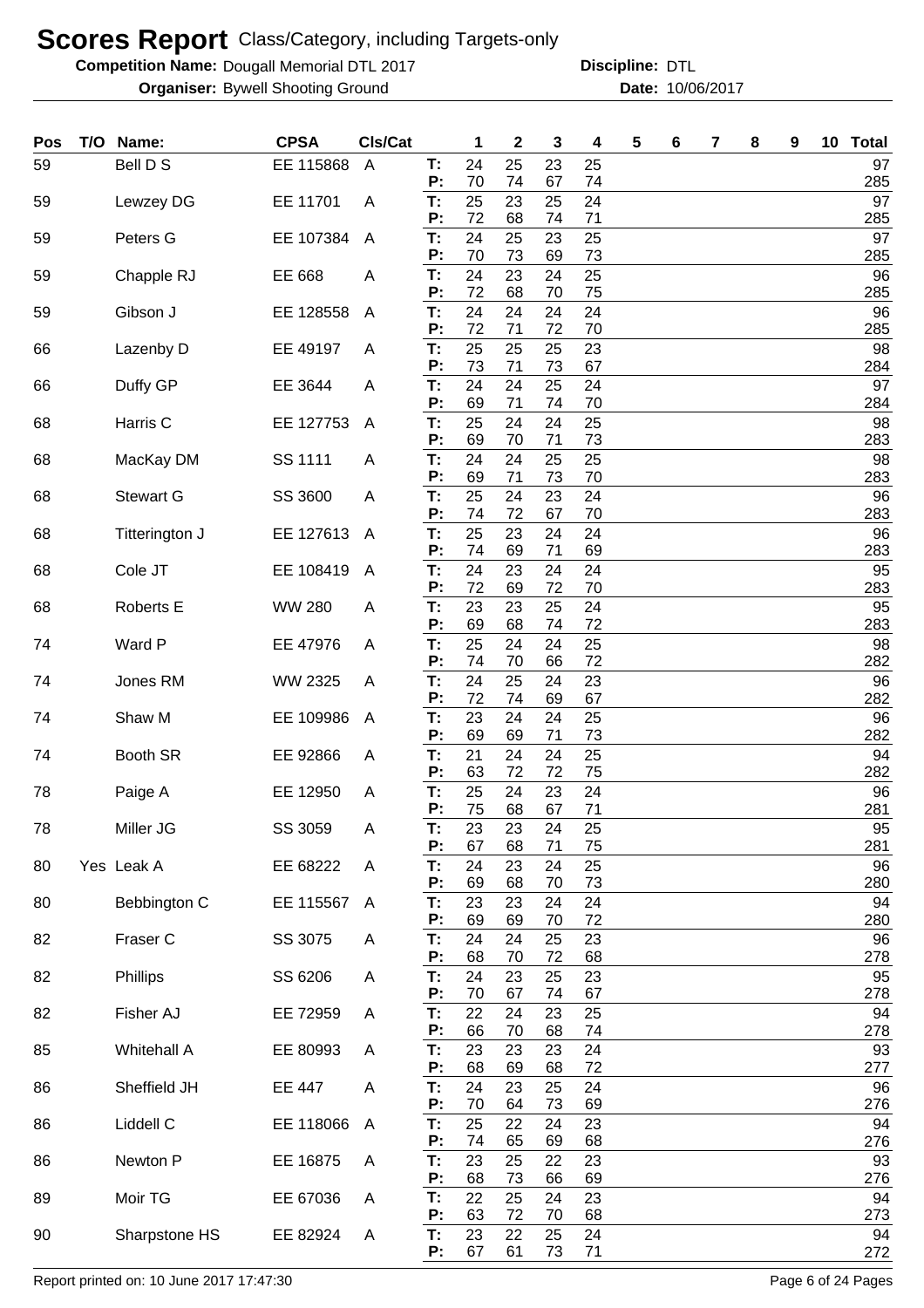**Competition Name: Dougall Memorial DTL 2017 https://www.powerflamerical DTL** 

| Pos | T/O | Name:            | <b>CPSA</b> | <b>CIs/Cat</b> |    | 1  | $\mathbf{2}$ | 3  | 4  | 5 | 6 | 7 | 8 | 9 | 10 | Total            |
|-----|-----|------------------|-------------|----------------|----|----|--------------|----|----|---|---|---|---|---|----|------------------|
| 91  |     | Foxall A         | EE 124509   | A              | т: | 22 | 22           | 24 | 25 |   |   |   |   |   |    | 93               |
|     |     |                  |             |                | P: | 63 | 66           | 70 | 72 |   |   |   |   |   |    | 271              |
| 92  |     | Stanbrook C      | EE 112079   | A              | т: | 22 | 24           | 23 | 25 |   |   |   |   |   |    | 94               |
|     |     |                  |             |                | P: | 61 | 69           | 66 | 74 |   |   |   |   |   |    | 270              |
| 93  |     | <b>Byerley E</b> | EE 5177     | A              | т: |    |              |    |    |   |   |   |   |   |    | 0                |
|     |     |                  |             |                | P: |    |              |    |    |   |   |   |   |   |    | 0                |
| 93  |     | Common T         | EE 10430    | A              | Т: |    |              |    |    |   |   |   |   |   |    | $\boldsymbol{0}$ |
|     |     |                  |             |                | P: |    |              |    |    |   |   |   |   |   |    | 0                |
| 93  |     | Shankland GR     | SS 4001     | A              | Т: |    |              |    |    |   |   |   |   |   |    | $\mathbf 0$      |
|     |     |                  |             |                | P: |    |              |    |    |   |   |   |   |   |    | 0                |
| 93  |     | Smith WR         | SS 4319     | A              | Т: |    |              |    |    |   |   |   |   |   |    | $\mathbf 0$      |
|     |     |                  |             |                | P: |    |              |    |    |   |   |   |   |   |    | $\mathbf 0$      |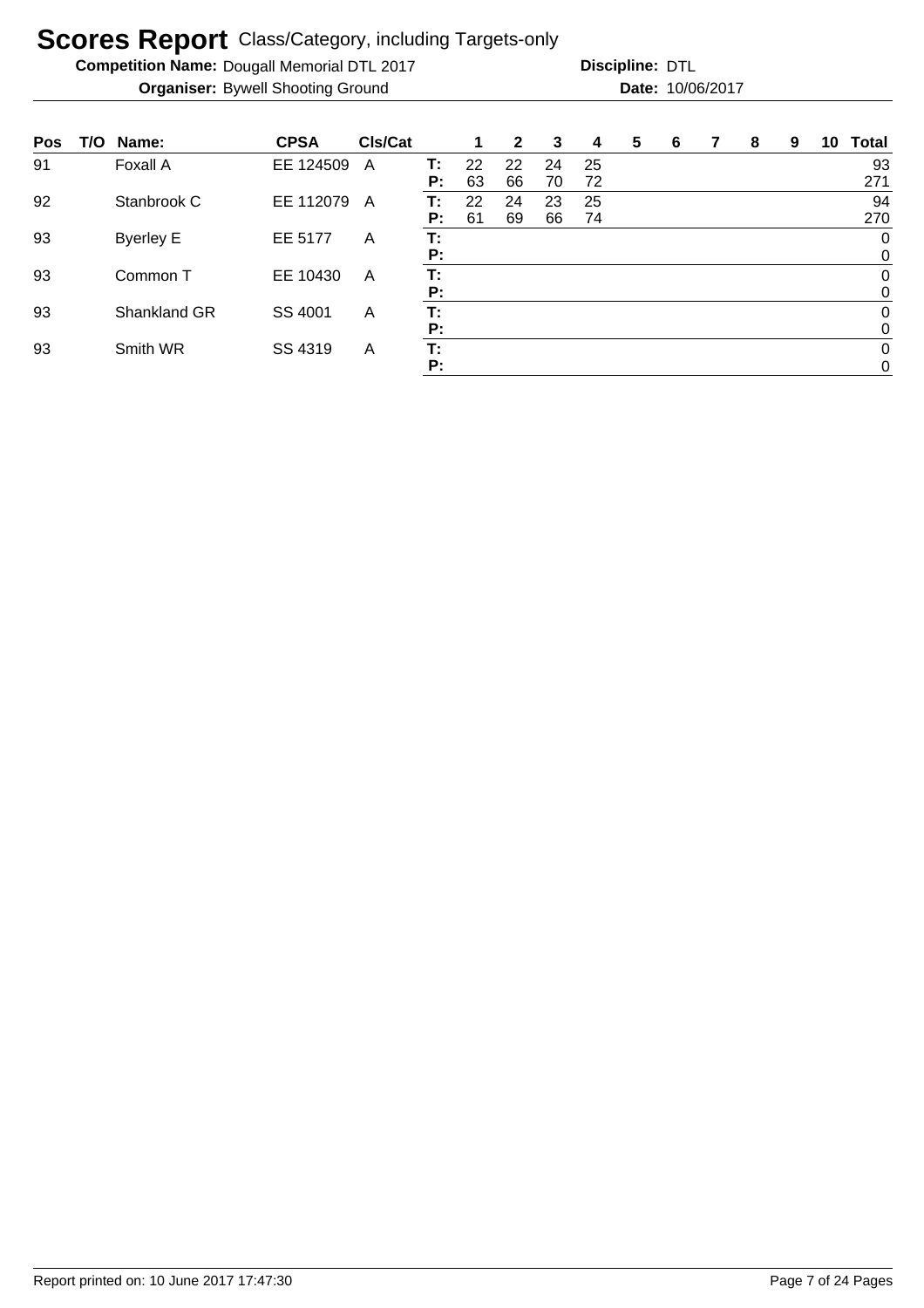**Competition Name: Dougall Memorial DTL 2017 https://www.powerflamerical DTL** 

**Organiser:** Bywell Shooting Ground **10/06/2017 Date:** 10/06/2017 **Discipline:**

| Pos | T/O Name:          | <b>CPSA</b>     | Cls/Cat |                | 1              | $\mathbf 2$    | 3              | 4              | 5 | 6 | 7 | 8 | 9 | 10 | <b>Total</b>     |
|-----|--------------------|-----------------|---------|----------------|----------------|----------------|----------------|----------------|---|---|---|---|---|----|------------------|
| 1   | <b>GILMARTIN D</b> | RU 10639        | B       | T.<br>P:       | 25<br>74       | 25<br>74       | 25<br>74       | 25<br>74       |   |   |   |   |   |    | 100<br>296       |
| 1   | <b>GREY D</b>      | <b>NI 119MM</b> | B       | T:             | 25             | 25             | 24             | 25             |   |   |   |   |   |    | 99               |
|     |                    | EE 130305       |         | P:<br>T:       | 75<br>25       | 75<br>24       | 71<br>25       | 75<br>25       |   |   |   |   |   |    | 296<br>99        |
| 1   | Whitehead B        |                 | B       | P:             | 75             | 71             | 75             | 75             |   |   |   |   |   |    | 296              |
| 4   | Scott N            | SS 5385         | В       | T:<br>P:       | 25<br>75       | 25<br>73       | 24<br>71       | 25<br>75       |   |   |   |   |   |    | 99<br>294        |
| 5   | Hart RJ            | EE 126945       | B       | T:<br>P:       | 25<br>73       | 25<br>74       | 25<br>72       | 25<br>73       |   |   |   |   |   |    | 100<br>292       |
| 5   | Pape S             | EE 95558        | B       | T:<br>P:       | 25<br>72       | 25<br>72       | 25<br>75       | 25<br>73       |   |   |   |   |   |    | 100<br>292       |
| 7   | <b>QUINN B</b>     | NI 6726         | Β       | T:<br>P:       | 25<br>74       | 25<br>75       | 24<br>71       | 24<br>71       |   |   |   |   |   |    | 98<br>291        |
| 7   | SHIELS E           | II M10199       | B       | T:<br>P:       | 25<br>75       | 25<br>73       | 23<br>68       | 25<br>75       |   |   |   |   |   |    | 98<br>291        |
| 9   | Brown R            | SS 5071         | B       | T:<br>P:       | 25<br>75       | 25<br>74       | 24<br>72       | 24<br>69       |   |   |   |   |   |    | 98<br>290        |
| 9   | Cameron AH         | SS 4231         | B       | T:<br>P:       | 24<br>70       | 25<br>75       | 24<br>70       | 25<br>75       |   |   |   |   |   |    | 98<br>290        |
| 9   | SHIELS AM          | II M10097       | B       | T:<br>P:       | 24<br>70       | 24<br>71       | 25<br>74       | 25<br>75       |   |   |   |   |   |    | 98<br>290        |
| 9   | Aldous J           | EE 58140        | B       | T:<br>P:       | 25<br>75       | 25<br>75       | 22<br>65       | 25<br>75       |   |   |   |   |   |    | 97<br>290        |
| 9   | Amos DG            | EE 56201        | B       | T:<br>P:       | 25             | 25             | 24             | 23             |   |   |   |   |   |    | 97               |
| 14  | Allen KA           | EE 116558       | B       | T:<br>P:       | 75<br>24<br>72 | 74<br>24       | 72<br>25       | 69<br>25       |   |   |   |   |   |    | 290<br>98        |
| 14  | Eley S             | EE 125207       | B       | T:             | 25<br>73       | 71<br>24<br>71 | 73<br>24       | 73<br>25<br>73 |   |   |   |   |   |    | 289<br>98        |
| 14  | Routledge A        | EE 101328       | B       | P:<br>T:<br>P: | 25<br>74       | 24<br>69       | 72<br>24<br>72 | 25<br>74       |   |   |   |   |   |    | 289<br>98<br>289 |
| 17  | Ramshaw D          | EE 121737       | B       | T:<br>P:       | 25<br>72       | 25<br>73       | 25<br>74       | 23<br>69       |   |   |   |   |   |    | 98<br>288        |
| 17  | Abrams M           | EE 96322        | B       | T:<br>P:       | 24<br>72       | 23<br>69       | 25<br>75       | 24<br>72       |   |   |   |   |   |    | 96<br>288        |
| 19  | Twigger C          | EE 51803        | Β       | Т:<br>P:       | 25<br>73       | 24<br>68       | 25<br>75       | 25<br>71       |   |   |   |   |   |    | 99<br>287        |
| 19  | <b>EWING N</b>     | <b>NI 112MM</b> | B       | T:<br>P:       | 25<br>73       | 24<br>72       | 24<br>71       | 24<br>71       |   |   |   |   |   |    | 97<br>287        |
| 19  | <b>Thurnell M</b>  | EE 19666        | B       | T:<br>Ρ:       | 25<br>72       | 23<br>68       | 24<br>72       | 25<br>75       |   |   |   |   |   |    | 97<br>287        |
| 22  | Davies E           | WW 1414         | B       | T:<br>P:       | 25<br>73       | 25<br>72       | 25<br>72       | 23<br>69       |   |   |   |   |   |    | 98<br>286        |
| 22  | Rautenberg C       | SS 1117         | B       | T:<br>P:       | 23<br>68       | 25<br>71       | 25<br>72       | 25<br>75       |   |   |   |   |   |    | 98<br>286        |
| 22  | <b>Barclay</b>     | SS 6202         | B       | T:<br>P:       | 25<br>72       | 23<br>68       | 24<br>72       | 25<br>74       |   |   |   |   |   |    | 97<br>286        |
| 22  | McFarlane D        | <b>SS 733</b>   | B       | T:<br>P:       | 24<br>71       | 25<br>72       | 24<br>72       | 24<br>71       |   |   |   |   |   |    | 97<br>286        |
| 22  | Ridley DJ          | EE 31260        | B       | T:<br>P:       | 23<br>68       | 24<br>71       | 25<br>75       | 25<br>72       |   |   |   |   |   |    | 97<br>286        |
| 22  | Thompson D         | EE 130836       | $B^*$   | T:<br>P:       | 24<br>69       | 25<br>74       | 23<br>69       | 25<br>74       |   |   |   |   |   |    | 97<br>286        |
| 22  | Yes Brent D        | EE 118283       | B       | T:<br>P:       | 24<br>71       | 24<br>71       | 24<br>72       | 24<br>72       |   |   |   |   |   |    | 96<br>286        |
| 29  | Kling RJ           | SS 4978         | B       | T:<br>P:       | 25<br>74       | 23<br>68       | 24<br>72       | 24<br>71       |   |   |   |   |   |    | 96<br>285        |
| 30  | <b>Rollings PT</b> | EE 16886        | В       | T:             | 24             | 25             | 25             | 24             |   |   |   |   |   |    | 98               |
|     |                    |                 |         | P:             | 68             | 72             | 73             | 71             |   |   |   |   |   |    | 284              |

Report printed on: 10 June 2017 17:47:30 Page 8 of 24 Pages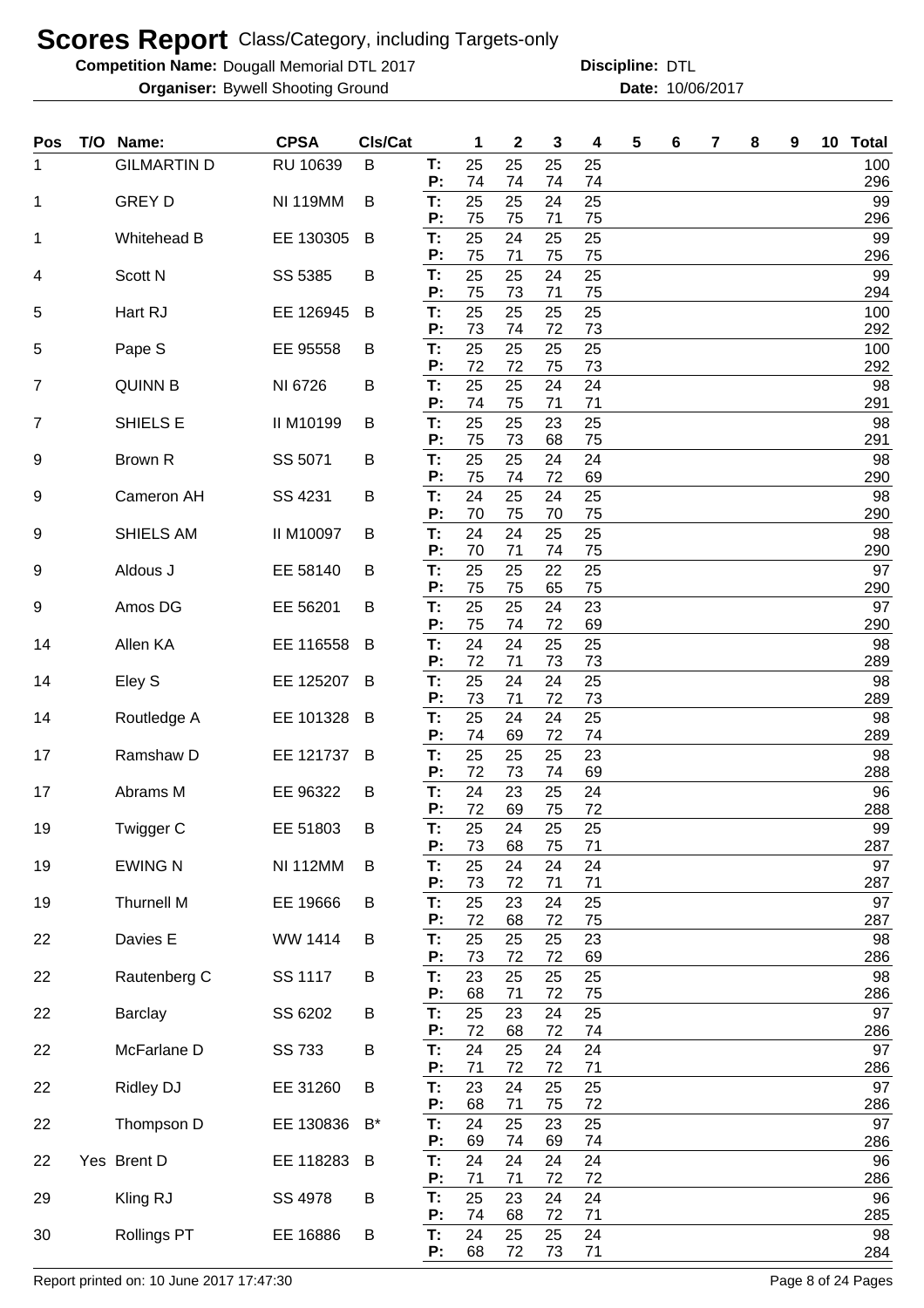**Competition Name: Dougall Memorial DTL 2017 https://www.powerflamerical DTL** 

**Organiser:** Bywell Shooting Ground **10/06/2017 Date:** 10/06/2017 **Discipline:**

| Pos | T/O | Name:             | <b>CPSA</b>     | Cls/Cat |          | 1        | $\mathbf{2}$ | 3        | 4        | 5 | 6 | 7 | 8 | 9 | 10 Total  |
|-----|-----|-------------------|-----------------|---------|----------|----------|--------------|----------|----------|---|---|---|---|---|-----------|
| 30  |     | Lang P            | EE 113674       | B       | Т.<br>P: | 23<br>67 | 25<br>75     | 24<br>71 | 24<br>71 |   |   |   |   |   | 96<br>284 |
| 32  |     | Child M           | EE 128471       | B       | T:       | 25       | 24           | 25       | 24       |   |   |   |   |   | 98        |
| 32  |     | <b>MCCAULEY S</b> | <b>NI 113MM</b> | B       | P:<br>T: | 73<br>25 | 69<br>22     | 72<br>24 | 69<br>25 |   |   |   |   |   | 283<br>96 |
| 32  |     | Williams MJ       | <b>WW 2481</b>  | B       | P:<br>T: | 75<br>24 | 65<br>25     | 70<br>23 | 73<br>24 |   |   |   |   |   | 283<br>96 |
|     |     |                   |                 |         | P:       | 71       | 73           | 67       | 72       |   |   |   |   |   | 283       |
| 35  |     | Yes Foster I      | EE 128050       | B       | T:<br>P: | 24<br>68 | 25<br>74     | 25<br>75 | 23<br>65 |   |   |   |   |   | 97<br>282 |
| 35  |     | Stanbrook D       | EE 112080       | B       | T:<br>P: | 25<br>71 | 22<br>65     | 25<br>72 | 25<br>74 |   |   |   |   |   | 97<br>282 |
| 35  |     | Leightley JJ      | EE 127623       | B       | T:       | 24       | 24           | 25       | 23       |   |   |   |   |   | 96        |
| 38  |     | MacDonald A       | SS 1746         | B       | P:<br>T: | 70<br>25 | 72<br>25     | 73<br>23 | 67<br>24 |   |   |   |   |   | 282<br>97 |
| 38  |     | Anderson G        | EE 127893       | B       | P:<br>T: | 72<br>24 | 71<br>24     | 68<br>23 | 70<br>25 |   |   |   |   |   | 281<br>96 |
|     |     |                   |                 |         | P:       | 70       | 72           | 67       | 72       |   |   |   |   |   | 281       |
| 38  |     | Galashan TJ       | SS 2186         | В       | T:<br>P: | 24<br>72 | 24<br>70     | 24<br>71 | 23<br>68 |   |   |   |   |   | 95<br>281 |
| 41  |     | Maclennan W       | EE 114460       | B       | T:<br>P: | 24<br>70 | 24<br>70     | 23<br>67 | 25<br>73 |   |   |   |   |   | 96<br>280 |
| 41  |     | <b>Turner JM</b>  | <b>WW 455</b>   | B       | Т:       | 25       | 25           | 23       | 23       |   |   |   |   |   | 96        |
| 41  |     | Ackroyd CA        | EE 72230        | B       | P:<br>Т: | 73<br>21 | 74<br>25     | 65<br>24 | 68<br>24 |   |   |   |   |   | 280<br>94 |
| 44  |     | Johnson PW        | EE 129744       | B       | P:<br>Т: | 63<br>25 | 74<br>25     | 72<br>25 | 71<br>23 |   |   |   |   |   | 280<br>98 |
|     |     |                   |                 |         | P:       | 70       | 73           | 71       | 65       |   |   |   |   |   | 279       |
| 44  |     | Osborne P         | EE 130791       | B       | T:<br>P: | 24<br>70 | 21<br>62     | 25<br>74 | 25<br>73 |   |   |   |   |   | 95<br>279 |
| 44  |     | Taylor J          | EE 95589        | B       | T:<br>P: | 23<br>69 | 22<br>64     | 25<br>72 | 25<br>74 |   |   |   |   |   | 95<br>279 |
| 44  |     | Hall JR           | EE 10460        | B       | T:       | 23       | 25           | 23       | 23       |   |   |   |   |   | 94        |
| 48  |     | Reid ES           | SS 951          | B       | Ρ.<br>T: | 69<br>23 | 75<br>25     | 67<br>23 | 68<br>25 |   |   |   |   |   | 279<br>96 |
|     |     |                   |                 |         | P:       | 68       | 71           | 65       | 73       |   |   |   |   |   | 277       |
| 48  |     | Whiting A         | EE 132790       | B       | Т:<br>P: | 22<br>62 | 25<br>73     | 24<br>68 | 25<br>74 |   |   |   |   |   | 96<br>277 |
| 50  |     | Lewis RJ          | EE 12352        | B       | T:<br>P: | 23<br>64 | 25<br>72     | 25<br>74 | 23<br>66 |   |   |   |   |   | 96<br>276 |
| 50  |     | Tate JL           | EE 126341       | B       | Τ.       | 25       | 24           | 23       | 24       |   |   |   |   |   | 96        |
| 50  |     | Hollowbread P     | EE 128610       | B       | P:<br>T: | 69<br>24 | 71<br>23     | 65<br>23 | 71<br>25 |   |   |   |   |   | 276<br>95 |
| 53  |     | Yes Stennett P    | EE 48595        | B       | P:<br>T: | 69<br>24 | 68<br>24     | 67<br>23 | 72<br>22 |   |   |   |   |   | 276<br>93 |
|     |     |                   |                 |         | P:       | 71       | 70           | 68       | 66       |   |   |   |   |   | 275       |
| 54  |     | Jones AG          | EE 110758       | B       | T:<br>P: | 24<br>70 | 23<br>67     | 24<br>69 | 24<br>68 |   |   |   |   |   | 95<br>274 |
| 54  |     | Edmond S          | WW 2696         | B       | T:<br>P: | 24<br>70 | 24<br>71     | 23<br>68 | 22<br>65 |   |   |   |   |   | 93<br>274 |
| 56  |     | Yes Aisthorpe BS  | EE 37136        | B       | T:       | 24       | 23           | 25       | 21       |   |   |   |   |   | 93        |
| 57  |     | Hanson JA         | EE 121918       | B       | P:<br>T: | 71<br>23 | 68<br>24     | 74<br>24 | 60<br>25 |   |   |   |   |   | 273<br>96 |
| 57  |     | Hitchmough J      | EE 105606       | B       | P:<br>Τ. | 65<br>24 | 69<br>23     | 67<br>24 | 71<br>23 |   |   |   |   |   | 272<br>94 |
|     |     |                   |                 |         | P:       | 69       | 67           | 69       | 67       |   |   |   |   |   | 272       |
| 57  |     | Taberner DA       | EE 11531        | В       | T:<br>P: | 24<br>70 | 24<br>70     | 24<br>69 | 21<br>63 |   |   |   |   |   | 93<br>272 |
| 60  |     | Vining J          | EE 23945        | B       | T:<br>P: | 23<br>65 | 23<br>67     | 24<br>71 | 23<br>68 |   |   |   |   |   | 93<br>271 |

Report printed on: 10 June 2017 17:47:30 Page 9 of 24 Pages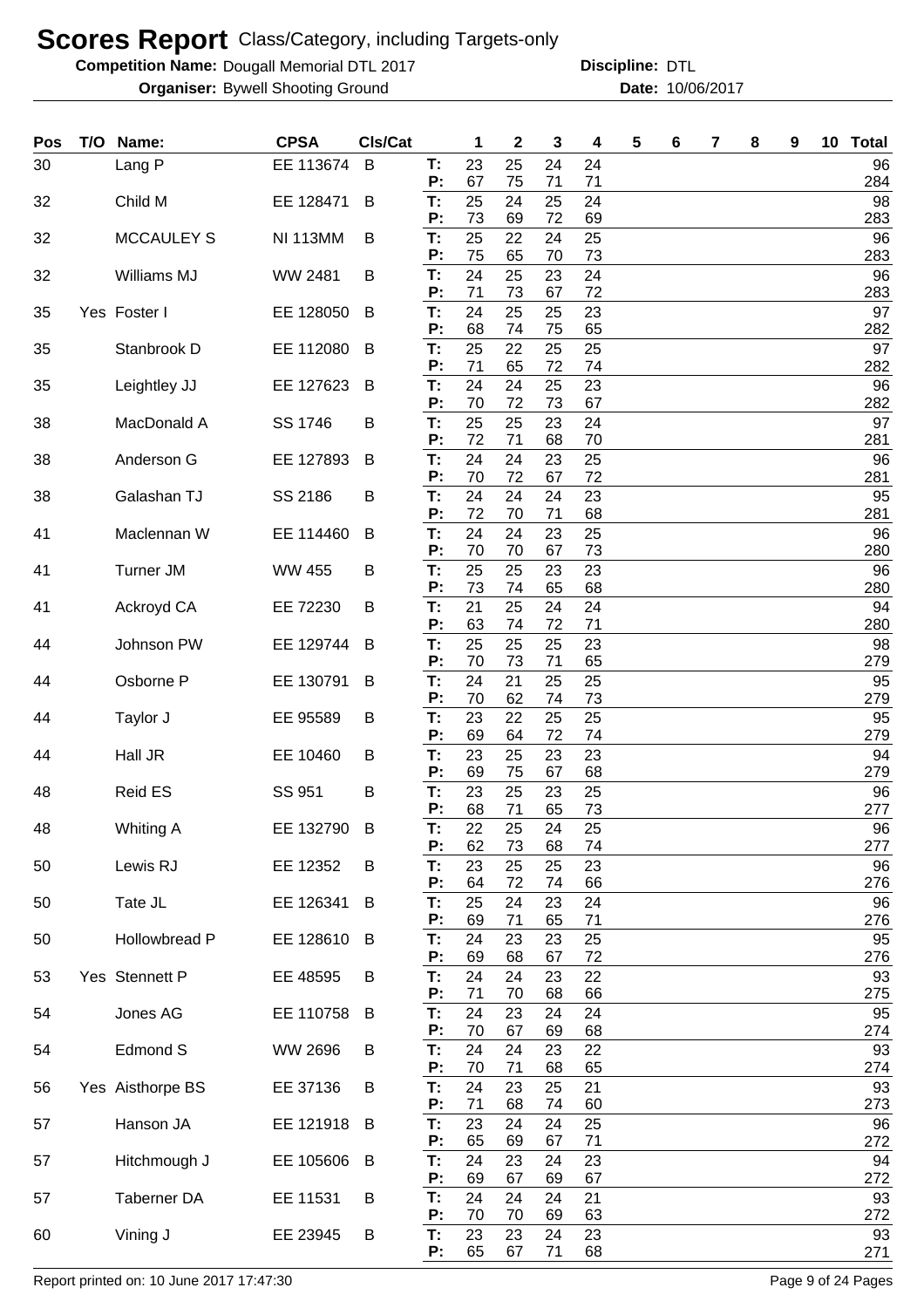**Competition Name: Dougall Memorial DTL 2017 https://www.powerflamerical DTL** 

| Hails R<br>EE 39058<br>B<br>T:<br>22<br>24<br>23<br>23<br>60<br>65<br>P:<br>69<br>69<br>68<br>Olden RD<br>EE 86078<br>T:<br>21<br>25<br>23<br>23<br>B<br>60<br>63<br>73<br>P:<br>68<br>67<br>22<br>T:<br>24<br>25<br>22<br>63<br>Robinson B<br>EE 11735<br>B<br>64<br>70<br>73<br>63<br>P:<br>24<br>T:<br>24<br>22<br>22<br>Yes Bonati S<br>EE 80409<br>63<br>B<br>71<br>69<br>P:<br>64<br>66<br>T:<br>25<br>22<br><b>Nutter G</b><br>EE 88429<br>24<br>23<br>65<br>B<br>P:<br>70<br>63<br>65<br>70<br>25<br>Bradnam J<br>EE 1705<br>T:<br>23<br>23<br>B<br>20<br>66<br>73<br>P:<br>63<br>67<br>58<br>T:<br>21<br>Jacobs BJ<br>EE 56060<br>24<br>24<br>20<br>67<br>B<br>62<br>P:<br>71<br>70<br>56<br>T:<br>21<br>SS 4254<br>24<br>22<br>22<br>Skinner J<br>67<br>B<br>P:<br>62<br>68<br>63<br>66<br>T:<br>Semmens GR<br>EE 48347<br>20<br>23<br>24<br>21<br>69<br>B<br>57<br>67<br>69<br>63<br>Р:<br>Sherlock T<br>EE 15314<br>T:<br>21<br>20<br>22<br>23<br>70<br>B<br>P:<br>61<br>59<br>63<br>68<br>T:<br>EE 109234<br>21<br>22<br>23<br>Hancock P<br>22<br>71<br>B<br>62<br>63<br>62<br>P:<br>61<br>T:<br>Hall LC<br>19<br>23<br>EE 132017<br>B<br>21<br>22<br>72 | T/O<br>Name: | <b>CPSA</b> | Cls/Cat |    | 1  | $\mathbf 2$ | 3  | 4  | 5 | 6 | 7 | 8 | 9 | 10 Total                   |
|-----------------------------------------------------------------------------------------------------------------------------------------------------------------------------------------------------------------------------------------------------------------------------------------------------------------------------------------------------------------------------------------------------------------------------------------------------------------------------------------------------------------------------------------------------------------------------------------------------------------------------------------------------------------------------------------------------------------------------------------------------------------------------------------------------------------------------------------------------------------------------------------------------------------------------------------------------------------------------------------------------------------------------------------------------------------------------------------------------------------------------------------------------------------------|--------------|-------------|---------|----|----|-------------|----|----|---|---|---|---|---|----------------------------|
|                                                                                                                                                                                                                                                                                                                                                                                                                                                                                                                                                                                                                                                                                                                                                                                                                                                                                                                                                                                                                                                                                                                                                                       |              |             |         |    |    |             |    |    |   |   |   |   |   | 92<br>271                  |
|                                                                                                                                                                                                                                                                                                                                                                                                                                                                                                                                                                                                                                                                                                                                                                                                                                                                                                                                                                                                                                                                                                                                                                       |              |             |         |    |    |             |    |    |   |   |   |   |   | 92<br>271                  |
|                                                                                                                                                                                                                                                                                                                                                                                                                                                                                                                                                                                                                                                                                                                                                                                                                                                                                                                                                                                                                                                                                                                                                                       |              |             |         |    |    |             |    |    |   |   |   |   |   | 93                         |
|                                                                                                                                                                                                                                                                                                                                                                                                                                                                                                                                                                                                                                                                                                                                                                                                                                                                                                                                                                                                                                                                                                                                                                       |              |             |         |    |    |             |    |    |   |   |   |   |   | 270                        |
|                                                                                                                                                                                                                                                                                                                                                                                                                                                                                                                                                                                                                                                                                                                                                                                                                                                                                                                                                                                                                                                                                                                                                                       |              |             |         |    |    |             |    |    |   |   |   |   |   | 92                         |
|                                                                                                                                                                                                                                                                                                                                                                                                                                                                                                                                                                                                                                                                                                                                                                                                                                                                                                                                                                                                                                                                                                                                                                       |              |             |         |    |    |             |    |    |   |   |   |   |   | 270                        |
|                                                                                                                                                                                                                                                                                                                                                                                                                                                                                                                                                                                                                                                                                                                                                                                                                                                                                                                                                                                                                                                                                                                                                                       |              |             |         |    |    |             |    |    |   |   |   |   |   | 94<br>268                  |
|                                                                                                                                                                                                                                                                                                                                                                                                                                                                                                                                                                                                                                                                                                                                                                                                                                                                                                                                                                                                                                                                                                                                                                       |              |             |         |    |    |             |    |    |   |   |   |   |   | 91                         |
|                                                                                                                                                                                                                                                                                                                                                                                                                                                                                                                                                                                                                                                                                                                                                                                                                                                                                                                                                                                                                                                                                                                                                                       |              |             |         |    |    |             |    |    |   |   |   |   |   | 261                        |
|                                                                                                                                                                                                                                                                                                                                                                                                                                                                                                                                                                                                                                                                                                                                                                                                                                                                                                                                                                                                                                                                                                                                                                       |              |             |         |    |    |             |    |    |   |   |   |   |   | 89                         |
|                                                                                                                                                                                                                                                                                                                                                                                                                                                                                                                                                                                                                                                                                                                                                                                                                                                                                                                                                                                                                                                                                                                                                                       |              |             |         |    |    |             |    |    |   |   |   |   |   | 259                        |
|                                                                                                                                                                                                                                                                                                                                                                                                                                                                                                                                                                                                                                                                                                                                                                                                                                                                                                                                                                                                                                                                                                                                                                       |              |             |         |    |    |             |    |    |   |   |   |   |   | 89<br>259                  |
|                                                                                                                                                                                                                                                                                                                                                                                                                                                                                                                                                                                                                                                                                                                                                                                                                                                                                                                                                                                                                                                                                                                                                                       |              |             |         |    |    |             |    |    |   |   |   |   |   | 88                         |
|                                                                                                                                                                                                                                                                                                                                                                                                                                                                                                                                                                                                                                                                                                                                                                                                                                                                                                                                                                                                                                                                                                                                                                       |              |             |         |    |    |             |    |    |   |   |   |   |   | 256                        |
|                                                                                                                                                                                                                                                                                                                                                                                                                                                                                                                                                                                                                                                                                                                                                                                                                                                                                                                                                                                                                                                                                                                                                                       |              |             |         |    |    |             |    |    |   |   |   |   |   | 86                         |
|                                                                                                                                                                                                                                                                                                                                                                                                                                                                                                                                                                                                                                                                                                                                                                                                                                                                                                                                                                                                                                                                                                                                                                       |              |             |         |    |    |             |    |    |   |   |   |   |   | 251                        |
|                                                                                                                                                                                                                                                                                                                                                                                                                                                                                                                                                                                                                                                                                                                                                                                                                                                                                                                                                                                                                                                                                                                                                                       |              |             |         |    |    |             |    |    |   |   |   |   |   | 88                         |
|                                                                                                                                                                                                                                                                                                                                                                                                                                                                                                                                                                                                                                                                                                                                                                                                                                                                                                                                                                                                                                                                                                                                                                       |              |             |         |    |    |             |    |    |   |   |   |   |   | 248                        |
|                                                                                                                                                                                                                                                                                                                                                                                                                                                                                                                                                                                                                                                                                                                                                                                                                                                                                                                                                                                                                                                                                                                                                                       |              |             |         | P: | 54 | 61          | 65 | 67 |   |   |   |   |   | 85<br>247                  |
| T:<br>23<br>22<br>Yes Hayes P<br>EE 27745<br>19<br>19<br>73<br>B                                                                                                                                                                                                                                                                                                                                                                                                                                                                                                                                                                                                                                                                                                                                                                                                                                                                                                                                                                                                                                                                                                      |              |             |         |    |    |             |    |    |   |   |   |   |   | 83                         |
| P:<br>67<br>63<br>53<br>54                                                                                                                                                                                                                                                                                                                                                                                                                                                                                                                                                                                                                                                                                                                                                                                                                                                                                                                                                                                                                                                                                                                                            |              |             |         |    |    |             |    |    |   |   |   |   |   | 237                        |
| <b>Relton KE</b><br>EE 18110<br>T:<br>21<br>74<br>B<br>19<br>18<br>14                                                                                                                                                                                                                                                                                                                                                                                                                                                                                                                                                                                                                                                                                                                                                                                                                                                                                                                                                                                                                                                                                                 |              |             |         |    |    |             |    |    |   |   |   |   |   | 72                         |
| 62<br>P:<br>56<br>53<br>39                                                                                                                                                                                                                                                                                                                                                                                                                                                                                                                                                                                                                                                                                                                                                                                                                                                                                                                                                                                                                                                                                                                                            |              |             |         |    |    |             |    |    |   |   |   |   |   | 210                        |
| T:<br>Mineham G<br>EE 85468<br>75<br>B<br>P:                                                                                                                                                                                                                                                                                                                                                                                                                                                                                                                                                                                                                                                                                                                                                                                                                                                                                                                                                                                                                                                                                                                          |              |             |         |    |    |             |    |    |   |   |   |   |   | $\mathbf 0$<br>0           |
| T:<br>Rayner J<br>EE 132433<br>75<br>B                                                                                                                                                                                                                                                                                                                                                                                                                                                                                                                                                                                                                                                                                                                                                                                                                                                                                                                                                                                                                                                                                                                                |              |             |         |    |    |             |    |    |   |   |   |   |   | $\mathbf 0$                |
| P:                                                                                                                                                                                                                                                                                                                                                                                                                                                                                                                                                                                                                                                                                                                                                                                                                                                                                                                                                                                                                                                                                                                                                                    |              |             |         |    |    |             |    |    |   |   |   |   |   | 0                          |
| T:<br>Sharpe R<br>EE 124036<br>75<br>B<br>P:                                                                                                                                                                                                                                                                                                                                                                                                                                                                                                                                                                                                                                                                                                                                                                                                                                                                                                                                                                                                                                                                                                                          |              |             |         |    |    |             |    |    |   |   |   |   |   | $\mathbf 0$<br>$\mathbf 0$ |
| T:<br><b>VOICS R</b><br>SS 6378<br>75<br>B                                                                                                                                                                                                                                                                                                                                                                                                                                                                                                                                                                                                                                                                                                                                                                                                                                                                                                                                                                                                                                                                                                                            |              |             |         |    |    |             |    |    |   |   |   |   |   | $\boldsymbol{0}$           |
| P:                                                                                                                                                                                                                                                                                                                                                                                                                                                                                                                                                                                                                                                                                                                                                                                                                                                                                                                                                                                                                                                                                                                                                                    |              |             |         |    |    |             |    |    |   |   |   |   |   | 0                          |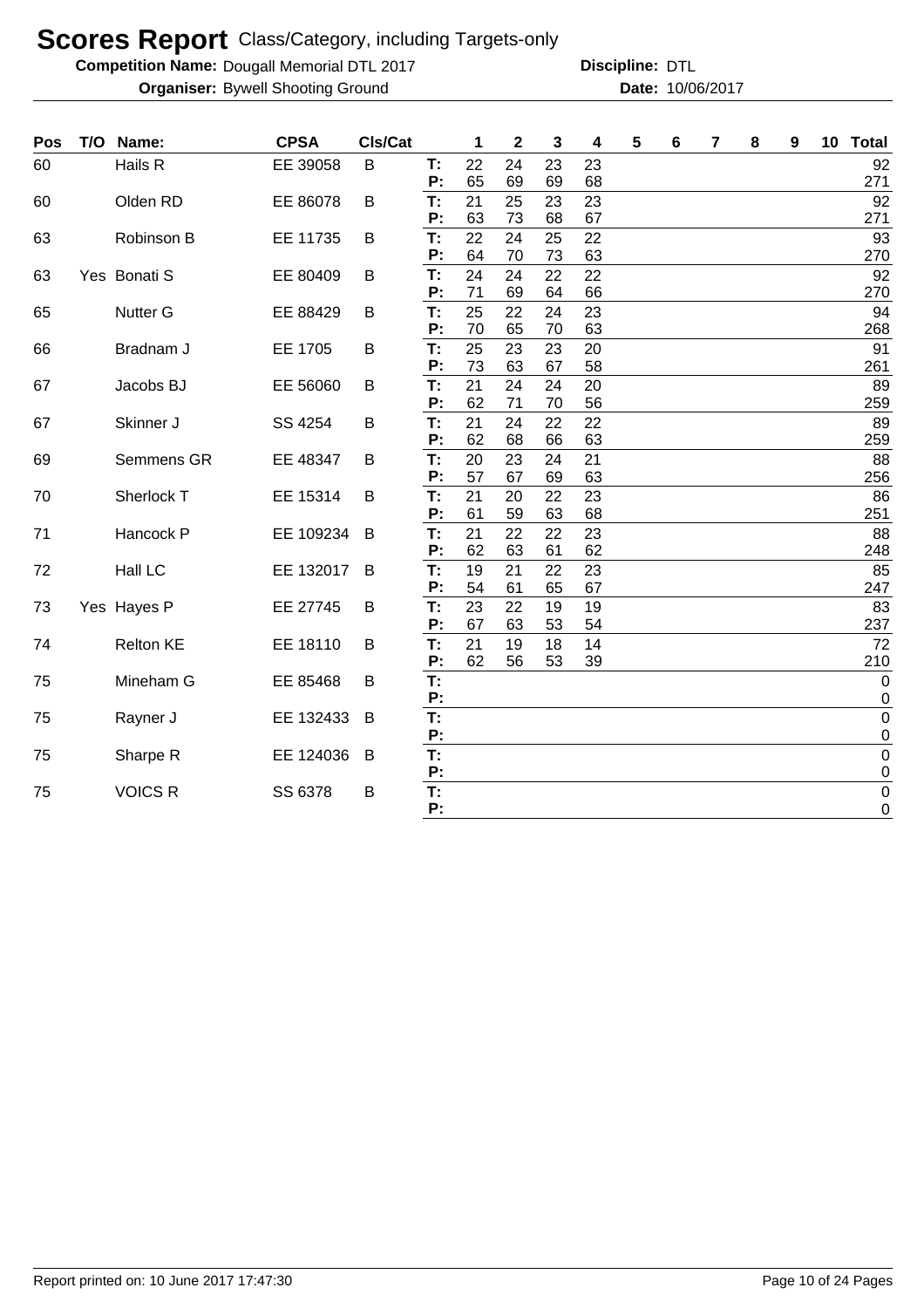**Competition Name: Dougall Memorial DTL 2017 https://www.powerflamerical DTL** 

**Organiser:** Bywell Shooting Ground **10/06/2017 Date:** 10/06/2017 **Discipline:**

| Pos            | T/O Name:           | <b>CPSA</b> | Cls/Cat      |          | 1        | $\boldsymbol{2}$ | 3        | 4        | 5 | 6 | 7 | 8 | 9 | 10 <sub>1</sub> | <b>Total</b> |
|----------------|---------------------|-------------|--------------|----------|----------|------------------|----------|----------|---|---|---|---|---|-----------------|--------------|
| 1              | <b>Cutter E</b>     | EE 133666   | $\mathsf{C}$ | Т:<br>P: | 24<br>70 | 25<br>73         | 25<br>74 | 25<br>75 |   |   |   |   |   |                 | 99<br>292    |
| $\overline{2}$ | Odam S              | EE 128021   | C            | T:       | 25       | 24               | 24       | 25       |   |   |   |   |   |                 | 98           |
| 3              | <b>Burns T</b>      | EE 134537   | C            | P:<br>T: | 74<br>23 | 68<br>25         | 70<br>25 | 74<br>25 |   |   |   |   |   |                 | 286<br>98    |
|                |                     |             |              | P:       | 66       | 72               | 72       | 75       |   |   |   |   |   |                 | 285          |
| 3              | Rowan               | SS 6213     | С            | T:<br>P: | 25<br>73 | 25<br>72         | 25<br>75 | 22<br>65 |   |   |   |   |   |                 | 97<br>285    |
| 5              | Brannen JD          | EE 132403   | C            | T:<br>P: | 22<br>66 | 25<br>73         | 25<br>75 | 23<br>69 |   |   |   |   |   |                 | 95<br>283    |
| 6              | Yes Norman T        | EE 114298   | C            | Т:       | 22       | 25               | 25       | 24       |   |   |   |   |   |                 | 96           |
| $\overline{7}$ | Knibbs J            | EE 133182   | C            | P:<br>T: | 64<br>24 | 72<br>25         | 73<br>24 | 72<br>25 |   |   |   |   |   |                 | 281<br>98    |
|                |                     |             |              | P:<br>T: | 68<br>24 | 73               | 69       | 70       |   |   |   |   |   |                 | 280          |
| 8              | <b>Black A</b>      | EE 106448   | C            | P:       | 69       | 22<br>63         | 25<br>75 | 23<br>69 |   |   |   |   |   |                 | 94<br>276    |
| 9              | Warren D            | EE 127879   | C            | T:<br>Ρ: | 23<br>66 | 24<br>68         | 24<br>70 | 24<br>70 |   |   |   |   |   |                 | 95<br>274    |
| 10             | Jenkins R           | SS 3513     | С            | T:       | 20       | 25               | 24       | 25       |   |   |   |   |   |                 | 94           |
| 10             | Wright R            | EE 114659   | C            | P:<br>T: | 59<br>22 | 72<br>24         | 71<br>24 | 71<br>24 |   |   |   |   |   |                 | 273<br>94    |
|                |                     |             |              | P:       | 63<br>25 | 71<br>21         | 70       | 69       |   |   |   |   |   |                 | 273          |
| 12             | Mooney G            | EE 133477   | C            | T:<br>Ρ: | 72       | 59               | 24<br>70 | 24<br>71 |   |   |   |   |   |                 | 94<br>272    |
| 12             | Tate G              | EE 48253    | С            | Т:<br>P: | 23<br>67 | 23<br>68         | 23<br>68 | 23<br>69 |   |   |   |   |   |                 | 92<br>272    |
| 14             | Sinclair J          | SS 1647     | С            | T:       | 24       | 23               | 24       | 23       |   |   |   |   |   |                 | 94           |
| 15             | <b>Barratt A</b>    | EE 110874   | C            | Ρ.<br>T: | 68<br>23 | 69<br>23         | 68<br>22 | 66<br>24 |   |   |   |   |   |                 | 271<br>92    |
|                |                     |             |              | Р:<br>T: | 69<br>22 | 67<br>24         | 65<br>24 | 69<br>23 |   |   |   |   |   |                 | 270<br>93    |
| 16             | Naisby              | SS 4998     | C            | Ρ.       | 65       | 68               | 68       | 68       |   |   |   |   |   |                 | 269          |
| 17             | Bourke K            | EE 134944   | $C^*$        | T:<br>Р: | 24<br>66 | 23<br>66         | 24<br>68 | 24<br>68 |   |   |   |   |   |                 | 95<br>268    |
| 18             | Yes Stennett JP     | EE 43985    | С            | Т:       | 25       | 24               | 21       | 20       |   |   |   |   |   |                 | 90           |
| 18             | Venn S              | EE 83093    | С            | P:<br>Т: | 73<br>25 | 71<br>19         | 60<br>23 | 59<br>22 |   |   |   |   |   |                 | 263<br>89    |
|                | Cox L               | EE 99378    | C            | P:<br>Τ. | 72<br>24 | 56<br>23         | 69<br>24 | 66<br>21 |   |   |   |   |   |                 | 263<br>92    |
| 20             |                     |             |              | P:       | 68       | 67               | 67       | 60       |   |   |   |   |   |                 | 262          |
| 20             | Pattinson A         | EE 126532   | C            | Τ.<br>P: | 23<br>68 | 23<br>64         | 21<br>59 | 25<br>71 |   |   |   |   |   |                 | 92<br>262    |
| 22             | Christie            | SS 3415     | C            | T:       | 24       | 24               | 19       | 21       |   |   |   |   |   |                 | 88           |
| 23             | Whitehead C         | EE 130306   | C            | P:<br>T: | 72<br>24 | 71<br>23         | 56<br>22 | 62<br>24 |   |   |   |   |   |                 | 261<br>93    |
| 23             | Oliver <sub>T</sub> | EE 132308   | C            | P:<br>T: | 65<br>25 | 64<br>21         | 65<br>21 | 66<br>24 |   |   |   |   |   |                 | 260<br>91    |
|                |                     |             |              | P:       | 73       | 59               | 57       | 71       |   |   |   |   |   |                 | 260          |
| 23             | Vale M              | EE 128702 C |              | T:<br>P: | 22<br>65 | 21<br>62         | 23<br>67 | 23<br>66 |   |   |   |   |   |                 | 89<br>260    |
| 26             | Price D R           | EE 124947   | C            | T:       | 24       | 24               | 19       | 23       |   |   |   |   |   |                 | 90           |
| 27             | <b>Brazier J</b>    | EE 132058   | C            | P:<br>T: | 70<br>20 | 71<br>23         | 51<br>23 | 67<br>22 |   |   |   |   |   |                 | 259<br>88    |
| 27             | Holden J            | EE 7229     | С            | P:<br>T: | 57<br>22 | 65<br>22         | 68<br>23 | 65<br>21 |   |   |   |   |   |                 | 255<br>88    |
|                |                     |             |              | P:       | 63       | 63               | 68       | 61       |   |   |   |   |   |                 | 255          |
| 29             | Jacobs FA           | EE 96394    | C            | T:<br>P: | 22<br>64 | 21<br>63         | 20<br>59 | 23<br>68 |   |   |   |   |   |                 | 86<br>254    |
| 30             | <b>Edwards FJ</b>   | WW 109      | C            | T:<br>P: | 24<br>71 | 24<br>69         | 19       | 20<br>58 |   |   |   |   |   |                 | 87           |
|                |                     |             |              |          |          |                  | 55       |          |   |   |   |   |   |                 | 253          |

Report printed on: 10 June 2017 17:47:30 Page 11 of 24 Pages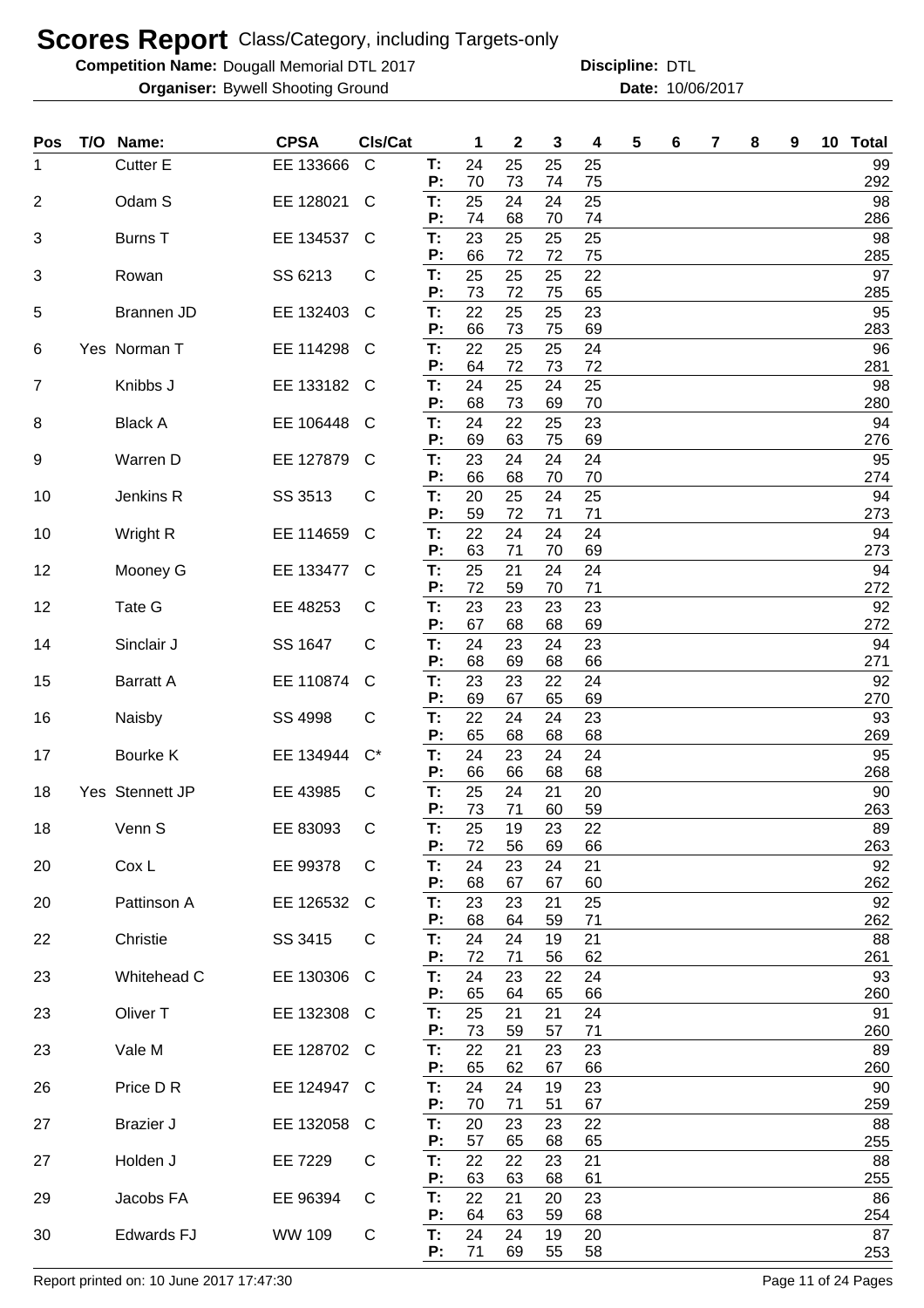**Competition Name: Dougall Memorial DTL 2017 https://www.powerflamerical DTL** 

| <b>Pos</b> | T/O | Name:             | <b>CPSA</b> | <b>CIs/Cat</b> |    | $\mathbf 1$ | 2  | 3  | 4  | 5 | 6 | 7 | 8 | 9 | 10 | <b>Total</b> |
|------------|-----|-------------------|-------------|----------------|----|-------------|----|----|----|---|---|---|---|---|----|--------------|
| 30         |     | <b>Barnett DG</b> | EE 38494    | C              | Т: | 18          | 23 | 22 | 22 |   |   |   |   |   |    | 85           |
|            |     |                   |             |                | P: | 53          | 68 | 66 | 66 |   |   |   |   |   |    | 253          |
| 32         |     | Eales MJ          | EE 11026    | C              | Т. | 22          | 22 | 24 | 21 |   |   |   |   |   |    | 89           |
|            |     |                   |             |                | P: | 61          | 61 | 67 | 60 |   |   |   |   |   |    | 249          |
| 33         |     | Roberts T         | EE 134284   | C              | Т: | 14          | 22 | 23 | 25 |   |   |   |   |   |    | 84           |
|            |     |                   |             |                | P: | 40          | 64 | 67 | 74 |   |   |   |   |   |    | 245          |
| 34         |     | Robinson DC       | EE 80808    | C              | Т. | 20          | 21 | 23 | 23 |   |   |   |   |   |    | 87           |
|            |     |                   |             |                | Р: | 56          | 56 | 65 | 65 |   |   |   |   |   |    | 242          |
| 35         |     | <b>Bellamy D</b>  | EE 67979    | C              | Т: | 18          | 20 | 24 | 21 |   |   |   |   |   |    | 83           |
|            |     |                   |             |                | P: | 54          | 57 | 68 | 61 |   |   |   |   |   |    | 240          |
| 36         |     | <b>Black A</b>    | EE 129677   | C              | Т. | 20          | 20 | 20 | 21 |   |   |   |   |   |    | 81           |
|            |     |                   |             |                | P: | 55          | 57 | 54 | 56 |   |   |   |   |   |    | 222          |
| 37         |     | <b>Relton S</b>   | EE 136026   | $C^*$          | Т. | 16          | 16 | 19 | 18 |   |   |   |   |   |    | 69           |
|            |     |                   |             |                | P: | 47          | 47 | 53 | 51 |   |   |   |   |   |    | 198          |
| 38         |     | Sharpstone S      | EE 7008     | $\mathsf{C}$   | Т: | 17          | 21 | 16 | 15 |   |   |   |   |   |    | 69           |
|            |     |                   |             |                | Р: | 50          | 60 | 42 | 40 |   |   |   |   |   |    | 192          |
| 39         |     | Smith M           | EE 119189   | C              | Т. | 16          | 14 | 11 | 15 |   |   |   |   |   |    | 56           |
|            |     |                   |             |                | P: | 46          | 40 | 32 | 42 |   |   |   |   |   |    | 160          |
| 40         |     | Shepherd J        | EE 97279    | C              | T: |             |    |    |    |   |   |   |   |   |    | $\pmb{0}$    |
|            |     |                   |             |                | P: |             |    |    |    |   |   |   |   |   |    | $\mathbf 0$  |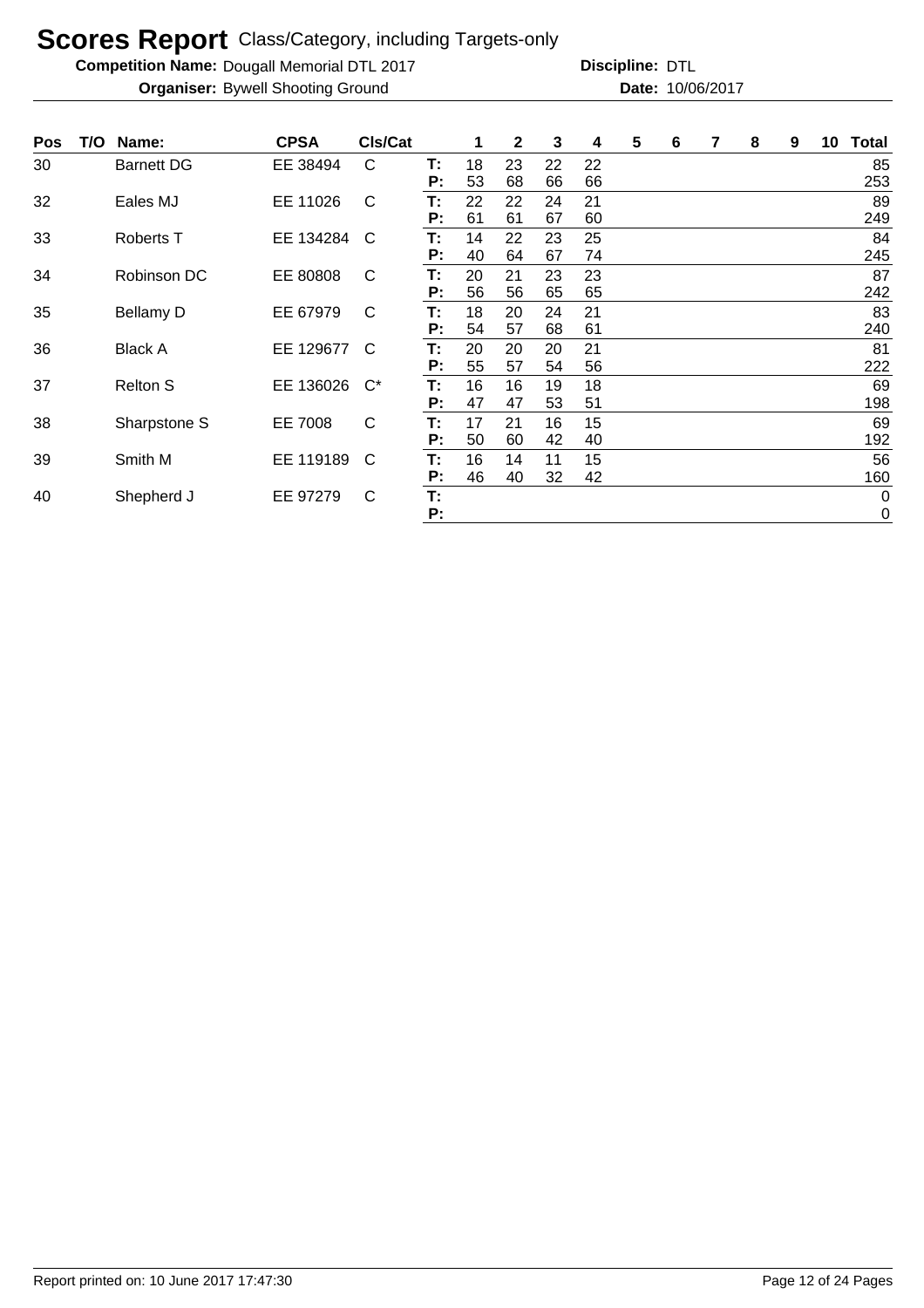**Competition Name: Dougall Memorial DTL 2017 https://www.powerflamerical DTL** 

| <b>Pos</b> | T/O | Name:            | <b>CPSA</b>    | CIs/Cat    |          | 1        | $\mathbf{2}$ | 3              | 4        | 5 | 6 | 7 | 8 | 9 | 10 | <b>Total</b>               |
|------------|-----|------------------|----------------|------------|----------|----------|--------------|----------------|----------|---|---|---|---|---|----|----------------------------|
| 1          |     | Thurnell I       | EE 2003        | <b>CLT</b> | т:<br>P: | 24<br>72 | 25<br>75     | 24<br>71       | 25<br>75 |   |   |   |   |   |    | 98<br>293                  |
| 2          |     | Burns T          | EE 134537      | <b>CLT</b> | т:<br>P: | 23<br>66 | 25<br>72     | 25             | 25<br>75 |   |   |   |   |   |    | 98<br>285                  |
| 3          |     | Williams MJ      | <b>WW 2481</b> | <b>CLT</b> | T:<br>P: | 24<br>71 | 25<br>73     | 72<br>23<br>67 | 24<br>72 |   |   |   |   |   |    | 96<br>283                  |
| 4          |     | Knibbs J         | EE 133182 CLT  |            | Т:<br>Р: | 24<br>68 | 25<br>73     | 24<br>69       | 25<br>70 |   |   |   |   |   |    | 98<br>280                  |
| 5          |     | <b>Brazier J</b> | EE 132058      | <b>CLT</b> | Т:<br>P: | 20<br>57 | 23<br>65     | 23<br>68       | 22<br>65 |   |   |   |   |   |    | 88<br>255                  |
| 6          |     | Hall LC          | EE 132017 CLT  |            | Т:<br>Р: | 19<br>54 | 21<br>61     | 22<br>65       | 23<br>67 |   |   |   |   |   |    | 85<br>247                  |
| 7          |     | Roberts T        | EE 134284      | <b>CLT</b> | T:<br>P: | 14<br>40 | 22<br>64     | 23<br>67       | 25<br>74 |   |   |   |   |   |    | 84<br>245                  |
| 8          |     | <b>Black A</b>   | EE 129677      | <b>CLT</b> | Т:<br>Р: | 20<br>55 | 20<br>57     | 20<br>54       | 21<br>56 |   |   |   |   |   |    | 81<br>222                  |
| 9          |     | Rayner J         | EE 132433      | <b>CLT</b> | T:<br>P: |          |              |                |          |   |   |   |   |   |    | $\mathbf 0$<br>$\mathbf 0$ |
| 9          |     | Sharpe R         | EE 124036      | <b>CLT</b> | T:<br>Р: |          |              |                |          |   |   |   |   |   |    | $\pmb{0}$<br>$\pmb{0}$     |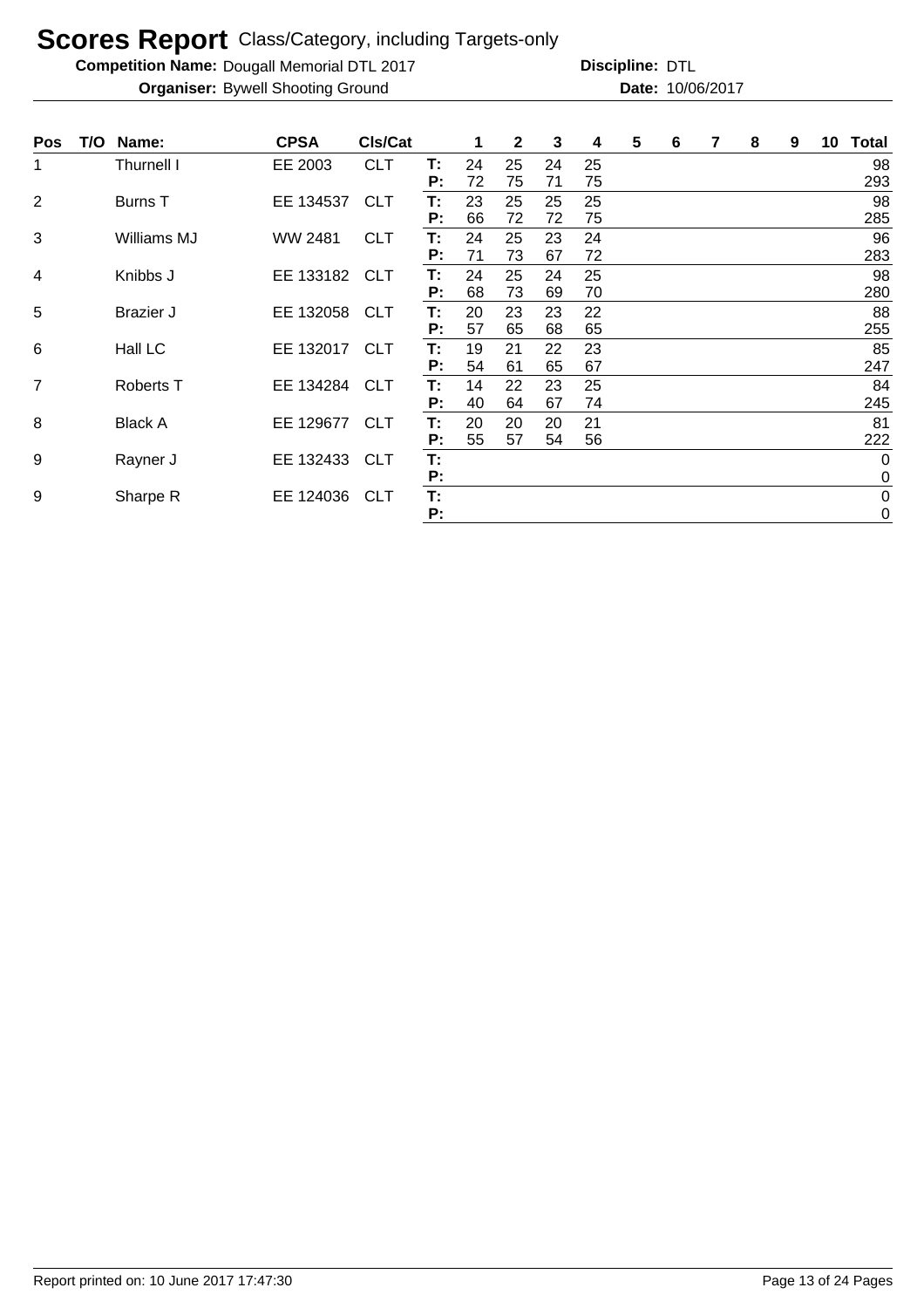**Competition Name: Dougall Memorial DTL 2017 https://www.powerflamerical DTL** 

| <b>Pos</b>     | T/O l | Name:             | <b>CPSA</b>     | CIs/Cat    |          | 1        | $\mathbf{2}$ | 3        | 4        | 5 | 6 | 7 | 8 | 9 | 10 | <b>Total</b> |
|----------------|-------|-------------------|-----------------|------------|----------|----------|--------------|----------|----------|---|---|---|---|---|----|--------------|
| 1              |       | Jones RE          | WW 2324         | <b>JNR</b> | T:<br>P: | 25<br>75 | 25<br>75     | 25<br>75 | 25<br>75 |   |   |   |   |   |    | 100<br>300   |
| $\overline{2}$ |       | Coley H           | EE 126034       | <b>JNR</b> | Т:<br>P: | 25<br>75 | 25<br>73     | 25<br>75 | 25<br>74 |   |   |   |   |   |    | 100<br>297   |
| 3              |       | Lewis G           | EE 123066       | <b>JNR</b> | Т:<br>P: | 25<br>73 | 25<br>74     | 25<br>74 | 25<br>74 |   |   |   |   |   |    | 100<br>295   |
| 3              |       | Ruane J           | EE 129118       | <b>JNR</b> | Т:<br>P: | 25<br>73 | 25<br>74     | 25<br>75 | 25<br>73 |   |   |   |   |   |    | 100<br>295   |
| $\overline{5}$ |       | Vining OB         | EE 124318       | <b>JNR</b> | Т:<br>P: | 25<br>74 | 25<br>74     | 24<br>72 | 25<br>74 |   |   |   |   |   |    | 99<br>294    |
| 6              |       | <b>MCCAULEY T</b> | <b>NI 14500</b> | <b>JNR</b> | Т:<br>P: | 23<br>68 | 25<br>75     | 25<br>75 | 25<br>75 |   |   |   |   |   |    | 98<br>293    |
| 7              |       | <b>Brazier J</b>  | EE 132057       | <b>JNR</b> | Т:<br>P: | 25<br>72 | 25<br>74     | 24<br>71 | 25<br>75 |   |   |   |   |   |    | 99<br>292    |
| 7              |       | Tinson R          | EE 131756       | <b>JNR</b> | Т:<br>P: | 25<br>74 | 24<br>72     | 24<br>71 | 25<br>75 |   |   |   |   |   |    | 98<br>292    |
| 9              |       | Harris C          | EE 127753       | <b>JNR</b> | Т:<br>P: | 25<br>69 | 24<br>70     | 24<br>71 | 25<br>73 |   |   |   |   |   |    | 98<br>283    |
| 10             |       | Tate JL           | EE 126341       | <b>JNR</b> | Т:<br>Р: | 25<br>69 | 24<br>71     | 23<br>65 | 24<br>71 |   |   |   |   |   |    | 96<br>276    |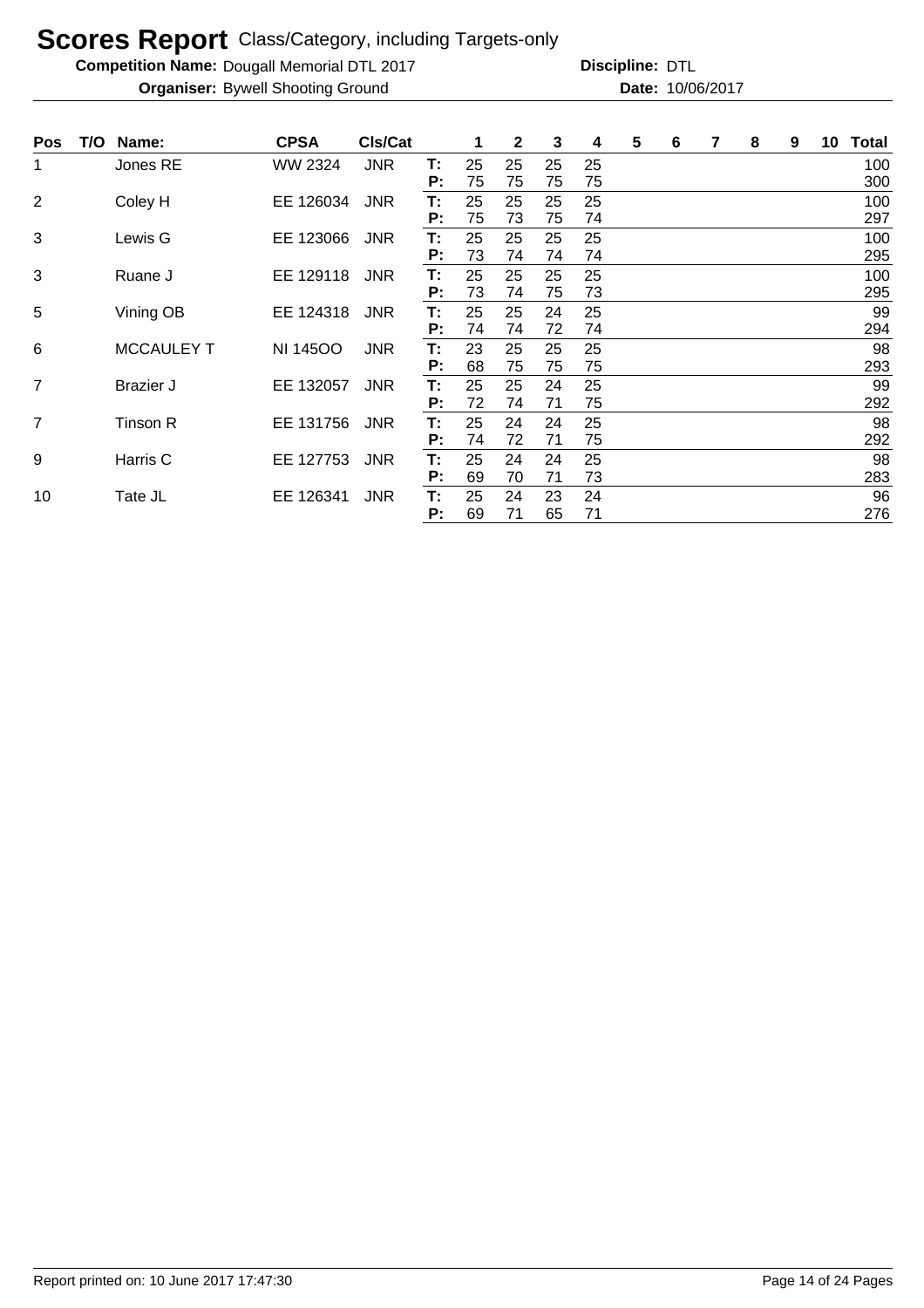**Competition Name: Dougall Memorial DTL 2017 https://www.powerflamerical DTL** 

| Pos | T/O | Name:              | <b>CPSA</b>     | CIs/Cat    |          | 1        | 2        | 3        | 4        | 5 | 6 | 7 | 8 | 9 | 10 Total  |
|-----|-----|--------------------|-----------------|------------|----------|----------|----------|----------|----------|---|---|---|---|---|-----------|
| 1   |     | <b>GILMARTIN D</b> | RU 10639        | LDY        | Т:<br>P: | 25<br>74 | 25<br>74 | 25<br>74 | 25       |   |   |   |   |   | 100       |
| 2   |     | Thurnell I         | EE 2003         | LDY        | T:       | 24       | 25       | 24       | 74<br>25 |   |   |   |   |   | 296<br>98 |
| 3   |     | <b>Bright K</b>    | EE 124358       | LDY        | P:<br>T: | 72<br>24 | 75<br>25 | 71<br>25 | 75<br>25 |   |   |   |   |   | 293<br>99 |
|     |     |                    |                 |            | P:       | 71       | 74       | 73       | 74       |   |   |   |   |   | 292       |
| 4   |     | Kitchen CL         | EE 118936       | LDY        | T:<br>P: | 25<br>73 | 25<br>75 | 24<br>71 | 24<br>72 |   |   |   |   |   | 98<br>291 |
| 4   |     | <b>QUINN B</b>     | NI 6726         | LDY        | T:<br>P: | 25<br>74 | 25<br>75 | 24<br>71 | 24<br>71 |   |   |   |   |   | 98<br>291 |
| 4   |     | Smith C            | SS 4375         | LDY        | T:       | 25       | 24       | 24       | 25       |   |   |   |   |   | 98        |
| 7   |     | SHIELS AM          | II M10097       | LDY        | P:<br>T: | 73<br>24 | 72<br>24 | 72<br>25 | 74<br>25 |   |   |   |   |   | 291<br>98 |
|     |     |                    |                 |            | P:       | 70       | 71       | 74       | 75       |   |   |   |   |   | 290       |
| 8   |     | Allen KA           | EE 116558       | LDY        | T:<br>P: | 24<br>72 | 24<br>71 | 25<br>73 | 25<br>73 |   |   |   |   |   | 98<br>289 |
| 9   |     | Holden E           | EE 7226         | LDY        | T.<br>P: | 25<br>69 | 25<br>73 | 24<br>70 | 25<br>75 |   |   |   |   |   | 99<br>287 |
| 10  |     | Odam S             | EE 128021       | LDY        | T:       | 25       | 24       | 24       | 25       |   |   |   |   |   | 98        |
| 11  |     | Powell L           | EE 111815       | LDY        | P:<br>T. | 74<br>25 | 68<br>25 | 70<br>25 | 74<br>24 |   |   |   |   |   | 286<br>99 |
|     |     |                    |                 |            | P:       | 71       | 72       | 72       | 70       |   |   |   |   |   | 285       |
| 12  |     | <b>MCCAULEY S</b>  | <b>NI 113MM</b> | LDY        | T.<br>P: | 25<br>75 | 22<br>65 | 24<br>70 | 25<br>73 |   |   |   |   |   | 96<br>283 |
| 13  |     | Fraser C           | SS 3075         | LDY        | Т:       | 24       | 24       | 25       | 23       |   |   |   |   |   | 96        |
| 13  |     | Fisher AJ          | EE 72959        | <b>LDY</b> | P:<br>T: | 68<br>22 | 70<br>24 | 72<br>23 | 68<br>25 |   |   |   |   |   | 278<br>94 |
| 15  |     | Hanson JA          | EE 121918       | LDY        | P:<br>T: | 66<br>23 | 70<br>24 | 68<br>24 | 74<br>25 |   |   |   |   |   | 278<br>96 |
|     |     |                    |                 |            | P:       | 65       | 69       | 67       | 71       |   |   |   |   |   | 272       |
| 15  |     | Hitchmough J       | EE 105606       | LDY        | Т:<br>P: | 24<br>69 | 23<br>67 | 24<br>69 | 23<br>67 |   |   |   |   |   | 94<br>272 |
| 17  |     | Stanbrook C        | EE 112079       | LDY        | T:       | 22       | 24       | 23       | 25       |   |   |   |   |   | 94        |
| 18  |     | Naisby             | SS 4998         | LDY        | P:<br>Т: | 61<br>22 | 69<br>24 | 66<br>24 | 74<br>23 |   |   |   |   |   | 270<br>93 |
|     |     |                    |                 |            | P:       | 65       | 68       | 68       | 68       |   |   |   |   |   | 269       |
| 19  |     | Yes Stennett JP    | EE 43985        | LDY        | Т:<br>P: | 25<br>73 | 24<br>71 | 21<br>60 | 20<br>59 |   |   |   |   |   | 90<br>263 |
| 19  |     | Venn S             | EE 83093        | LDY        | T.       | 25       | 19       | 23       | 22       |   |   |   |   |   | 89        |
| 21  |     | Christie           | SS 3415         | LDY        | P:<br>T: | 72<br>24 | 56<br>24 | 69<br>19 | 66<br>21 |   |   |   |   |   | 263<br>88 |
| 22  |     | Whitehead C        | EE 130306       | LDY        | Ρ.<br>T: | 72<br>24 | 71<br>23 | 56<br>22 | 62<br>24 |   |   |   |   |   | 261<br>93 |
|     |     |                    |                 |            | Ρ.       | 65       | 64       | 65       | 66       |   |   |   |   |   | 260       |
| 23  |     | Jacobs FA          | EE 96394        | LDY        | T:<br>P: | 22<br>64 | 21<br>63 | 20<br>59 | 23<br>68 |   |   |   |   |   | 86<br>254 |
| 24  |     | <b>Barnett DG</b>  | EE 38494        | LDY        | T:       | 18       | 23       | 22       | 22       |   |   |   |   |   | 85        |
| 25  |     | Hall LC            | EE 132017       | LDY        | Ρ.<br>T: | 53<br>19 | 68<br>21 | 66<br>22 | 66<br>23 |   |   |   |   |   | 253<br>85 |
|     |     |                    |                 |            | P:<br>T: | 54<br>18 | 61       | 65       | 67       |   |   |   |   |   | 247<br>83 |
| 26  |     | <b>Bellamy D</b>   | EE 67979        | LDY        | P:       | 54       | 20<br>57 | 24<br>68 | 21<br>61 |   |   |   |   |   | 240       |
| 27  |     | <b>Relton S</b>    | EE 136026       | LDY        | T:<br>P: | 16<br>47 | 16<br>47 | 19<br>53 | 18<br>51 |   |   |   |   |   | 69<br>198 |
| 28  |     | Sharpstone S       | EE 7008         | LDY        | T.       | 17       | 21       | 16       | 15       |   |   |   |   |   | 69        |
|     |     |                    |                 |            | P:       | 50       | 60       | 42       | 40       |   |   |   |   |   | 192       |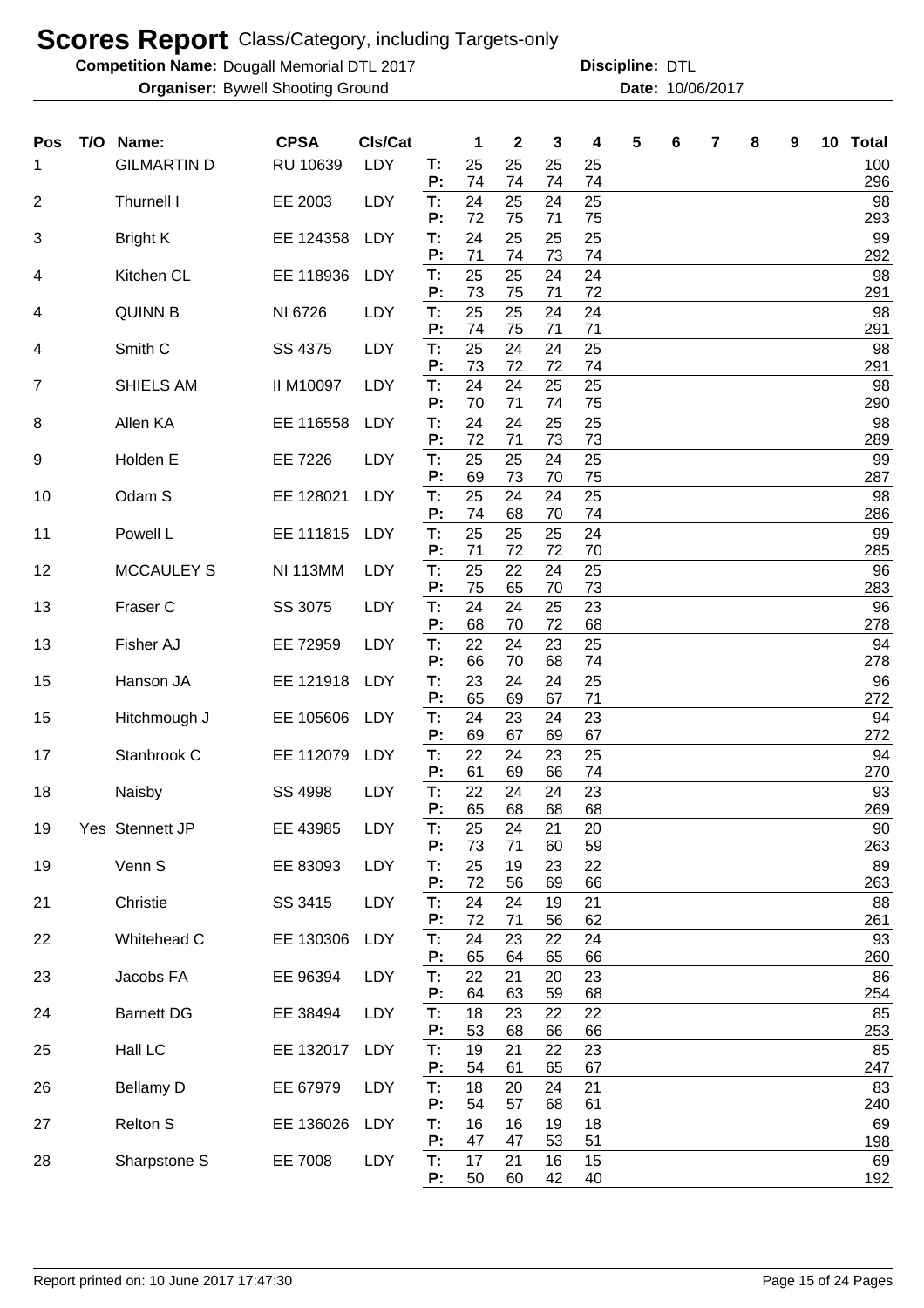**Competition Name: Dougall Memorial DTL 2017 https://www.powerflamerical DTL** 

**Organiser:** Bywell Shooting Ground **10/06/2017 Date:** 10/06/2017 **Discipline:**

| Pos            | T/O Name:          | <b>CPSA</b>    | <b>CIs/Cat</b> |          | 1        | $\mathbf{2}$ | 3        | 4        | 5 | 6 | 7 | 8 | 9 | 10 <sub>1</sub> | <b>Total</b> |
|----------------|--------------------|----------------|----------------|----------|----------|--------------|----------|----------|---|---|---|---|---|-----------------|--------------|
| 1              | <b>Barnett J</b>   | EE 6247        | <b>SNR</b>     | Т.<br>P: | 25<br>75 | 25<br>75     | 25<br>74 | 25<br>75 |   |   |   |   |   |                 | 100<br>299   |
| $\overline{2}$ | Brown A            | EE 121717      | <b>SNR</b>     | T:<br>P: | 25<br>74 | 25           | 25       | 25       |   |   |   |   |   |                 | 100          |
| $\overline{2}$ | Caithness D I      | SS 4176        | <b>SNR</b>     | T:       | 25       | 75<br>25     | 74<br>25 | 75<br>25 |   |   |   |   |   |                 | 298<br>100   |
| $\overline{2}$ | Coxhead A          | EE 95707       | <b>SNR</b>     | P:<br>T: | 73<br>25 | 75<br>25     | 75<br>25 | 75<br>25 |   |   |   |   |   |                 | 298<br>100   |
| $\overline{2}$ | Johnstone S        | SS 3604        | <b>SNR</b>     | P:<br>T. | 75<br>25 | 75<br>25     | 73<br>25 | 75<br>25 |   |   |   |   |   |                 | 298<br>100   |
|                |                    |                |                | P:       | 74       | 74           | 75       | 75       |   |   |   |   |   |                 | 298          |
| 2              | Kirby L            | EE 115837      | <b>SNR</b>     | T.<br>P: | 25<br>75 | 25<br>73     | 25<br>75 | 25<br>75 |   |   |   |   |   |                 | 100<br>298   |
| 2              | Roper I            | EE 123542      | <b>SNR</b>     | T:<br>P: | 25<br>74 | 25<br>75     | 25<br>75 | 25<br>74 |   |   |   |   |   |                 | 100<br>298   |
| 2              | Smith S            | EE 105655      | <b>SNR</b>     | Т:       | 25       | 25           | 25       | 25       |   |   |   |   |   |                 | 100          |
| 2              | Weston D           | EE 106227      | <b>SNR</b>     | P:<br>T: | 75<br>25 | 73<br>25     | 75<br>25 | 75<br>25 |   |   |   |   |   |                 | 298<br>100   |
| 10             | Armstrong W        | NI 326         | <b>SNR</b>     | P:<br>T: | 75<br>25 | 75<br>25     | 73<br>25 | 75<br>25 |   |   |   |   |   |                 | 298<br>100   |
|                |                    |                |                | P:       | 74       | 75           | 74       | 74       |   |   |   |   |   |                 | 297          |
| 10             | Delf M             | EE 132851      | <b>SNR</b>     | T:<br>P: | 25<br>75 | 25<br>75     | 25<br>74 | 25<br>73 |   |   |   |   |   |                 | 100<br>297   |
| 10             | Evans PA           | <b>WW 2241</b> | <b>SNR</b>     | T:<br>P: | 25<br>72 | 25<br>75     | 25<br>75 | 25<br>75 |   |   |   |   |   |                 | 100<br>297   |
| 10             | Joyce M            | EE 106226      | <b>SNR</b>     | T:       | 25       | 25           | 25       | 25       |   |   |   |   |   |                 | 100          |
| 10             | Morgan PR          | <b>WW 376</b>  | <b>SNR</b>     | P:<br>T: | 75<br>25 | 74<br>25     | 75<br>25 | 73<br>25 |   |   |   |   |   |                 | 297<br>100   |
| 10             | Smith M            | EE 125835      | <b>SNR</b>     | P:<br>T: | 73<br>25 | 75<br>25     | 75<br>25 | 74<br>25 |   |   |   |   |   |                 | 297<br>100   |
|                |                    |                |                | P:       | 75       | 74           | 74       | 74       |   |   |   |   |   |                 | 297          |
| 10             | <b>Turnes GR</b>   | EE 90649       | <b>SNR</b>     | T:<br>P: | 25<br>74 | 25<br>75     | 25<br>74 | 25<br>74 |   |   |   |   |   |                 | 100<br>297   |
| 10             | Welham FW          | EE 51265       | <b>SNR</b>     | T:<br>P: | 25<br>75 | 25<br>74     | 25<br>74 | 25<br>74 |   |   |   |   |   |                 | 100<br>297   |
| 10             | <b>Whitelock S</b> | EE 116773      | <b>SNR</b>     | T:<br>P: | 25<br>75 | 25<br>75     | 24<br>72 | 25<br>75 |   |   |   |   |   |                 | 99<br>297    |
| 19             | Chaplow P          | EE 300         | <b>SNR</b>     | T:       | 25       | 25           | 25       | 25       |   |   |   |   |   |                 | 100          |
| 19             | Doherty J          | <b>II 370</b>  | <b>SNR</b>     | P:<br>T: | 74<br>25 | 74<br>25     | 73<br>25 | 75<br>25 |   |   |   |   |   |                 | 296<br>100   |
| 19             | Harris M           | EE 60088       | <b>SNR</b>     | P:<br>T: | 74<br>25 | 75<br>25     | 74<br>25 | 73<br>25 |   |   |   |   |   |                 | 296<br>100   |
|                |                    |                |                | P:       | 74       | 75           | 74       | 73       |   |   |   |   |   |                 | 296          |
| 19             | <b>Ritchie K</b>   | EE 126380      | <b>SNR</b>     | T:<br>P: | 25<br>73 | 25<br>75     | 25<br>74 | 25<br>74 |   |   |   |   |   |                 | 100<br>296   |
| 19             | Wragg A            | EE 105904      | <b>SNR</b>     | T:<br>P: | 25<br>73 | 25<br>75     | 25<br>73 | 25<br>75 |   |   |   |   |   |                 | 100<br>296   |
| 19             | Hall R             | EE 12999       | <b>SNR</b>     | T:       | 25       | 25           | 24       | 25       |   |   |   |   |   |                 | 99           |
| 19             | <b>MCGEEKIN S</b>  | <b>NI 34Q</b>  | <b>SNR</b>     | P:<br>T: | 75<br>25 | 75<br>25     | 71<br>24 | 75<br>25 |   |   |   |   |   |                 | 296<br>99    |
| 19             | <b>Turner P</b>    | EE 97011       | <b>SNR</b>     | P:<br>T: | 75<br>25 | 75<br>25     | 71<br>25 | 75<br>24 |   |   |   |   |   |                 | 296<br>99    |
|                |                    |                |                | P:       | 74       | 75           | 75       | 72       |   |   |   |   |   |                 | 296          |
| 27             | McDonell A         | SS 3621        | <b>SNR</b>     | T:<br>P: | 25<br>75 | 25<br>74     | 25<br>73 | 25<br>73 |   |   |   |   |   |                 | 100<br>295   |
| 27             | McLean DW          | EE 124811      | <b>SNR</b>     | T:<br>P: | 25<br>73 | 25<br>74     | 25<br>74 | 25<br>74 |   |   |   |   |   |                 | 100<br>295   |
| 27             | Douglas I          | EE 33433       | <b>SNR</b>     | T:<br>P: | 25       | 25           | 24       | 25       |   |   |   |   |   |                 | 99           |
| 27             | Gennard S          | SS 4342        | <b>SNR</b>     | T:       | 75<br>24 | 75<br>25     | 70<br>25 | 75<br>25 |   |   |   |   |   |                 | 295<br>99    |
|                |                    |                |                | P:       | 72       | 74           | 75       | 74       |   |   |   |   |   |                 | 295          |

Report printed on: 10 June 2017 17:47:30 Page 16 of 24 Pages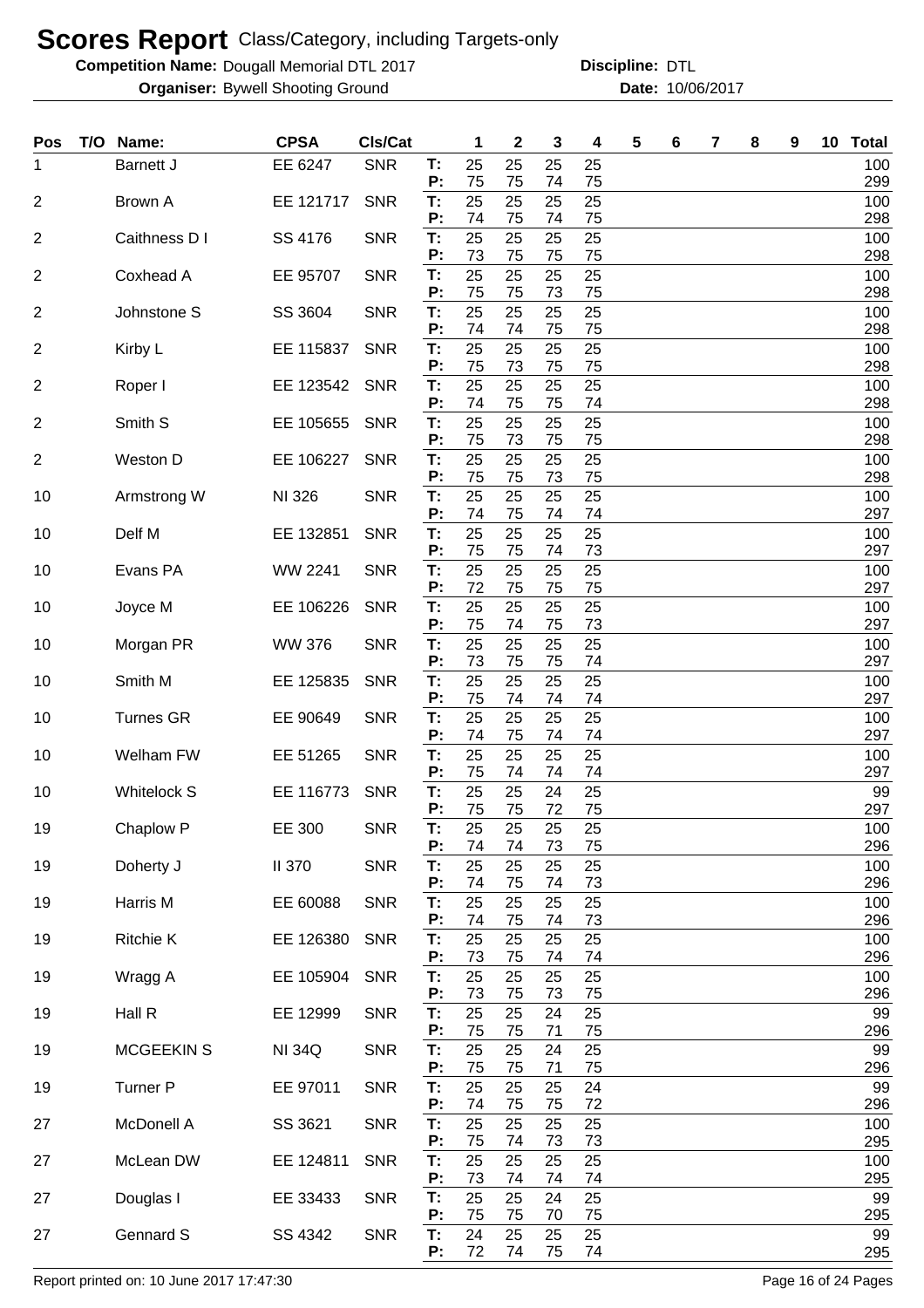**Competition Name: Dougall Memorial DTL 2017 https://www.powerflamerical DTL** 

**Organiser:** Bywell Shooting Ground **10/06/2017 Date:** 10/06/2017 **Discipline:**

| Pos | T/O | Name:             | <b>CPSA</b>   | CIs/Cat    |          | 1        | 2        | 3        | 4        | 5 | 6 | 7 | 8 | 9 | 10 | <b>Total</b> |
|-----|-----|-------------------|---------------|------------|----------|----------|----------|----------|----------|---|---|---|---|---|----|--------------|
| 27  |     | Hartley M         | EE 118693     | <b>SNR</b> | Т:<br>P: | 25<br>74 | 25<br>75 | 24<br>71 | 25<br>75 |   |   |   |   |   |    | 99<br>295    |
| 27  |     | <b>Howlett GK</b> | EE 45553      | <b>SNR</b> | T.<br>P: | 25<br>74 | 25<br>75 | 25<br>75 | 24<br>71 |   |   |   |   |   |    | 99<br>295    |
| 27  |     | Smith KM          | SS 3656       | <b>SNR</b> | Т:       | 25       | 25       | 25       | 24       |   |   |   |   |   |    | 99           |
| 27  |     | <b>Woolley CM</b> | EE 111369     | <b>SNR</b> | P:<br>T. | 74<br>25 | 75<br>25 | 75<br>25 | 71<br>24 |   |   |   |   |   |    | 295<br>99    |
| 35  |     | Jeminson M        | EE 128899     | <b>SNR</b> | P:<br>Т: | 75<br>25 | 74<br>25 | 75<br>25 | 71<br>25 |   |   |   |   |   |    | 295<br>100   |
| 35  |     | Adam N            | EE 122795     | <b>SNR</b> | P:<br>T. | 75<br>25 | 72<br>25 | 74<br>24 | 73<br>25 |   |   |   |   |   |    | 294<br>99    |
|     |     |                   |               |            | P:       | 74       | 75       | 71       | 74       |   |   |   |   |   |    | 294          |
| 35  |     | Evans RA          | WW 2340       | <b>SNR</b> | T:<br>P: | 25<br>74 | 25<br>74 | 24<br>71 | 25<br>75 |   |   |   |   |   |    | 99<br>294    |
| 35  |     | Lewis RC          | WW 2233       | <b>SNR</b> | T:<br>P: | 25<br>74 | 25<br>74 | 25<br>74 | 24<br>72 |   |   |   |   |   |    | 99<br>294    |
| 35  |     | Patterson I       | EE 115291     | <b>SNR</b> | T:<br>P: | 25<br>73 | 25<br>74 | 24<br>72 | 25<br>75 |   |   |   |   |   |    | 99<br>294    |
| 35  |     | Priestman D       | EE 122880     | <b>SNR</b> | T:       | 24       | 25       | 25       | 25       |   |   |   |   |   |    | 99           |
| 35  |     | Mullarkey ID      | EE 71316      | <b>SNR</b> | P:<br>T. | 69<br>23 | 75<br>25 | 75<br>25 | 75<br>25 |   |   |   |   |   |    | 294<br>98    |
| 35  |     | Price D           | EE 133087     | <b>SNR</b> | P:<br>T: | 69<br>24 | 75<br>25 | 75<br>24 | 75<br>25 |   |   |   |   |   |    | 294<br>98    |
|     |     |                   |               |            | P:       | 72       | 75       | 72       | 75       |   |   |   |   |   |    | 294          |
| 43  |     | Dietz R           | EE 125714     | <b>SNR</b> | T:<br>P: | 25<br>72 | 25<br>74 | 24<br>72 | 25<br>75 |   |   |   |   |   |    | 99<br>293    |
| 43  |     | Greenstock A      | EE 97568      | <b>SNR</b> | T:<br>P: | 25<br>74 | 25<br>73 | 25<br>75 | 24<br>71 |   |   |   |   |   |    | 99<br>293    |
| 43  |     | Knibbs AM         | EE 1257       | <b>SNR</b> | T:<br>P: | 25<br>72 | 25<br>75 | 25<br>75 | 24<br>71 |   |   |   |   |   |    | 99<br>293    |
| 43  |     | Moule CW          | EE 43566      | <b>SNR</b> | T:       | 24       | 25       | 25       | 25       |   |   |   |   |   |    | 99           |
| 43  |     | Sheldrake M       | EE 129704     | <b>SNR</b> | P:<br>T: | 71<br>25 | 75<br>25 | 74<br>25 | 73<br>24 |   |   |   |   |   |    | 293<br>99    |
| 43  |     | Chapman NP        | EE 64228      | <b>SNR</b> | P:<br>T: | 73<br>25 | 75<br>25 | 74<br>23 | 71<br>25 |   |   |   |   |   |    | 293<br>98    |
| 43  |     | Greenlaw R        | SS 4436       | <b>SNR</b> | P:<br>Т: | 75<br>23 | 75<br>25 | 68<br>25 | 75<br>25 |   |   |   |   |   |    | 293<br>98    |
|     |     |                   |               |            | P:       | 68       | 75       | 75       | 75       |   |   |   |   |   |    | 293          |
| 43  |     | Hetherington AJ   | SS 695        | <b>SNR</b> | T:<br>Ρ. | 25<br>75 | 25<br>74 | 23<br>69 | 25<br>75 |   |   |   |   |   |    | 98<br>293    |
| 43  |     | McBay I           | SS 4205       | <b>SNR</b> | T.<br>P: | 24<br>72 | 25<br>75 | 25<br>74 | 24<br>72 |   |   |   |   |   |    | 98<br>293    |
| 52  |     | Hart RJ           | EE 126945     | <b>SNR</b> | T:<br>P: | 25<br>73 | 25<br>74 | 25<br>72 | 25<br>73 |   |   |   |   |   |    | 100<br>292   |
| 52  |     | Cutter E          | EE 133666     | <b>SNR</b> | T:       | 24       | 25       | 25       | 25       |   |   |   |   |   |    | 99           |
| 52  |     | DI Murro T        | SS 3431       | <b>SNR</b> | P:<br>T: | 70<br>24 | 73<br>25 | 74<br>25 | 75<br>25 |   |   |   |   |   |    | 292<br>99    |
| 52  |     | <b>Elwell RL</b>  | EE 115787     | <b>SNR</b> | P:<br>T: | 70<br>25 | 75<br>25 | 73<br>24 | 74<br>25 |   |   |   |   |   |    | 292<br>99    |
| 52  |     | Masson S          | SS 4125       | <b>SNR</b> | P:<br>T. | 74<br>25 | 74<br>25 | 71<br>25 | 73<br>24 |   |   |   |   |   |    | 292<br>99    |
|     |     |                   |               |            | P:       | 74       | 74       | 73       | 71       |   |   |   |   |   |    | 292          |
| 52  |     | Ayshford J        | EE 128715     | <b>SNR</b> | T.<br>P: | 24<br>71 | 25<br>75 | 24<br>72 | 25<br>74 |   |   |   |   |   |    | 98<br>292    |
| 52  |     | Clark M           | EE 116852     | <b>SNR</b> | T.<br>P: | 25<br>74 | 24<br>72 | 24<br>72 | 25<br>74 |   |   |   |   |   |    | 98<br>292    |
| 52  |     | Garrett D         | EE 124724     | <b>SNR</b> | T:<br>P: | 25<br>75 | 25<br>73 | 25<br>75 | 23<br>69 |   |   |   |   |   |    | 98<br>292    |
| 52  |     | Mccauley          | <b>NI 337</b> | <b>SNR</b> | T:       | 24       | 24       | 25       | 25       |   |   |   |   |   |    | 98           |
|     |     |                   |               |            | P:       | 71       | 72       | 75       | 74       |   |   |   |   |   |    | 292          |

Report printed on: 10 June 2017 17:47:30 Page 17 of 24 Pages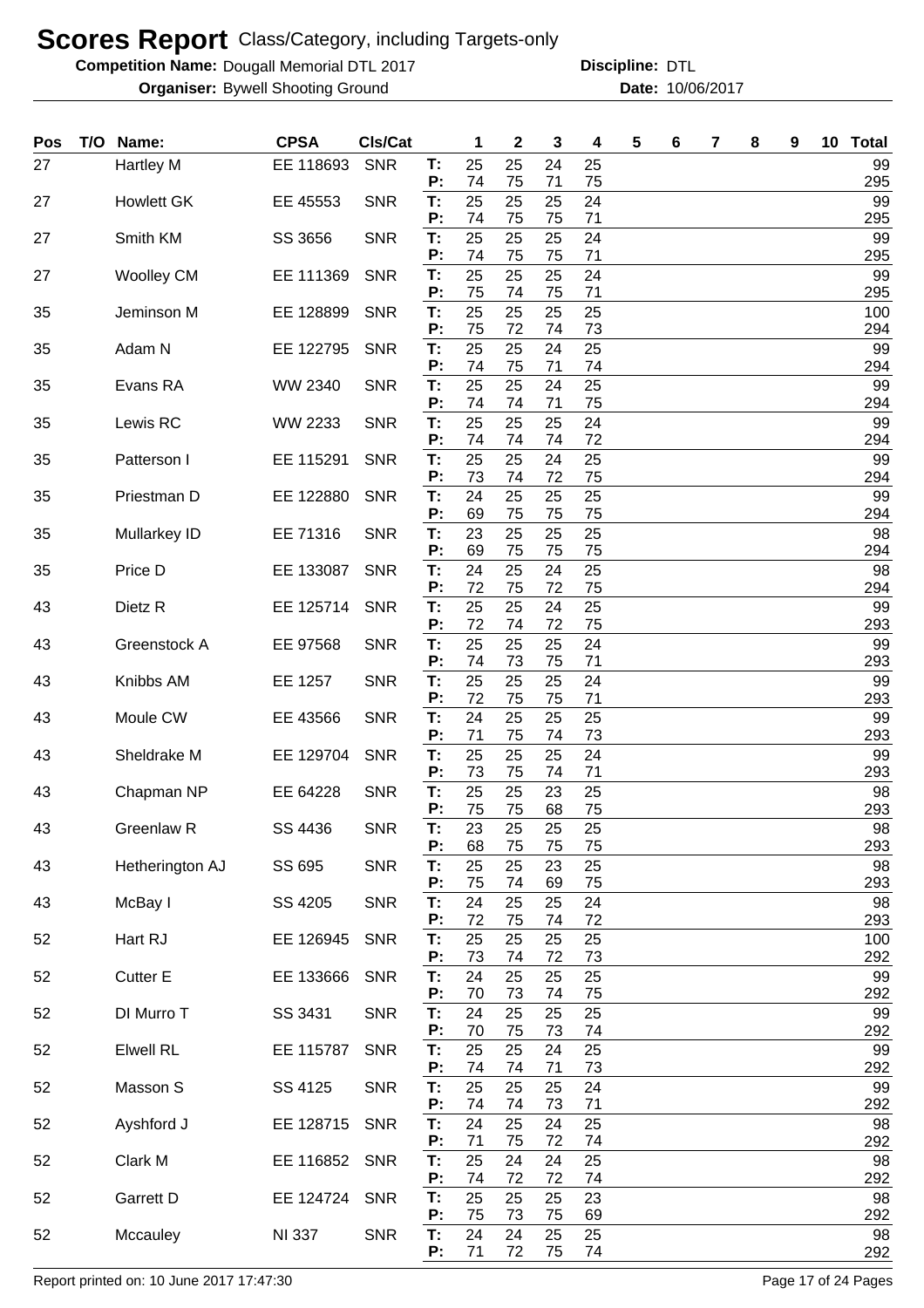**Competition Name: Dougall Memorial DTL 2017 https://www.powerflamerical DTL** 

**Organiser:** Bywell Shooting Ground **10/06/2017 Date:** 10/06/2017 **Discipline:**

| Pos | T/O | Name:              | <b>CPSA</b> | Cls/Cat    |          | 1        | 2        | 3        | 4        | 5 | 6 | 7 | 8 | 9 | 10 Total  |
|-----|-----|--------------------|-------------|------------|----------|----------|----------|----------|----------|---|---|---|---|---|-----------|
| 52  |     | Shaw MA            | EE 96250    | <b>SNR</b> | Τ.<br>P: | 25<br>75 | 25<br>73 | 24<br>72 | 24<br>72 |   |   |   |   |   | 98<br>292 |
| 62  |     | <b>Faulkner RM</b> | WW 1759     | <b>SNR</b> | Т:<br>P: | 25<br>74 | 25<br>74 | 25<br>72 | 24<br>71 |   |   |   |   |   | 99<br>291 |
| 62  |     | Furber ES          | EE 26175    | <b>SNR</b> | Т:<br>P: | 25<br>75 | 25<br>73 | 25<br>74 | 24<br>69 |   |   |   |   |   | 99<br>291 |
| 62  |     | Linnell J          | EE 128135   | <b>SNR</b> | Τ.<br>P: | 25<br>74 | 24<br>72 | 24<br>72 | 25<br>73 |   |   |   |   |   | 98<br>291 |
| 62  |     | MacDonough S       | SS 750      | <b>SNR</b> | T:<br>P: | 24<br>71 | 25<br>75 | 25<br>74 | 24<br>71 |   |   |   |   |   | 98<br>291 |
| 62  |     | SHIELS E           | II M10199   | <b>SNR</b> | T:<br>P: | 25<br>75 | 25<br>73 | 23<br>68 | 25<br>75 |   |   |   |   |   | 98<br>291 |
| 62  |     | Sloan R            | NI 105      | <b>SNR</b> | Τ.<br>P: | 25<br>75 | 25<br>74 | 25<br>74 | 23<br>68 |   |   |   |   |   | 98<br>291 |
| 62  |     | Snell A            | EE 117867   | <b>SNR</b> | Т:<br>P: | 25<br>73 | 25<br>75 | 23<br>69 | 25<br>74 |   |   |   |   |   | 98<br>291 |
| 62  |     | Wragg AD           | EE 121503   | <b>SNR</b> | T:<br>P: | 24<br>72 | 25<br>74 | 24<br>72 | 25<br>73 |   |   |   |   |   | 98<br>291 |
| 70  |     | Mccoy G            | II 3628     | <b>SNR</b> | T:<br>Р: | 25<br>72 | 25<br>74 | 24<br>72 | 25<br>72 |   |   |   |   |   | 99<br>290 |
| 70  |     | Brown R            | SS 5071     | <b>SNR</b> | T:<br>P: | 25<br>75 | 25<br>74 | 24<br>72 | 24<br>69 |   |   |   |   |   | 98<br>290 |
| 70  |     | Cameron AH         | SS 4231     | <b>SNR</b> | T:<br>P: | 24<br>70 | 25<br>75 | 24<br>70 | 25<br>75 |   |   |   |   |   | 98<br>290 |
| 70  |     | Lazenby AG         | EE 49972    | <b>SNR</b> | T:<br>P: | 25<br>74 | 25<br>74 | 25<br>74 | 23<br>68 |   |   |   |   |   | 98<br>290 |
| 70  |     | Wright WJ          | SS 5152     | <b>SNR</b> | T:<br>P: | 24<br>72 | 25<br>73 | 25<br>75 | 24<br>70 |   |   |   |   |   | 98<br>290 |
| 75  |     | Bond K             | EE 6792     | <b>SNR</b> | Τ.<br>P: | 25<br>74 | 24<br>71 | 24<br>70 | 25<br>74 |   |   |   |   |   | 98<br>289 |
| 75  |     | Eley S             | EE 125207   | <b>SNR</b> | T:<br>P: | 25<br>73 | 24<br>71 | 24<br>72 | 25<br>73 |   |   |   |   |   | 98<br>289 |
| 75  |     | Lewis R            | WW 2691     | <b>SNR</b> | T:<br>P: | 23<br>68 | 25<br>72 | 25<br>74 | 25<br>75 |   |   |   |   |   | 98<br>289 |
| 75  |     | Routledge A        | EE 101328   | <b>SNR</b> | T:<br>P: | 25<br>74 | 24<br>69 | 24<br>72 | 25<br>74 |   |   |   |   |   | 98<br>289 |
| 75  |     | Williams P         | EE 22000    | <b>SNR</b> | T:<br>P: | 25<br>75 | 25<br>74 | 24<br>72 | 24<br>68 |   |   |   |   |   | 98<br>289 |
| 75  |     | Eaton N            | EE 1213     | <b>SNR</b> | T:<br>P: | 24<br>72 | 25<br>75 | 24<br>72 | 24<br>70 |   |   |   |   |   | 97<br>289 |
| 75  |     | Singleton JR       | EE 95522    | <b>SNR</b> | T:<br>P: | 23<br>67 | 24<br>72 | 25<br>75 | 25<br>75 |   |   |   |   |   | 97<br>289 |
| 82  |     | Beedan DM          | EE 90263    | <b>SNR</b> | T:<br>P: | 24<br>71 | 25<br>75 | 25<br>72 | 24<br>70 |   |   |   |   |   | 98<br>288 |
| 82  |     | Kitchen S          | EE 82169    | <b>SNR</b> | T:<br>P: | 25<br>73 | 25<br>73 | 24<br>71 | 24<br>71 |   |   |   |   |   | 98<br>288 |
| 82  |     | Ramshaw D          | EE 121737   | <b>SNR</b> | T:<br>P: | 25<br>72 | 25<br>73 | 25<br>74 | 23<br>69 |   |   |   |   |   | 98<br>288 |
| 82  |     | Booth J            | EE 117408   | <b>SNR</b> | T:<br>P: | 25<br>73 | 25<br>75 | 23<br>69 | 24<br>71 |   |   |   |   |   | 97<br>288 |
| 82  |     | Wilcoxson L        | EE 129381   | <b>SNR</b> | T:<br>P: | 24<br>72 | 23<br>69 | 24<br>72 | 25<br>75 |   |   |   |   |   | 96<br>288 |
| 87  |     | Gilchrist J        | SS 3234     | <b>SNR</b> | T:       | 24       | 25       | 25       | 25       |   |   |   |   |   | 99        |
| 87  |     | Twigger C          | EE 51803    | <b>SNR</b> | P:<br>T: | 69<br>25 | 74<br>24 | 71<br>25 | 73<br>25 |   |   |   |   |   | 287<br>99 |
| 87  |     | Havard N           | EE 13813    | <b>SNR</b> | P:<br>T. | 73<br>25 | 68<br>25 | 75<br>25 | 71<br>23 |   |   |   |   |   | 287<br>98 |
| 87  |     | Laverick JM        | EE 118908   | <b>SNR</b> | P:<br>T. | 73<br>24 | 72<br>24 | 74<br>25 | 68<br>25 |   |   |   |   |   | 287<br>98 |
|     |     |                    |             |            | Ρ:       | 67       | 72       | 75       | 73       |   |   |   |   |   | 287       |

Report printed on: 10 June 2017 17:47:30 Page 18 of 24 Pages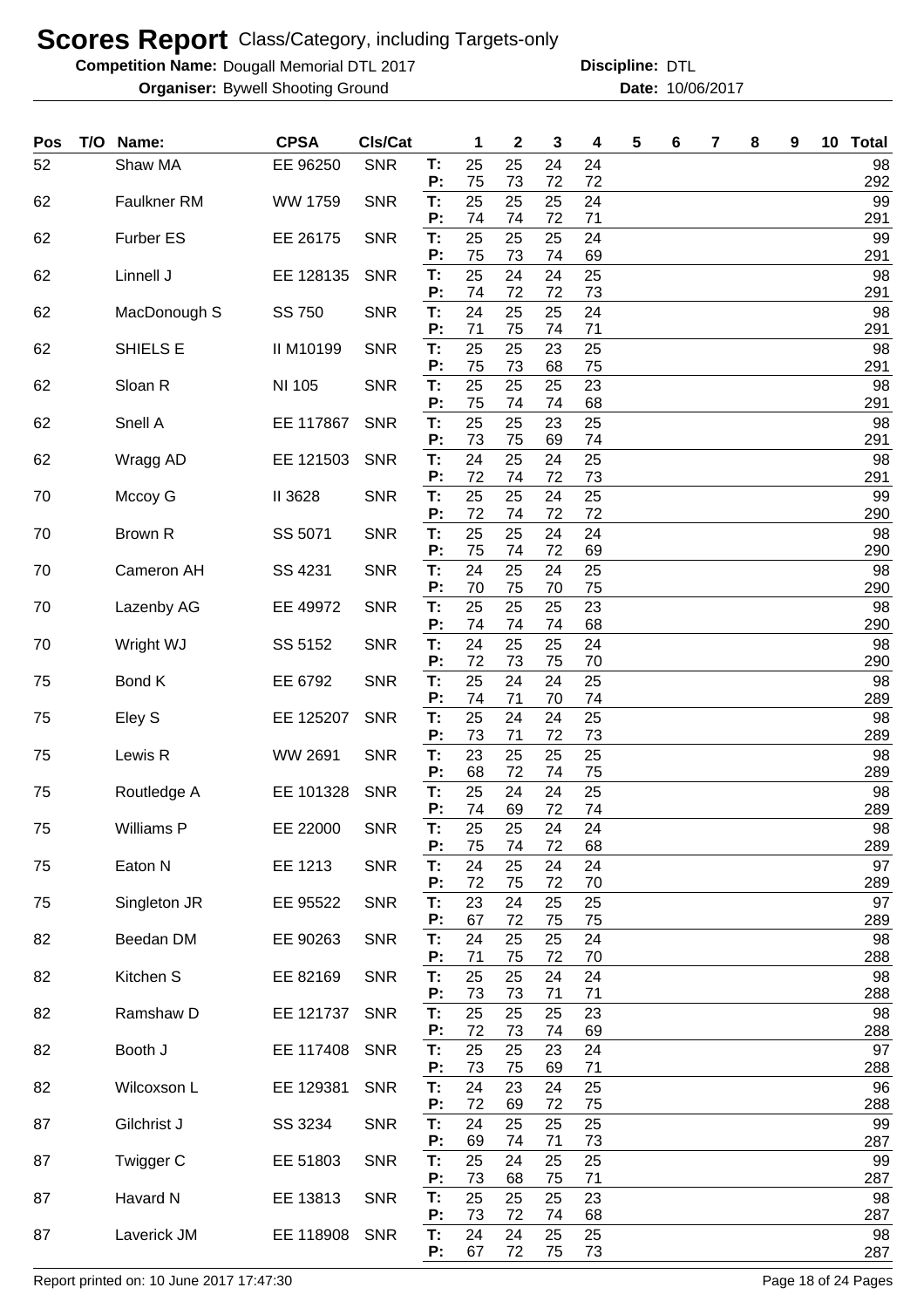**Competition Name: Dougall Memorial DTL 2017 https://www.powerflamerical DTL** 

**Organiser:** Bywell Shooting Ground **10/06/2017 Date:** 10/06/2017 **Discipline:**

| <b>Pos</b> | T/O | Name:           | <b>CPSA</b>     | Cls/Cat    |          | 1        | 2        | 3        | 4        | 5 | 6 | 7 | 8 | 9 | 10 Total  |
|------------|-----|-----------------|-----------------|------------|----------|----------|----------|----------|----------|---|---|---|---|---|-----------|
| 87         |     | <b>EWING N</b>  | <b>NI 112MM</b> | <b>SNR</b> | T:<br>P: | 25<br>73 | 24<br>72 | 24<br>71 | 24<br>71 |   |   |   |   |   | 97<br>287 |
| 87         |     | Holden L        | EE 129664       | <b>SNR</b> | T:       | 24       | 23       | 25       | 25       |   |   |   |   |   | 97        |
| 87         |     | Thurnell M      | EE 19666        | <b>SNR</b> | Р:<br>T: | 71<br>25 | 67<br>23 | 74<br>24 | 75<br>25 |   |   |   |   |   | 287<br>97 |
| 87         |     | Shaw IT         | EE 31770        | <b>SNR</b> | P:<br>T: | 72<br>23 | 68<br>23 | 72<br>25 | 75<br>25 |   |   |   |   |   | 287<br>96 |
|            |     |                 |                 |            | P:       | 68       | 69       | 75       | 75       |   |   |   |   |   | 287       |
| 87         |     | <b>Turner M</b> | EE 109672       | <b>SNR</b> | T:<br>P: | 24<br>72 | 24<br>72 | 24<br>71 | 24<br>72 |   |   |   |   |   | 96<br>287 |
| 96         |     | <b>Barclay</b>  | SS 6202         | <b>SNR</b> | T:<br>P: | 25<br>72 | 23<br>68 | 24<br>72 | 25<br>74 |   |   |   |   |   | 97<br>286 |
| 96         |     | Frankland PC    | EE 88221        | <b>SNR</b> | T:<br>P: | 23<br>66 | 25<br>74 | 25<br>75 | 24<br>71 |   |   |   |   |   | 97<br>286 |
| 96         |     | Holden RJ       | EE 7228         | <b>SNR</b> | T:       | 25       | 25       | 23       | 24       |   |   |   |   |   | 97        |
| 96         |     | Neal PJ         | EE 32440        | <b>SNR</b> | Ρ.<br>T: | 74<br>24 | 73<br>25 | 68<br>25 | 71<br>23 |   |   |   |   |   | 286<br>97 |
|            |     |                 |                 |            | P:       | 72<br>24 | 74       | 72       | 68<br>25 |   |   |   |   |   | 286<br>97 |
| 96         |     | Thompson D      | EE 130836       | <b>SNR</b> | T:<br>Ρ: | 69       | 25<br>74 | 23<br>69 | 74       |   |   |   |   |   | 286       |
| 96         |     | Yes Brent D     | EE 118283       | <b>SNR</b> | T:<br>P: | 24<br>71 | 24<br>71 | 24<br>72 | 24<br>72 |   |   |   |   |   | 96<br>286 |
| 102        |     | Thomas RC       | <b>WW 1427</b>  | <b>SNR</b> | T:       | 25       | 25       | 25<br>72 | 24       |   |   |   |   |   | 99        |
| 102        |     | Cannon P        | EE 9386         | <b>SNR</b> | P:<br>T: | 72<br>25 | 72<br>25 | 24       | 69<br>24 |   |   |   |   |   | 285<br>98 |
| 102        |     | Peters G        | EE 107384       | <b>SNR</b> | P:<br>T: | 71<br>24 | 73<br>25 | 71<br>23 | 70<br>25 |   |   |   |   |   | 285<br>97 |
|            |     |                 |                 |            | P:       | 70       | 73       | 69       | 73       |   |   |   |   |   | 285       |
| 102        |     | Rowan           | SS 6213         | <b>SNR</b> | T:<br>P: | 25<br>73 | 25<br>72 | 25<br>75 | 22<br>65 |   |   |   |   |   | 97<br>285 |
| 102        |     | Gibson J        | EE 128558       | <b>SNR</b> | T:<br>Ρ. | 24<br>72 | 24<br>71 | 24<br>72 | 24<br>70 |   |   |   |   |   | 96<br>285 |
| 107        |     | Lang P          | EE 113674       | <b>SNR</b> | T:       | 23       | 25       | 24       | 24       |   |   |   |   |   | 96        |
| 108        |     | Child M         | EE 128471       | <b>SNR</b> | Р:<br>T: | 67<br>25 | 75<br>24 | 71<br>25 | 71<br>24 |   |   |   |   |   | 284<br>98 |
| 108        |     | MacKay DM       | SS 1111         | <b>SNR</b> | P:<br>Т: | 73<br>24 | 69<br>24 | 72<br>25 | 69<br>25 |   |   |   |   |   | 283<br>98 |
|            |     |                 |                 |            | P:       | 69       | 71       | 73       | 70       |   |   |   |   |   | 283       |
| 108        |     | Titterington J  | EE 127613       | <b>SNR</b> | T:<br>Р: | 25<br>74 | 23<br>69 | 24<br>71 | 24<br>69 |   |   |   |   |   | 96<br>283 |
| 108        |     | Roberts E       | <b>WW 280</b>   | <b>SNR</b> | T:<br>Ρ: | 23<br>69 | 23<br>68 | 25<br>74 | 24<br>72 |   |   |   |   |   | 95<br>283 |
| 112        |     | Ward P          | EE 47976        | <b>SNR</b> | T:       | 25       | 24       | 24       | 25       |   |   |   |   |   | 98        |
| 112        |     | Yes Foster I    | EE 128050       | <b>SNR</b> | Ρ:<br>T: | 74<br>24 | 70<br>25 | 66<br>25 | 72<br>23 |   |   |   |   |   | 282<br>97 |
|            |     |                 |                 |            | P:       | 68       | 74       | 75       | 65       |   |   |   |   |   | 282       |
| 112        |     | Stanbrook D     | EE 112080       | <b>SNR</b> | T:<br>Ρ: | 25<br>71 | 22<br>65 | 25<br>72 | 25<br>74 |   |   |   |   |   | 97<br>282 |
| 112        |     | Jones RM        | WW 2325         | <b>SNR</b> | T:<br>P: | 24<br>72 | 25<br>74 | 24<br>69 | 23<br>67 |   |   |   |   |   | 96<br>282 |
| 112        |     | Leightley JJ    | EE 127623       | <b>SNR</b> | T:       | 24       | 24       | 25       | 23       |   |   |   |   |   | 96        |
| 112        |     | Shaw M          | EE 109986       | <b>SNR</b> | P:<br>T: | 70<br>23 | 72<br>24 | 73<br>24 | 67<br>25 |   |   |   |   |   | 282<br>96 |
| 112        |     | Booth SR        | EE 92866        | <b>SNR</b> | P:<br>T: | 69<br>21 | 69<br>24 | 71<br>24 | 73<br>25 |   |   |   |   |   | 282<br>94 |
|            |     |                 |                 |            | P:       | 63       | 72       | 72       | 75       |   |   |   |   |   | 282       |
| 119        |     | Galashan TJ     | SS 2186         | <b>SNR</b> | T:<br>Ρ: | 24<br>72 | 24<br>70 | 24<br>71 | 23<br>68 |   |   |   |   |   | 95<br>281 |
| 120        |     | Yes Leak A      | EE 68222        | <b>SNR</b> | T:<br>P: | 24<br>69 | 23<br>68 | 24<br>70 | 25<br>73 |   |   |   |   |   | 96<br>280 |

Report printed on: 10 June 2017 17:47:30 Page 19 of 24 Pages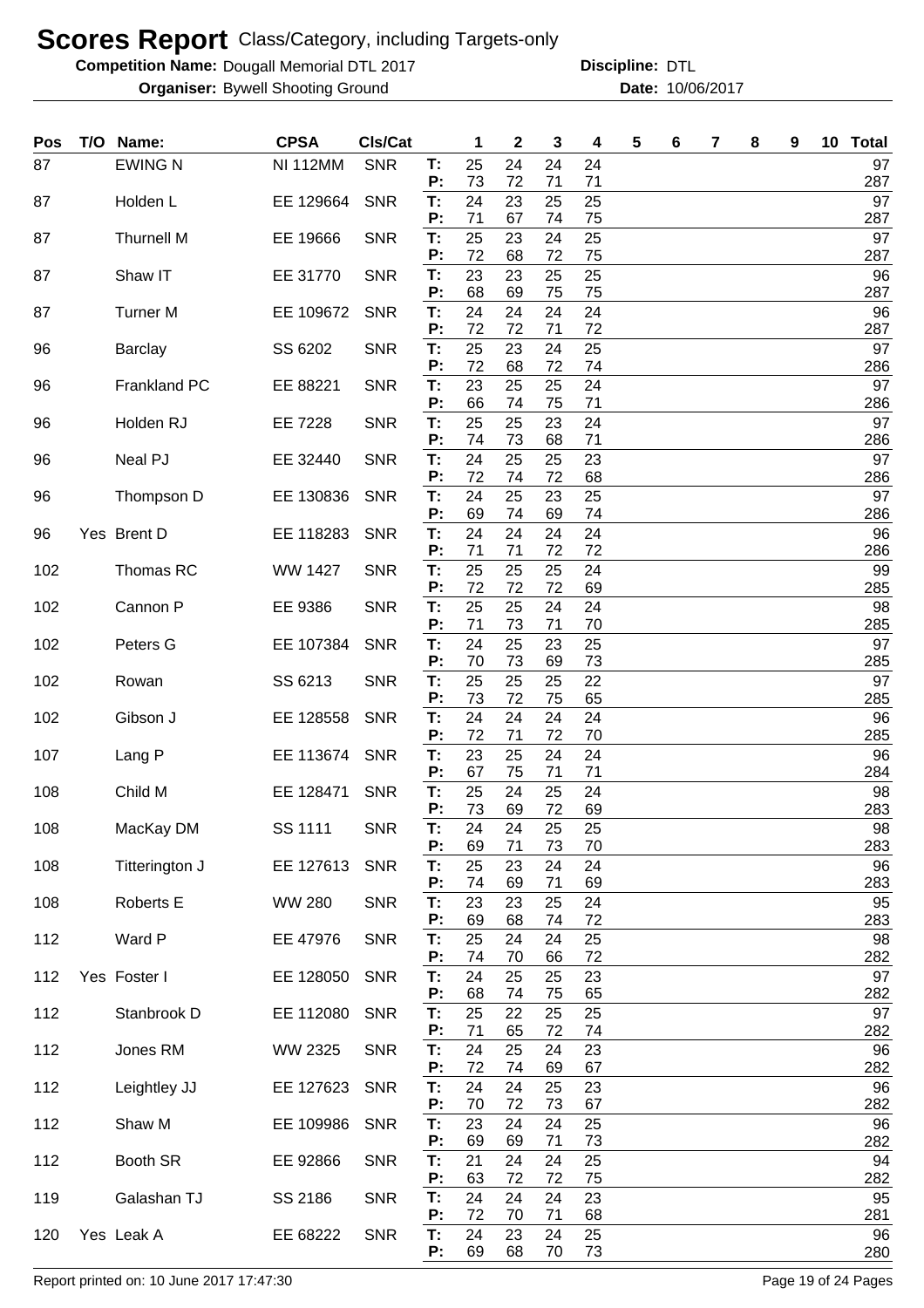**Competition Name: Dougall Memorial DTL 2017 https://www.powerflamerical DTL** 

| Pos | T/O | Name:               | <b>CPSA</b>   | Cls/Cat    |          | 1        | $\mathbf 2$ | 3        | 4        | 5 | 6 | 7 | 8 | 9 | 10 <sub>1</sub> | <b>Total</b>                    |
|-----|-----|---------------------|---------------|------------|----------|----------|-------------|----------|----------|---|---|---|---|---|-----------------|---------------------------------|
| 120 |     | Relph P             | EE 105605     | <b>SNR</b> | Т:<br>P: | 24<br>67 | 24<br>71    | 23<br>68 | 25<br>74 |   |   |   |   |   |                 | 96<br>280                       |
| 120 |     | <b>Turner JM</b>    | <b>WW 455</b> | <b>SNR</b> | T:       | 25       | 25          | 23       | 23       |   |   |   |   |   |                 | 96                              |
|     |     |                     |               |            | P:       | 73       | 74          | 65       | 68       |   |   |   |   |   |                 | 280                             |
| 120 |     | Bebbington C        | EE 115567     | <b>SNR</b> | T:<br>P: | 23<br>69 | 23<br>69    | 24<br>70 | 24<br>72 |   |   |   |   |   |                 | 94<br>280                       |
| 124 |     | Johnson PW          | EE 129744     | <b>SNR</b> | T:       | 25       | 25          | 25       | 23       |   |   |   |   |   |                 | 98                              |
| 124 |     | Osborne P           | EE 130791     | <b>SNR</b> | P:<br>T: | 70<br>24 | 73<br>21    | 71<br>25 | 65<br>25 |   |   |   |   |   |                 | 279<br>95                       |
| 126 |     | Phillips            | SS 6206       | <b>SNR</b> | P:<br>T: | 70<br>24 | 62<br>23    | 74<br>25 | 73<br>23 |   |   |   |   |   |                 | 279<br>95                       |
|     |     |                     |               |            | P:       | 70       | 67          | 74       | 67       |   |   |   |   |   |                 | 278                             |
| 127 |     | Whiting A           | EE 132790     | <b>SNR</b> | T:<br>P: | 22<br>62 | 25<br>73    | 24<br>68 | 25<br>74 |   |   |   |   |   |                 | 96<br>277                       |
| 128 |     | Hollowbread P       | EE 128610     | <b>SNR</b> | T:<br>P: | 24<br>69 | 23<br>68    | 23<br>67 | 25<br>72 |   |   |   |   |   |                 | 95<br>276                       |
| 128 |     | Venn MS             | EE 81903      | <b>SNR</b> | T:       | 23       | 22          | 25       | 25       |   |   |   |   |   |                 | 95                              |
|     |     |                     |               |            | P:       | 66       | 64          | 72       | 74       |   |   |   |   |   |                 | 276                             |
| 128 |     | <b>Black A</b>      | EE 106448     | <b>SNR</b> | T:<br>P: | 24<br>69 | 22<br>63    | 25<br>75 | 23<br>69 |   |   |   |   |   |                 | 94<br>276                       |
| 131 |     | Jones AG            | EE 110758     | <b>SNR</b> | T:       | 24       | 23          | 24       | 24       |   |   |   |   |   |                 | 95                              |
|     |     |                     |               |            | P:       | 70       | 67          | 69       | 68       |   |   |   |   |   |                 | 274                             |
| 132 |     | Jenkins R           | SS 3513       | <b>SNR</b> | T:<br>P: | 20<br>59 | 25<br>72    | 24<br>71 | 25<br>71 |   |   |   |   |   |                 | 94<br>273                       |
| 133 |     | Mooney G            | EE 133477     | <b>SNR</b> | T:       | 25       | 21          | 24       | 24       |   |   |   |   |   |                 | 94                              |
| 134 |     | Olden RD            | EE 86078      | <b>SNR</b> | P:<br>T: | 72<br>21 | 59<br>25    | 70<br>23 | 71<br>23 |   |   |   |   |   |                 | 272<br>92                       |
|     |     |                     |               |            | P:       | 63       | 73          | 68       | 67       |   |   |   |   |   |                 | 271                             |
| 135 |     | Bourke K            | EE 134944     | <b>SNR</b> | T:<br>P: | 24<br>66 | 23<br>66    | 24<br>68 | 24<br>68 |   |   |   |   |   |                 | 95<br>268                       |
| 135 |     | <b>Nutter G</b>     | EE 88429      | <b>SNR</b> | T:       | 25       | 22          | 24       | 23       |   |   |   |   |   |                 | 94                              |
| 137 |     | Oliver <sub>T</sub> | EE 132308     | <b>SNR</b> | P:<br>T: | 70<br>25 | 65<br>21    | 70<br>21 | 63<br>24 |   |   |   |   |   |                 | 268<br>91                       |
|     |     |                     |               |            | P:       | 73       | 59          | 57       | 71       |   |   |   |   |   |                 | 260                             |
| 137 |     | Vale M              | EE 128702     | <b>SNR</b> | T:<br>P: | 22<br>65 | 21<br>62    | 23<br>67 | 23<br>66 |   |   |   |   |   |                 | 89<br>260                       |
| 139 |     | Robinson DC         | EE 80808      | <b>SNR</b> | Т.       | 20       | 21          | 23       | 23       |   |   |   |   |   |                 | 87                              |
| 140 |     | Yes Hayes P         | EE 27745      | <b>SNR</b> | P:<br>T: | 56<br>23 | 56<br>22    | 65<br>19 | 65<br>19 |   |   |   |   |   |                 | 242<br>83                       |
|     |     |                     |               |            | P:       | 67       | 63          | 53       | 54       |   |   |   |   |   |                 | 237                             |
| 141 |     | Smith M             | EE 119189     | <b>SNR</b> | T:<br>P: | 16<br>46 | 14<br>40    | 11<br>32 | 15<br>42 |   |   |   |   |   |                 | 56<br>160                       |
| 142 |     | Carroll J           | EE 112996     | <b>SNR</b> | T:<br>P: |          |             |          |          |   |   |   |   |   |                 | 0<br>0                          |
| 142 |     | Common T            | EE 10430      | <b>SNR</b> | T:       |          |             |          |          |   |   |   |   |   |                 | 0                               |
| 142 |     | Robinson TR         | EE 90911      | <b>SNR</b> | P:<br>T: |          |             |          |          |   |   |   |   |   |                 | 0<br>0                          |
|     |     |                     |               |            | P:       |          |             |          |          |   |   |   |   |   |                 | 0                               |
| 142 |     | Smith WR            | SS 4319       | <b>SNR</b> | T:       |          |             |          |          |   |   |   |   |   |                 | 0                               |
| 142 |     | <b>VOICS R</b>      | SS 6378       | <b>SNR</b> | P:<br>T: |          |             |          |          |   |   |   |   |   |                 | $\mathbf 0$<br>$\boldsymbol{0}$ |
|     |     |                     |               |            | P:       |          |             |          |          |   |   |   |   |   |                 | $\mathbf 0$                     |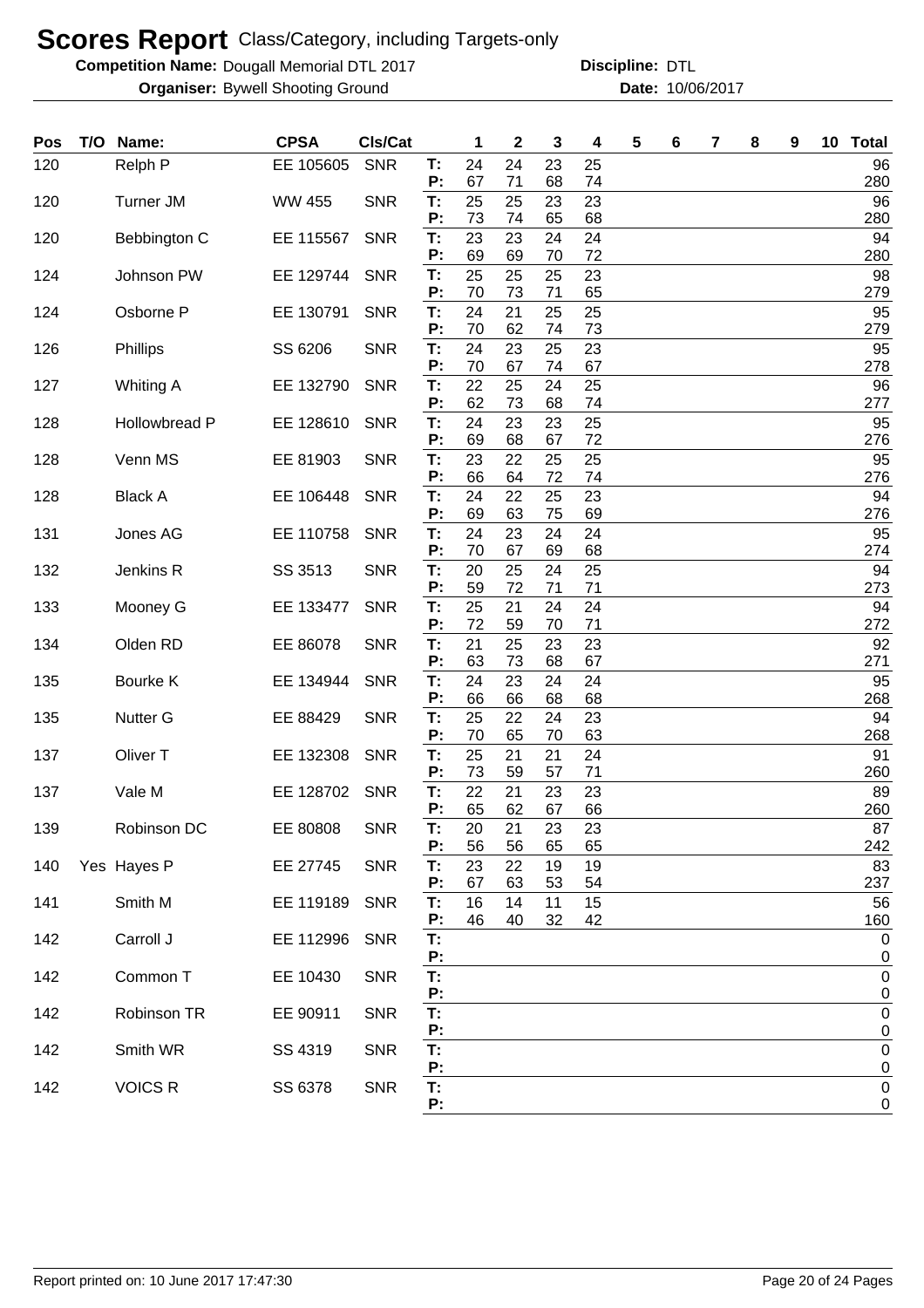**Competition Name: Dougall Memorial DTL 2017 https://www.powerflamerical DTL** 

**Organiser:** Bywell Shooting Ground **10/06/2017 Date:** 10/06/2017 **Discipline:**

| Pos            | T/O Name:           | <b>CPSA</b>     | CIs/Cat    |                | 1              | 2              | 3              | 4              | 5 | 6 | 7 | 8 | 9 | 10 <sub>1</sub> | <b>Total</b> |
|----------------|---------------------|-----------------|------------|----------------|----------------|----------------|----------------|----------------|---|---|---|---|---|-----------------|--------------|
| 1              | Milne MJ            | SS 583          | <b>VET</b> | Т:<br>P:       | 25<br>75       | 25<br>75       | 25<br>74       | 25<br>74       |   |   |   |   |   |                 | 100<br>298   |
| $\overline{2}$ | Beedan M            | EE 90262        | <b>VET</b> | T:             | 25             | 25             | 25             | 24             |   |   |   |   |   |                 | 99           |
| 3              | <b>GREY D</b>       | <b>NI 119MM</b> | <b>VET</b> | P:<br>T.       | 75<br>25       | 75<br>25       | 75<br>24       | 72<br>25       |   |   |   |   |   |                 | 297<br>99    |
|                |                     |                 |            | P:             | 75             | 75             | 71             | 75             |   |   |   |   |   |                 | 296          |
| 3              | Haines RJ           | EE 116979       | <b>VET</b> | T.<br>P:       | 25<br>75       | 25<br>75       | 25<br>75       | 24<br>71       |   |   |   |   |   |                 | 99<br>296    |
| 3              | Whitehead B         | EE 130305       | <b>VET</b> | Т:<br>P:       | 25<br>75       | 24<br>71       | 25<br>75       | 25<br>75       |   |   |   |   |   |                 | 99<br>296    |
| 6              | Toomer DJ           | EE 10892        | <b>VET</b> | Т:             | 25             | 25             | 25             | 24             |   |   |   |   |   |                 | 99           |
| 7              | <b>McAllister E</b> | SS 1505         | <b>VET</b> | P:<br>Т:<br>P: | 74<br>25<br>72 | 75<br>25<br>75 | 75<br>25<br>74 | 71<br>25<br>73 |   |   |   |   |   |                 | 295<br>100   |
| 7              | Adams JM            | EE 12635        | <b>VET</b> | Т:             | 25             | 24             | 25             | 25             |   |   |   |   |   |                 | 294<br>99    |
| $\overline{7}$ | Scott N             | SS 5385         | <b>VET</b> | P:<br>Т:       | 74<br>25       | 72<br>25       | 74<br>24       | 74<br>25       |   |   |   |   |   |                 | 294<br>99    |
|                |                     |                 |            | Ρ.             | 75             | 73             | 71             | 75             |   |   |   |   |   |                 | 294          |
| $\overline{7}$ | Weston C            | EE 67724        | <b>VET</b> | T:<br>P:       | 25<br>74       | 24<br>70       | 25<br>75       | 25<br>75       |   |   |   |   |   |                 | 99<br>294    |
| 11             | Yes Fowkes A        | EE 105846       | <b>VET</b> | Т:<br>P:       | 25<br>73       | 24<br>71       | 25<br>74       | 25<br>75       |   |   |   |   |   |                 | 99<br>293    |
| 11             | Coley IJ            | EE 551          | <b>VET</b> | T:             | 24             | 25             | 25             | 24             |   |   |   |   |   |                 | 98           |
| 13             | Pape S              | EE 95558        | <b>VET</b> | P:<br>Т:       | 71<br>25       | 75<br>25       | 75<br>25       | 72<br>25       |   |   |   |   |   |                 | 293<br>100   |
|                |                     |                 |            | P:             | 72             | 72             | 75             | 73             |   |   |   |   |   |                 | 292          |
| 13             | Philipson T         | EE 11811        | <b>VET</b> | T:<br>P:       | 25<br>73       | 25<br>74       | 25<br>71       | 25<br>74       |   |   |   |   |   |                 | 100<br>292   |
| 15             | Lovatt NJ           | EE 6151         | <b>VET</b> | T:<br>Ρ.       | 25<br>72       | 25<br>74       | 25<br>73       | 25<br>72       |   |   |   |   |   |                 | 100<br>291   |
| 15             | <b>Stuart GA</b>    | SS 1492         | <b>VET</b> | T:             | 24             | 25             | 25             | 25             |   |   |   |   |   |                 | 99           |
| 15             | Taylor G            | EE 109155       | <b>VET</b> | P:<br>T:       | 72<br>24       | 74<br>25       | 73<br>25       | 72<br>25       |   |   |   |   |   |                 | 291<br>99    |
|                |                     |                 |            | P:             | 72             | 75             | 71             | 73             |   |   |   |   |   |                 | 291          |
| 15             | Peel T              | EE 51508        | <b>VET</b> | T:<br>P:       | 25<br>75       | 23<br>68       | 25<br>74       | 25<br>74       |   |   |   |   |   |                 | 98<br>291    |
| 19             | Magill DW           | EE 43830        | <b>VET</b> | Т:<br>P:       | 25<br>73       | 25<br>72       | 25<br>74       | 25<br>71       |   |   |   |   |   |                 | 100<br>290   |
| 19             | Atkinson E          | EE 101102       | <b>VET</b> | T:<br>P:       | 24<br>72       | 25<br>75       | 24<br>71       | 25<br>72       |   |   |   |   |   |                 | 98<br>290    |
| 19             | <b>Brookes MJ</b>   | EE 31099        | <b>VET</b> | T.             | 24             | 25             | 24             | 25             |   |   |   |   |   |                 | 98           |
| 19             | <b>HAUGHTON R</b>   | SS 6352         | <b>VET</b> | Ρ.<br>T:       | 71<br>24       | 73<br>24       | 71<br>25       | 75<br>25       |   |   |   |   |   |                 | 290<br>98    |
| 19             | Jones GS            | EE 16367        | <b>VET</b> | Ρ.<br>T:       | 71<br>24       | 70<br>25       | 75<br>25       | 74<br>24       |   |   |   |   |   |                 | 290<br>98    |
|                |                     |                 |            | P:             | 71             | 74             | 73             | 72             |   |   |   |   |   |                 | 290          |
| 19             | Logan WM            | EE 8111         | <b>VET</b> | T:<br>P:       | 24<br>71       | 25<br>74       | 24<br>71       | 25<br>74       |   |   |   |   |   |                 | 98<br>290    |
| 19             | <b>Turkington M</b> | EE 109958       | <b>VET</b> | T:<br>P:       | 25<br>74       | 25<br>75       | 25<br>72       | 23<br>69       |   |   |   |   |   |                 | 98<br>290    |
| 19             | Aldous J            | EE 58140        | <b>VET</b> | T:<br>P:       | 25<br>75       | 25<br>75       | 22<br>65       | 25<br>75       |   |   |   |   |   |                 | 97<br>290    |
| 19             | Amos DG             | EE 56201        | <b>VET</b> | T:             | 25             | 25             | 24             | 23             |   |   |   |   |   |                 | 97           |
| 28             | Sweet GP            | EE 44635        | <b>VET</b> | P:<br>T:       | 75<br>24       | 74<br>25       | 72<br>24       | 69<br>25       |   |   |   |   |   |                 | 290<br>98    |
| 28             | Rimington K         | EE 67301        | <b>VET</b> | P:<br>T.       | 70<br>25       | 75<br>24       | 69<br>23       | 75<br>25       |   |   |   |   |   |                 | 289<br>97    |
|                |                     |                 |            | P:             | 75             | 71             | 69             | 74             |   |   |   |   |   |                 | 289          |
| 28             | Rogers GT           | EE 4526         | <b>VET</b> | T:<br>P:       | 24<br>70       | 25<br>75       | 24<br>72       | 24<br>72       |   |   |   |   |   |                 | 97<br>289    |

Report printed on: 10 June 2017 17:47:30 Page 21 of 24 Pages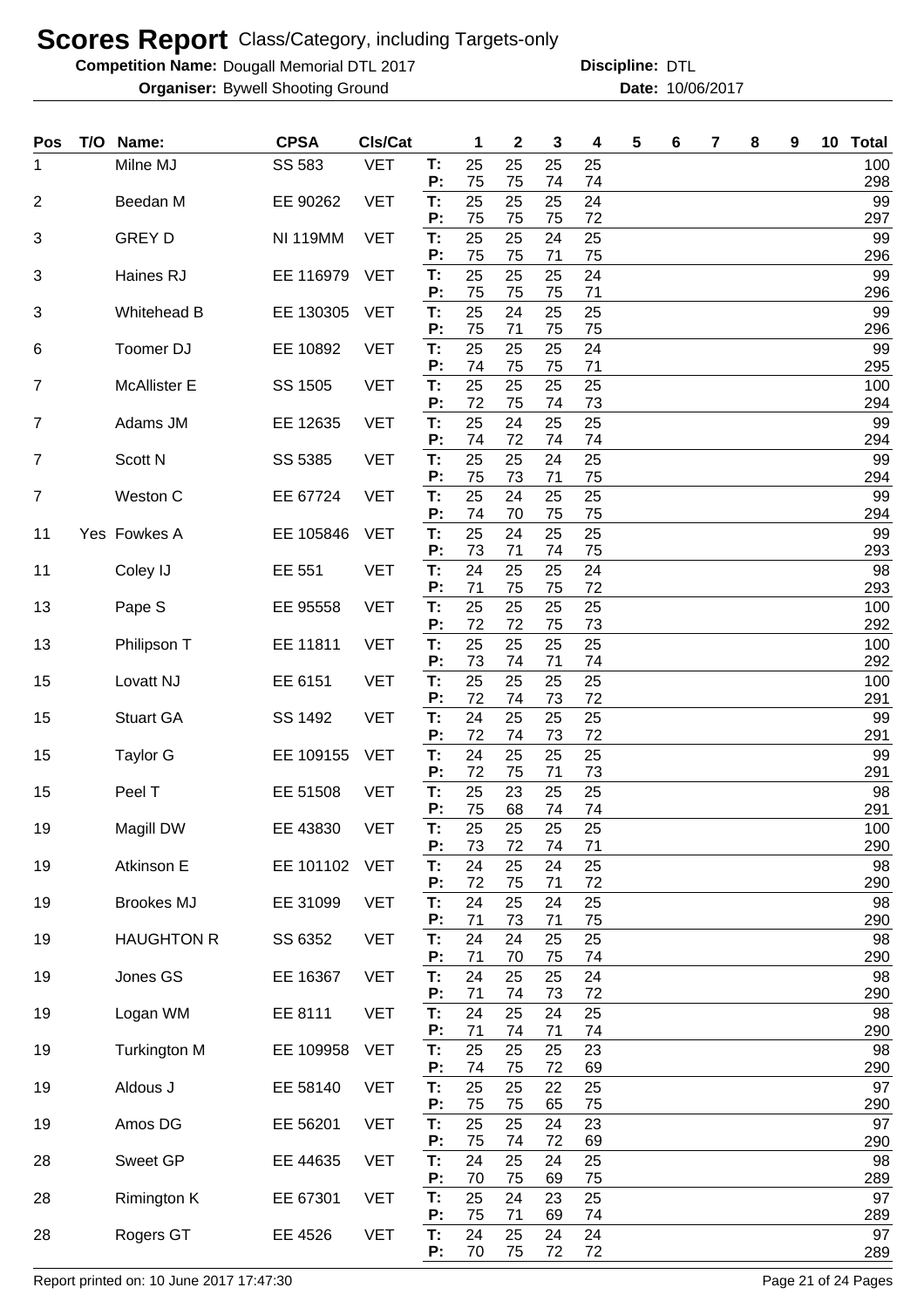**Competition Name: Dougall Memorial DTL 2017 https://www.powerflamerical DTL** 

**Organiser:** Bywell Shooting Ground **10/06/2017 Date:** 10/06/2017 **Discipline:**

| Pos | T/O Name:             | <b>CPSA</b>   | CIs/Cat    |          | 1        | $\mathbf{2}$ | 3        | 4        | 5 | 6 | 7 | 8 | 9 | 10 Total  |
|-----|-----------------------|---------------|------------|----------|----------|--------------|----------|----------|---|---|---|---|---|-----------|
| 31  | Hodges PA             | EE 74062      | <b>VET</b> | T:<br>P: | 25<br>75 | 24<br>68     | 24<br>70 | 25<br>75 |   |   |   |   |   | 98<br>288 |
| 31  | Henry A               | EE 4336       | <b>VET</b> | T:       | 25       | 24           | 24       | 24       |   |   |   |   |   | 97        |
| 31  | Abrams M              | EE 96322      | <b>VET</b> | P:<br>T. | 74<br>24 | 71<br>23     | 72<br>25 | 71<br>24 |   |   |   |   |   | 288<br>96 |
| 34  | Fisher R D            | EE 39107      | <b>VET</b> | P:<br>T: | 72<br>24 | 69<br>24     | 75<br>25 | 72<br>25 |   |   |   |   |   | 288<br>98 |
|     |                       |               |            | P:       | 71       | 70           | 73       | 73       |   |   |   |   |   | 287       |
| 34  | Lloyd GW              | <b>WW 277</b> | <b>VET</b> | T:<br>P: | 25<br>71 | 25<br>75     | 24<br>71 | 24<br>70 |   |   |   |   |   | 98<br>287 |
| 34  | Hinchliffe DJ         | EE 121065     | <b>VET</b> | T:<br>P: | 25<br>75 | 22<br>66     | 24<br>71 | 25<br>75 |   |   |   |   |   | 96<br>287 |
| 34  | Slassor AH            | EE 11665      | <b>VET</b> | T:<br>P: | 24<br>71 | 25<br>75     | 23<br>69 | 24<br>72 |   |   |   |   |   | 96<br>287 |
| 38  | Davies E              | WW 1414       | <b>VET</b> | T:<br>P: | 25<br>73 | 25           | 25       | 23       |   |   |   |   |   | 98        |
| 38  | Rautenberg C          | SS 1117       | <b>VET</b> | T:       | 23       | 72<br>25     | 72<br>25 | 69<br>25 |   |   |   |   |   | 286<br>98 |
| 38  | Curatolo <sub>N</sub> | <b>SS 98</b>  | <b>VET</b> | P:<br>T: | 68<br>23 | 71<br>24     | 72<br>25 | 75<br>25 |   |   |   |   |   | 286<br>97 |
| 38  | McFarlane D           | SS 733        | <b>VET</b> | P:<br>T: | 68<br>24 | 71<br>25     | 74<br>24 | 73<br>24 |   |   |   |   |   | 286<br>97 |
|     |                       |               | <b>VET</b> | P:       | 71<br>23 | 72<br>24     | 72<br>25 | 71<br>25 |   |   |   |   |   | 286<br>97 |
| 38  | <b>Ridley DJ</b>      | EE 31260      |            | T:<br>P: | 68       | 71           | 75       | 72       |   |   |   |   |   | 286       |
| 38  | Sayles G              | EE 119513     | <b>VET</b> | T:<br>P: | 25<br>73 | 23<br>67     | 25<br>74 | 24<br>72 |   |   |   |   |   | 97<br>286 |
| 38  | Crehan P              | EE 131948     | <b>VET</b> | T:       | 24       | 23           | 25       | 24       |   |   |   |   |   | 96        |
| 45  | Bell D S              | EE 115868     | <b>VET</b> | P:<br>T: | 72<br>24 | 69<br>25     | 74<br>23 | 71<br>25 |   |   |   |   |   | 286<br>97 |
| 45  | Lewzey DG             | EE 11701      | <b>VET</b> | P:<br>T: | 70<br>25 | 74<br>23     | 67<br>25 | 74<br>24 |   |   |   |   |   | 285<br>97 |
| 45  | Chapple RJ            | EE 668        | <b>VET</b> | P:<br>T: | 72<br>24 | 68<br>23     | 74<br>24 | 71<br>25 |   |   |   |   |   | 285<br>96 |
| 45  | Kling RJ              | SS 4978       | <b>VET</b> | P:<br>T: | 72<br>25 | 68<br>23     | 70<br>24 | 75<br>24 |   |   |   |   |   | 285<br>96 |
|     |                       |               |            | P:       | 74       | 68           | 72       | 71       |   |   |   |   |   | 285       |
| 49  | Lazenby D             | EE 49197      | <b>VET</b> | Т:<br>P: | 25<br>73 | 25<br>71     | 25<br>73 | 23<br>67 |   |   |   |   |   | 98<br>284 |
| 49  | <b>Rollings PT</b>    | EE 16886      | <b>VET</b> | T:<br>P: | 24<br>68 | 25<br>72     | 25<br>73 | 24<br>71 |   |   |   |   |   | 98<br>284 |
| 49  | Duffy GP              | EE 3644       | <b>VET</b> | T:<br>P: | 24<br>69 | 24<br>71     | 25<br>74 | 24<br>70 |   |   |   |   |   | 97<br>284 |
| 52  | Stewart G             | SS 3600       | <b>VET</b> | T:       | 25       | 24           | 23       | 24       |   |   |   |   |   | 96        |
| 52  | Brannen JD            | EE 132403     | <b>VET</b> | P:<br>T: | 74<br>22 | 72<br>25     | 67<br>25 | 70<br>23 |   |   |   |   |   | 283<br>95 |
|     |                       |               |            | P:       | 66       | 73           | 75       | 69       |   |   |   |   |   | 283       |
| 52  | Cole JT               | EE 108419     | <b>VET</b> | T:<br>P: | 24<br>72 | 23<br>69     | 24<br>72 | 24<br>70 |   |   |   |   |   | 95<br>283 |
| 55  | MacDonald A           | SS 1746       | <b>VET</b> | T:<br>P: | 25<br>72 | 25<br>71     | 23<br>68 | 24<br>70 |   |   |   |   |   | 97<br>281 |
| 55  | Anderson G            | EE 127893     | <b>VET</b> | T:<br>Ρ. | 24<br>70 | 24<br>72     | 23<br>67 | 25<br>72 |   |   |   |   |   | 96<br>281 |
| 55  | Yes Norman T          | EE 114298     | <b>VET</b> | T:       | 22       | 25           | 25       | 24       |   |   |   |   |   | 96        |
| 55  | Paige A               | EE 12950      | <b>VET</b> | P:<br>T: | 64<br>25 | 72<br>24     | 73<br>23 | 72<br>24 |   |   |   |   |   | 281<br>96 |
| 55  | Miller JG             | SS 3059       | <b>VET</b> | P:<br>T: | 75<br>23 | 68<br>23     | 67<br>24 | 71<br>25 |   |   |   |   |   | 281<br>95 |
| 55  | Dore AG               | EE 31935      | <b>VET</b> | P:<br>T: | 67<br>24 | 68<br>24     | 71<br>23 | 75<br>23 |   |   |   |   |   | 281<br>94 |
|     |                       |               |            | P:       | 71       | 72           | 69       | 69       |   |   |   |   |   | 281       |

Report printed on: 10 June 2017 17:47:30 Page 22 of 24 Pages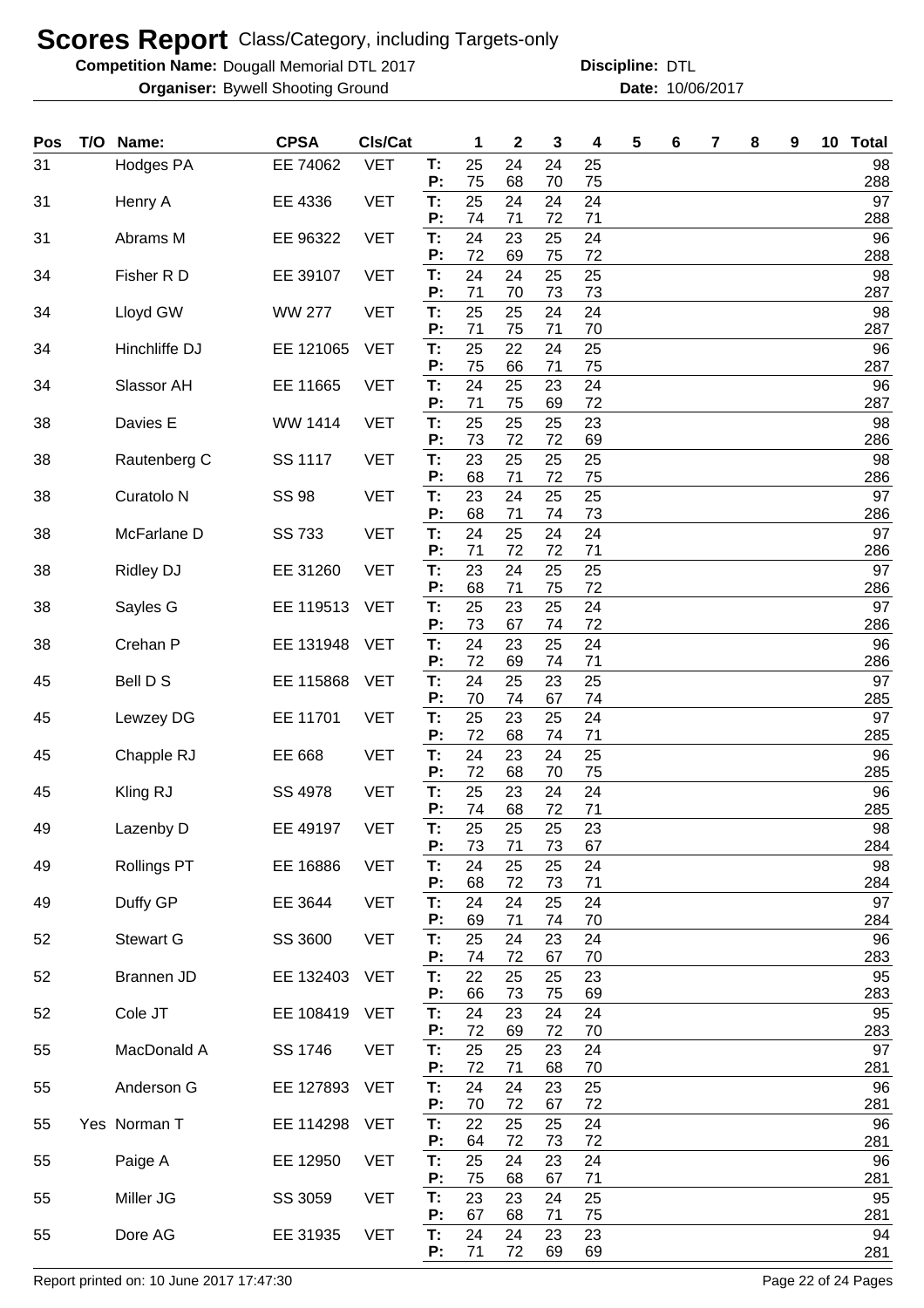**Competition Name: Dougall Memorial DTL 2017 https://www.powerflamerical DTL** 

**Organiser:** Bywell Shooting Ground **10/06/2017 Date:** 10/06/2017 **Discipline:**

| Pos | T/O Name:          | <b>CPSA</b>    | CIs/Cat    |          | 1        | $\mathbf 2$ | 3              | 4        | 5 | 6 | 7 | 8 | 9 | 10 Total  |
|-----|--------------------|----------------|------------|----------|----------|-------------|----------------|----------|---|---|---|---|---|-----------|
| 61  | Maclennan W        | EE 114460      | <b>VET</b> | T:<br>P: | 24<br>70 | 24<br>70    | 23<br>67       | 25<br>73 |   |   |   |   |   | 96<br>280 |
| 61  | Ackroyd CA         | EE 72230       | <b>VET</b> | T.<br>P: | 21<br>63 | 25<br>74    | 24<br>72       | 24<br>71 |   |   |   |   |   | 94<br>280 |
| 63  | Taylor J           | EE 95589       | <b>VET</b> | Т:<br>P: | 23<br>69 | 22<br>64    | 25<br>72       | 25<br>74 |   |   |   |   |   | 95<br>279 |
| 63  | Hall JR            | EE 10460       | <b>VET</b> | Т:       | 23       | 25          | 23             | 23       |   |   |   |   |   | 94        |
| 65  | <b>Reid ES</b>     | SS 951         | <b>VET</b> | P:<br>T: | 69<br>23 | 75<br>25    | 67<br>23       | 68<br>25 |   |   |   |   |   | 279<br>96 |
| 65  | <b>Whitehall A</b> | EE 80993       | <b>VET</b> | P:<br>T: | 68<br>23 | 71<br>23    | 65<br>23       | 73<br>24 |   |   |   |   |   | 277<br>93 |
| 67  | Lewis RJ           | EE 12352       | <b>VET</b> | P:<br>Т: | 68<br>23 | 69<br>25    | 68<br>25       | 72<br>23 |   |   |   |   |   | 277<br>96 |
| 67  | Sheffield JH       | <b>EE 447</b>  | <b>VET</b> | P:<br>T: | 64<br>24 | 72<br>23    | 74<br>25       | 66<br>24 |   |   |   |   |   | 276<br>96 |
| 67  | Liddell C          | EE 118066      | <b>VET</b> | P:<br>Т: | 70<br>25 | 64<br>22    | 73<br>24       | 69<br>23 |   |   |   |   |   | 276<br>94 |
| 67  | Newton P           | EE 16875       | <b>VET</b> | P:<br>T: | 74<br>23 | 65<br>25    | 69<br>22       | 68<br>23 |   |   |   |   |   | 276<br>93 |
|     |                    |                |            | P:       | 68       | 73          | 66             | 69       |   |   |   |   |   | 276       |
| 71  | Yes Stennett P     | EE 48595       | <b>VET</b> | T:<br>P: | 24<br>71 | 24<br>70    | 23<br>68       | 22<br>66 |   |   |   |   |   | 93<br>275 |
| 72  | Warren D           | EE 127879      | <b>VET</b> | T:<br>P: | 23<br>66 | 24<br>68    | 24<br>70       | 24<br>70 |   |   |   |   |   | 95<br>274 |
| 72  | <b>Edmond S</b>    | <b>WW 2696</b> | <b>VET</b> | T:<br>P: | 24<br>70 | 24<br>71    | 23<br>68       | 22<br>65 |   |   |   |   |   | 93<br>274 |
| 74  | Moir TG            | EE 67036       | <b>VET</b> | T:       | 22       | 25          | 24             | 23       |   |   |   |   |   | 94        |
| 74  | Wright R           | EE 114659      | <b>VET</b> | P:<br>T: | 63<br>22 | 72<br>24    | 70<br>24       | 68<br>24 |   |   |   |   |   | 273<br>94 |
| 74  | Yes Aisthorpe BS   | EE 37136       | <b>VET</b> | P:<br>T: | 63<br>24 | 71<br>23    | 70<br>25       | 69<br>21 |   |   |   |   |   | 273<br>93 |
| 77  | Sharpstone HS      | EE 82924       | <b>VET</b> | P:<br>T: | 71<br>23 | 68<br>22    | 74<br>25       | 60<br>24 |   |   |   |   |   | 273<br>94 |
|     |                    |                |            | P:       | 67       | 61          | 73             | 71       |   |   |   |   |   | 272       |
| 77  | <b>Taberner DA</b> | EE 11531       | <b>VET</b> | T:<br>P: | 24<br>70 | 24<br>70    | 24<br>69       | 21<br>63 |   |   |   |   |   | 93<br>272 |
| 77  | Tate G             | EE 48253       | <b>VET</b> | Т:<br>P: | 23<br>67 | 23<br>68    | 23<br>68       | 23<br>69 |   |   |   |   |   | 92<br>272 |
| 80  | Sinclair J         | SS 1647        | <b>VET</b> | T:<br>P: | 24<br>68 | 23<br>69    | 24<br>68       | 23<br>66 |   |   |   |   |   | 94<br>271 |
| 80  | Foxall A           | EE 124509      | <b>VET</b> | Т.<br>P: | 22<br>63 | 22<br>66    | 24<br>70       | 25<br>72 |   |   |   |   |   | 93<br>271 |
| 80  | Vining J           | EE 23945       | <b>VET</b> | Т.       | 23       | 23          | 24             | 23       |   |   |   |   |   | 93        |
| 80  | Hails R            | EE 39058       | <b>VET</b> | P:<br>T: | 65<br>22 | 67<br>24    | 71<br>23       | 68<br>23 |   |   |   |   |   | 271<br>92 |
| 84  | Robinson B         | EE 11735       | <b>VET</b> | P:<br>T: | 65<br>22 | 69<br>24    | 69<br>25       | 68<br>22 |   |   |   |   |   | 271<br>93 |
| 84  | <b>Barratt A</b>   | EE 110874      | <b>VET</b> | P:<br>T: | 64<br>23 | 70<br>23    | 73<br>22       | 63<br>24 |   |   |   |   |   | 270<br>92 |
| 84  | Yes Bonati S       | EE 80409       | <b>VET</b> | P:<br>T: | 69<br>24 | 67<br>24    | 65<br>22       | 69<br>22 |   |   |   |   |   | 270<br>92 |
|     |                    |                |            | P:       | 71       | 69          | 64             | 66       |   |   |   |   |   | 270       |
| 87  | Yes Stennett JP    | EE 43985       | <b>VET</b> | T:<br>P: | 25<br>73 | 24<br>71    | 21<br>60       | 20<br>59 |   |   |   |   |   | 90<br>263 |
| 87  | Venn S             | EE 83093       | <b>VET</b> | T:<br>P: | 25<br>72 | 19<br>56    | 23<br>69       | 22<br>66 |   |   |   |   |   | 89<br>263 |
| 89  | Cox L              | EE 99378       | <b>VET</b> | Т:<br>P: | 24<br>68 | 23<br>67    | 24             | 21<br>60 |   |   |   |   |   | 92<br>262 |
| 89  | Pattinson A        | EE 126532      | VET        | Т:<br>Ρ. | 23<br>68 | 23<br>64    | 67<br>21<br>59 | 25<br>71 |   |   |   |   |   | 92<br>262 |

Report printed on: 10 June 2017 17:47:30 Page 23 of 24 Pages